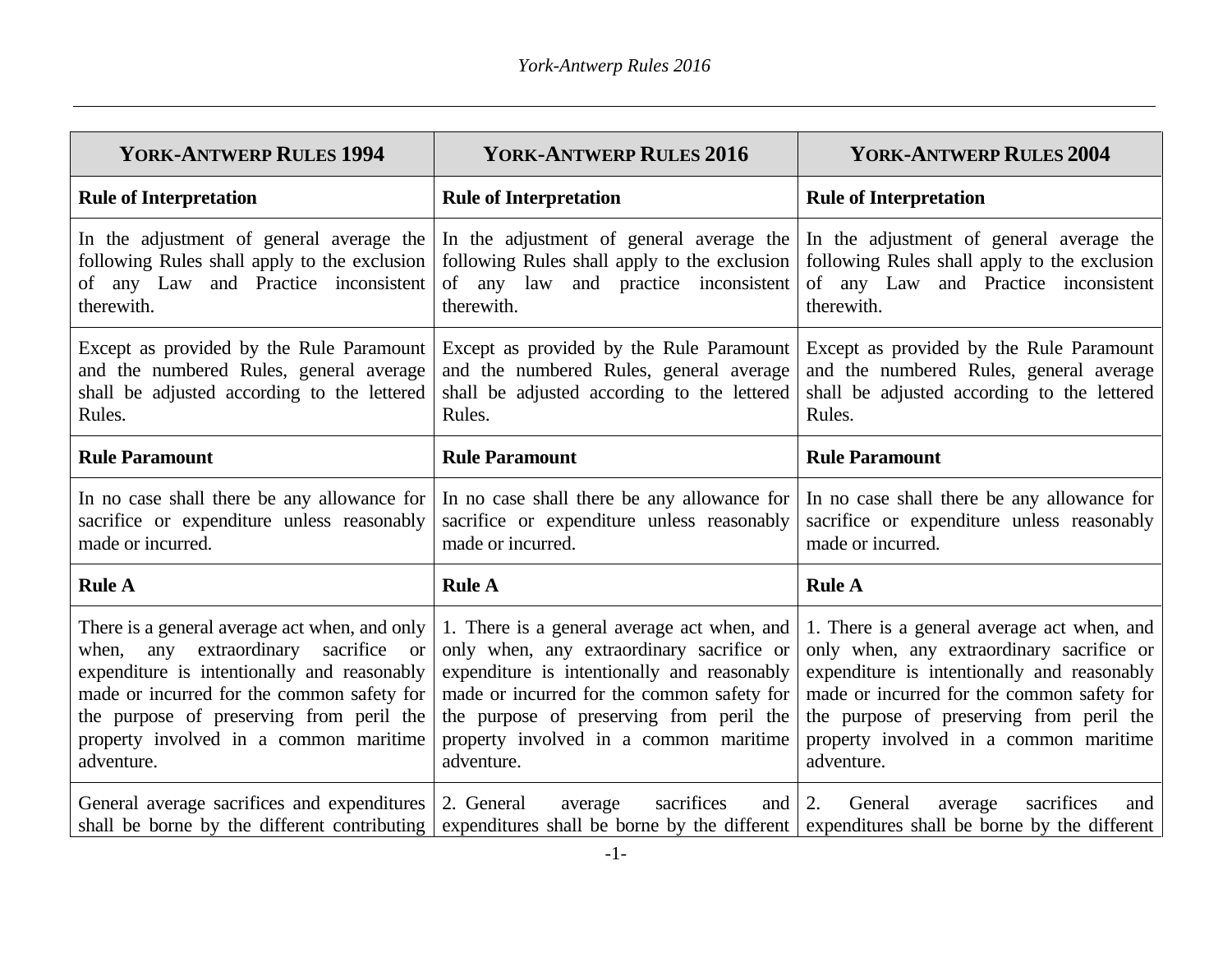| <b>YORK-ANTWERP RULES 1994</b>                                                                                                                                                                                                                                | <b>YORK-ANTWERP RULES 2016</b>                                                                                                                                                                                                                                                                                                | <b>YORK-ANTWERP RULES 2004</b>                                                                                                                                                                                                                                   |
|---------------------------------------------------------------------------------------------------------------------------------------------------------------------------------------------------------------------------------------------------------------|-------------------------------------------------------------------------------------------------------------------------------------------------------------------------------------------------------------------------------------------------------------------------------------------------------------------------------|------------------------------------------------------------------------------------------------------------------------------------------------------------------------------------------------------------------------------------------------------------------|
| interests on the basis hereinafter provided.                                                                                                                                                                                                                  | contributing interests on the basis hereinafter<br>provided.                                                                                                                                                                                                                                                                  | contributing interests on the basis hereinafter<br>provided.                                                                                                                                                                                                     |
| <b>Rule B</b>                                                                                                                                                                                                                                                 | <b>Rule B</b>                                                                                                                                                                                                                                                                                                                 | <b>Rule B</b>                                                                                                                                                                                                                                                    |
| There is a common maritime adventure when<br>one or more vessels are towing or pushing<br>another vessel or vessels, provided that they<br>are all involved in commercial activities and<br>not in a salvage operation.                                       | 1. There is a common maritime adventure<br>when one or more vessels are towing or<br>pushing another vessel or vessels, provided<br>that they are all involved in commercial<br>activities and not in a salvage operation.                                                                                                    | 1. There is a common maritime adventure<br>when one or more vessels are towing or<br>pushing another vessel or vessels, provided<br>that they are all involved in commercial<br>activities and not in a salvage operation.                                       |
| When measures are taken to preserve the<br>vessels and their cargoes, if any, from a<br>common peril, these Rules shall apply.                                                                                                                                | When measures are taken to preserve the<br>vessels and their cargoes, if any, from a<br>common peril, these Rules shall apply.                                                                                                                                                                                                | When measures are taken to preserve the<br>vessels and their cargoes, if any, from a<br>common peril, these Rules shall apply.                                                                                                                                   |
| A vessel is not in common peril with another<br>vessel or vessels if by simply disconnecting<br>from the other vessel or vessels she is in<br>safety; but if the disconnection is itself a<br>general average act the common maritime<br>adventure continues. | 2. If the vessels are in common peril and one<br>disconnected either to increase the<br><i>is</i><br>disconnecting vessel's safety alone, or the<br>safety of all vessels in the common maritime<br>adventure, the disconnection will be a general<br>average act.                                                            | 2. A vessel is not in common peril with<br>another vessel or vessels if by simply<br>disconnecting from the other vessel or vessels<br>she is in safety; but if the disconnection is<br>itself a general average act the common<br>maritime adventure continues. |
|                                                                                                                                                                                                                                                               | 3. Where vessels involved in a common<br>maritime adventure resort to a port or place<br>of refuge, allowances under these Rules may<br>be made in relation to each of the vessels.<br>Subject to the provisions of paragraphs 3 and<br>4 of Rule G, allowances in general average<br>shall cease at the time that the common |                                                                                                                                                                                                                                                                  |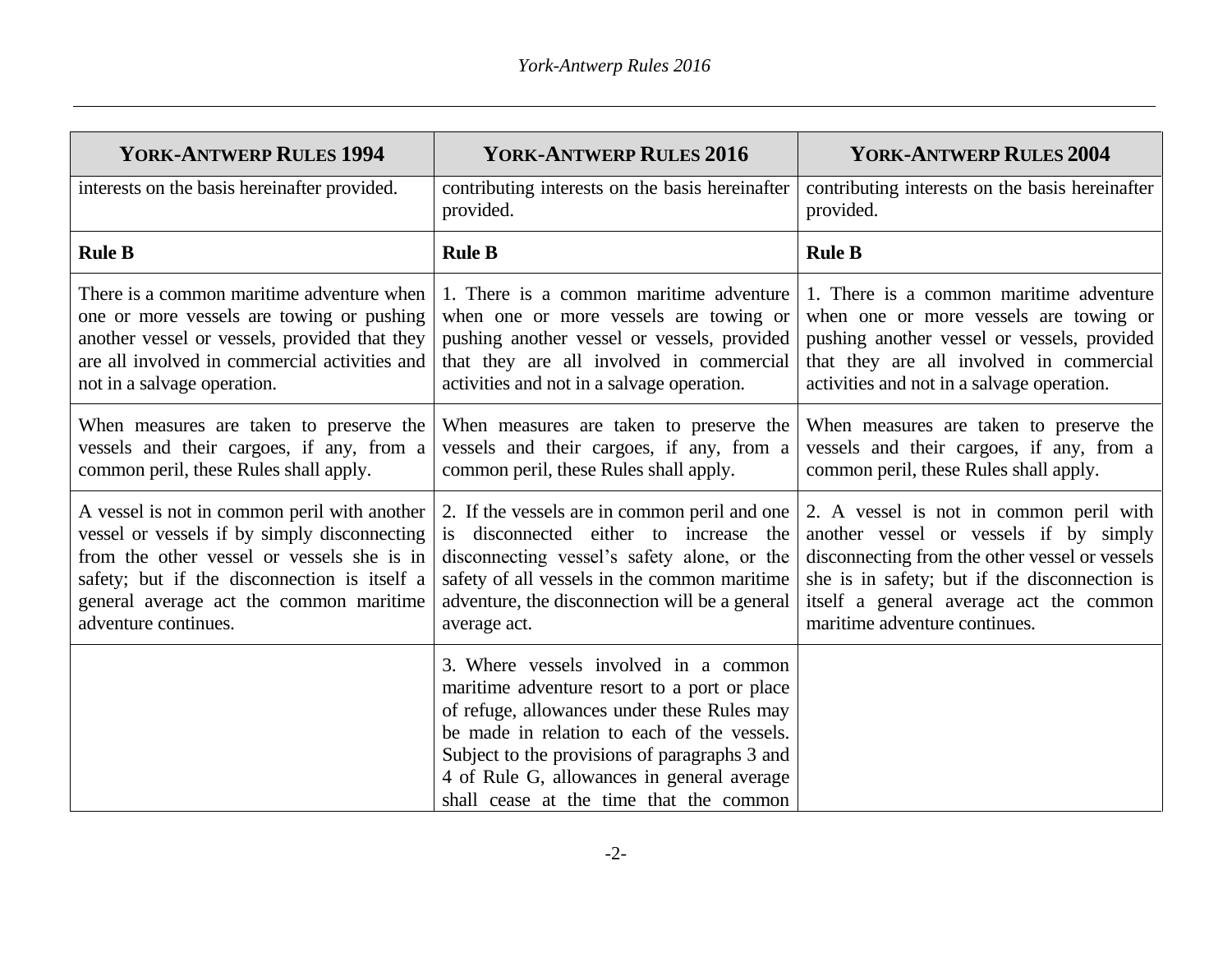| <b>YORK-ANTWERP RULES 1994</b>                                                                                                                                                                                                                                                                | <b>YORK-ANTWERP RULES 2016</b>                                                                                                                                                                                                                                                                   | <b>YORK-ANTWERP RULES 2004</b>                                                                                                                                                                                                                                                                   |
|-----------------------------------------------------------------------------------------------------------------------------------------------------------------------------------------------------------------------------------------------------------------------------------------------|--------------------------------------------------------------------------------------------------------------------------------------------------------------------------------------------------------------------------------------------------------------------------------------------------|--------------------------------------------------------------------------------------------------------------------------------------------------------------------------------------------------------------------------------------------------------------------------------------------------|
|                                                                                                                                                                                                                                                                                               | maritime adventure comes to an end.                                                                                                                                                                                                                                                              |                                                                                                                                                                                                                                                                                                  |
| <b>Rule C</b>                                                                                                                                                                                                                                                                                 | <b>Rule C</b>                                                                                                                                                                                                                                                                                    | <b>Rule C</b>                                                                                                                                                                                                                                                                                    |
| Only such losses, damages or expenses<br>which are the direct consequence of the<br>general average act shall be allowed as<br>general average.                                                                                                                                               | 1. Only such losses, damages or expenses<br>which are the direct consequence of the<br>general average act shall be allowed as<br>general average.                                                                                                                                               | 1. Only such losses, damages or expenses<br>which are the direct consequence of the<br>general average act shall be allowed as<br>general average.                                                                                                                                               |
| In no case shall there be any allowance in<br>general average for losses, damages or<br>expenses incurred in respect of damage to the<br>environment or in consequence of the escape<br>or release of pollutant substances from the<br>property involved in the common maritime<br>adventure. | 2. In no case shall there be any allowance in<br>general average for losses, damages or<br>expenses incurred in respect of damage to the<br>environment or in consequence of the escape<br>or release of pollutant substances from the<br>property involved in the common maritime<br>adventure. | 2. In no case shall there be any allowance in<br>general average for losses, damages or<br>expenses incurred in respect of damage to the<br>environment or in consequence of the escape<br>or release of pollutant substances from the<br>property involved in the common maritime<br>adventure. |
| Demurrage, loss of market, and any loss or<br>damage sustained or expense incurred by<br>reason of delay, whether on the voyage or<br>subsequently,<br>and<br>indirect loss<br>any<br>whatsoever, shall not be admitted as general<br>average.                                                | 3. Demurrage, loss of market, and any loss<br>or damage sustained or expense incurred by<br>reason of delay, whether on the voyage or<br>subsequently,<br>indirect<br>and<br>any<br>loss<br>whatsoever, shall not be allowed as general<br>average.                                              | 3. Demurrage, loss of market, and any loss or<br>damage sustained or expense incurred by<br>reason of delay, whether on the voyage or<br>subsequently,<br>indirect<br>and<br>any<br>loss<br>whatsoever, shall not be allowed as general<br>average.                                              |
| <b>Rule D</b>                                                                                                                                                                                                                                                                                 | <b>Rule D</b>                                                                                                                                                                                                                                                                                    | <b>Rule D</b>                                                                                                                                                                                                                                                                                    |
| Rights to contribution in general average<br>shall not be affected, though the event which<br>gave rise to the sacrifice or expenditure may<br>have been due to the fault of one of the                                                                                                       | Rights to contribution in general average<br>shall not be affected, though the event which<br>gave rise to the sacrifice or expenditure may<br>have been due to the fault of one of the                                                                                                          | Rights to contribution in general average<br>shall not be affected, though the event which<br>gave rise to the sacrifice or expenditure may<br>have been due to the fault of one of the                                                                                                          |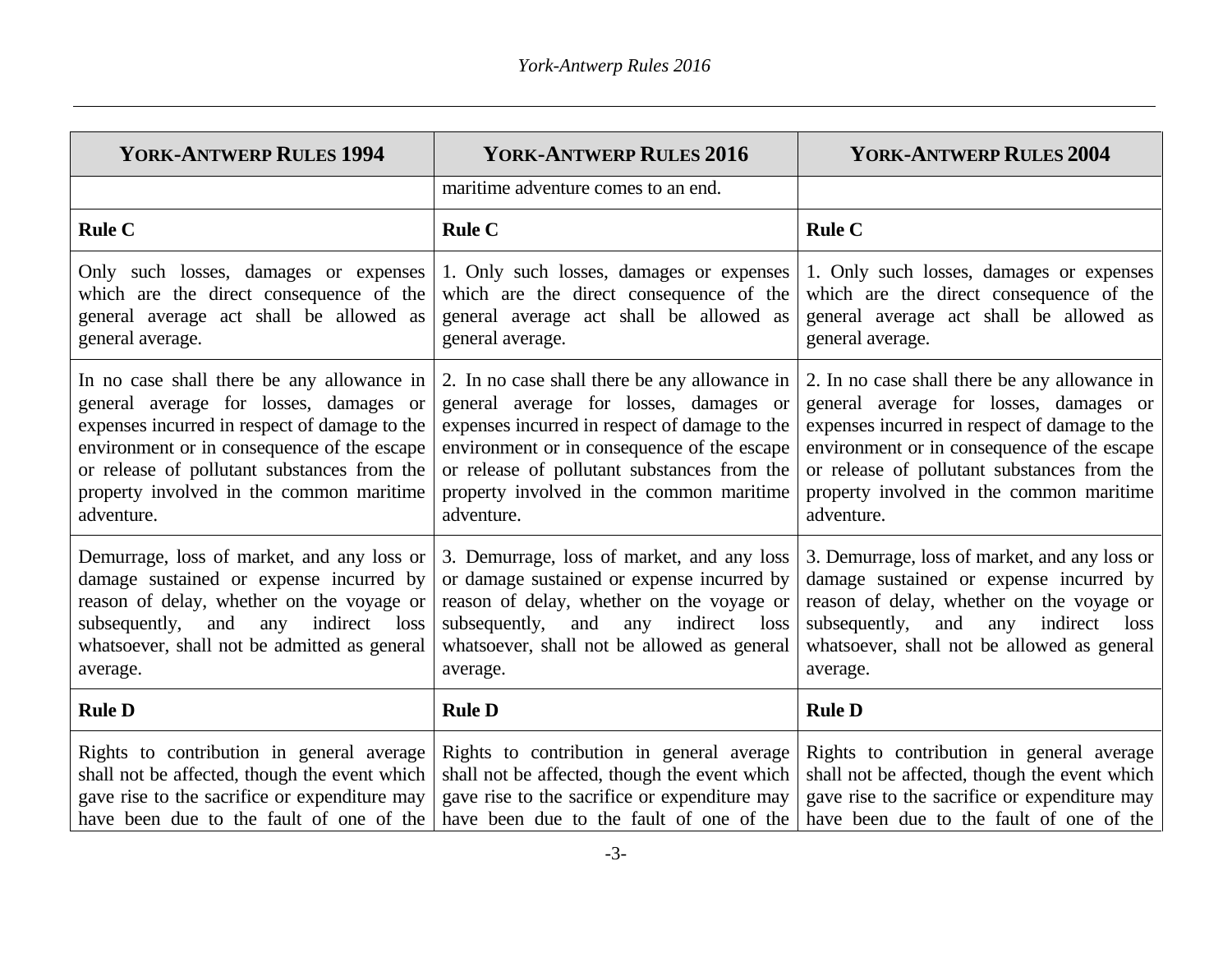| <b>YORK-ANTWERP RULES 1994</b>                                                                                                                                                                                                                                                                                                                                                                                                         | <b>YORK-ANTWERP RULES 2016</b>                                                                                                                                                                                                                                                                                                                                                                                                         | <b>YORK-ANTWERP RULES 2004</b>                                                                                                                                                                                                                                                                                                                                                                                                            |
|----------------------------------------------------------------------------------------------------------------------------------------------------------------------------------------------------------------------------------------------------------------------------------------------------------------------------------------------------------------------------------------------------------------------------------------|----------------------------------------------------------------------------------------------------------------------------------------------------------------------------------------------------------------------------------------------------------------------------------------------------------------------------------------------------------------------------------------------------------------------------------------|-------------------------------------------------------------------------------------------------------------------------------------------------------------------------------------------------------------------------------------------------------------------------------------------------------------------------------------------------------------------------------------------------------------------------------------------|
| parties to the adventure, but this shall not<br>prejudice any remedies or defences which<br>may be open against or to that party in<br>respect of such fault.                                                                                                                                                                                                                                                                          | parties to the common maritime adventure,<br>but this shall not prejudice any remedies or<br>defences which may be open against or to<br>that party in respect of such fault.                                                                                                                                                                                                                                                          | parties to the adventure, but this shall not<br>prejudice any remedies or defences which<br>may be open against or to that party in<br>respect of such fault.                                                                                                                                                                                                                                                                             |
| <b>Rule E</b>                                                                                                                                                                                                                                                                                                                                                                                                                          | <b>Rule E</b>                                                                                                                                                                                                                                                                                                                                                                                                                          | <b>Rule E</b>                                                                                                                                                                                                                                                                                                                                                                                                                             |
| The onus of proof is upon the party claiming<br>in general average to show that the loss or<br>expense claimed is properly allowable as<br>general average.                                                                                                                                                                                                                                                                            | 1. The onus of proof is upon the party<br>claiming in general average to show that the<br>loss or expense claimed is properly allowable<br>as general average.                                                                                                                                                                                                                                                                         | 1. The onus of proof is upon the party<br>claiming in general average to show that the<br>loss or expense claimed is properly allowable<br>as general average.                                                                                                                                                                                                                                                                            |
| All parties claiming in general average shall<br>give notice in writing to the average adjuster<br>of the loss or expense in respect of which<br>they claim contribution within 12 months of<br>the date of the termination of the common<br>maritime adventure.                                                                                                                                                                       | 2. All parties to the common maritime<br>adventure shall, as soon as possible, supply<br>particulars of value in respect of their<br>contributory interest and, if claiming in<br>general average, shall give notice in writing<br>to the average adjuster of the loss or expense<br>in respect of which they claim contribution,<br>and supply evidence in support thereof.                                                           | 2. All parties claiming in general average<br>shall give notice in writing to the average<br>adjuster of the loss or expense in respect of<br>which they claim contribution within 12<br>months of the date of the termination of the<br>common maritime adventure.                                                                                                                                                                       |
| Failing such notification, or if within 12<br>months of a request for the same any of the<br>parties shall fail to supply evidence in support<br>of a notified claim, or particulars of value in<br>respect of a contributory interest, the average<br>adjuster shall be at liberty to estimate the<br>extent of the allowance or the contributory<br>value on the basis of the information<br>available to him, which estimate may be | 3. Failing notification, or if any party does<br>not supply particulars in support of a notified<br>claim within 12 months of the termination of<br>the common maritime adventure or payment<br>of the expense, the average adjuster shall be<br>at liberty to estimate the extent of the<br>allowance on the basis of the information<br>available to the adjuster. Particulars of value<br>shall be provided within 12 months of the | 3. Failing such notification, or if within 12<br>months of a request for the same any of the<br>parties shall fail to supply evidence in support<br>of a notified claim, or particulars of value in<br>respect of a contributory interest, the average<br>adjuster shall be at liberty to estimate the<br>extent of the allowance or the contributory<br>value on the basis of the information<br>available to him, which estimate may be |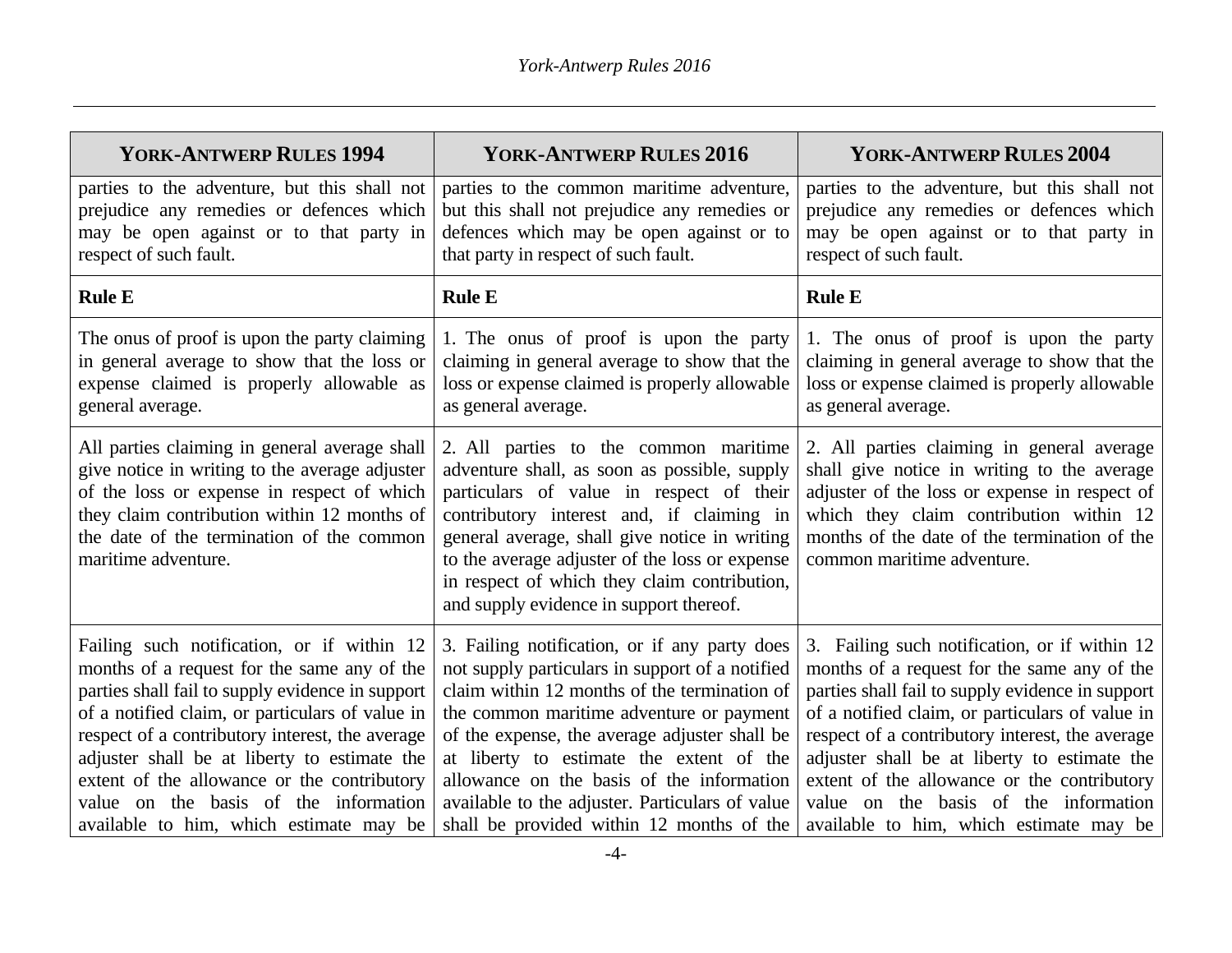| <b>YORK-ANTWERP RULES 1994</b>                                                                                                                                                                                                                                                                                     | <b>YORK-ANTWERP RULES 2016</b>                                                                                                                                                                                                                                                                                                                                                                                    | <b>YORK-ANTWERP RULES 2004</b>                                                                                                                                                                                                                                                                                     |
|--------------------------------------------------------------------------------------------------------------------------------------------------------------------------------------------------------------------------------------------------------------------------------------------------------------------|-------------------------------------------------------------------------------------------------------------------------------------------------------------------------------------------------------------------------------------------------------------------------------------------------------------------------------------------------------------------------------------------------------------------|--------------------------------------------------------------------------------------------------------------------------------------------------------------------------------------------------------------------------------------------------------------------------------------------------------------------|
| challenged only on the ground that it is<br>manifestly incorrect.                                                                                                                                                                                                                                                  | termination<br>of the common<br>maritime<br>adventure, failing which the average adjuster<br>shall be at liberty to estimate the contributory<br>value on the same basis. Such estimates shall<br>be communicated to the party in question in<br>writing. Estimates may only be challenged<br>within two months of receipt of the<br>communication and only on the grounds that<br>they are manifestly incorrect. | challenged only on the ground that it is<br>manifestly incorrect.                                                                                                                                                                                                                                                  |
|                                                                                                                                                                                                                                                                                                                    | 4. Any party to the common maritime<br>adventure pursuing a recovery from a third<br>party in respect of sacrifice or expenditure<br>claimed in general average, shall so advise<br>the average adjuster and, in the event that a<br>recovery is achieved, shall supply to the<br>average adjuster full particulars of the<br>recovery within two months of receipt of the<br>recovery.                           |                                                                                                                                                                                                                                                                                                                    |
| <b>Rule F</b>                                                                                                                                                                                                                                                                                                      | <b>Rule F</b>                                                                                                                                                                                                                                                                                                                                                                                                     | <b>Rule F</b>                                                                                                                                                                                                                                                                                                      |
| Any additional expense incurred in place of<br>another expense which would have been<br>allowable as general average shall be deemed<br>to be general average and so allowed without<br>regard to the saving, if any, to other interests,<br>but only up to the amount of the general<br>average expenses avoided. | Any additional expense incurred in place of<br>another expense which would have been<br>allowable as general average shall be deemed<br>to be general average and so allowed without<br>regard to the saving, if any, to other interests,<br>but only up to the amount of the general<br>average expense avoided.                                                                                                 | Any additional expense incurred in place of<br>another expense, which would have been<br>allowable as general average shall be deemed<br>to be general average and so allowed without<br>regard to the saving, if any, to other interests,<br>but only up to the amount of the general<br>average expense avoided. |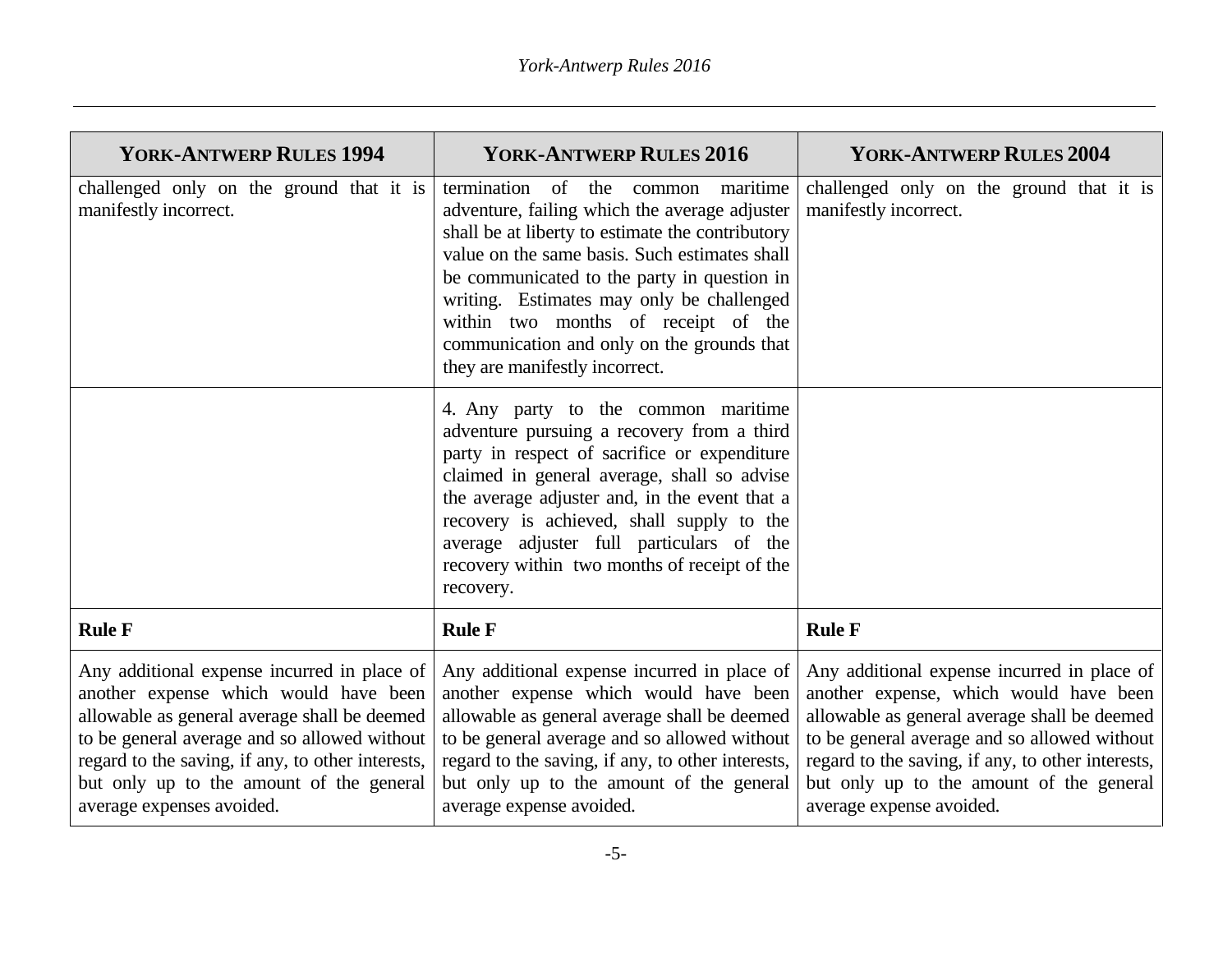| <b>YORK-ANTWERP RULES 1994</b>                                                                                                                                                                                                                                                                                                                                                                                                                                                                                                                                                                                                | YORK-ANTWERP RULES 2016                                                                                                                                                                                                                                                                                                                                                                                                                                                                                                                                                                                                                        | <b>YORK-ANTWERP RULES 2004</b>                                                                                                                                                                                                                                                                                                                                                                                                                                                                                                                                                                                                   |
|-------------------------------------------------------------------------------------------------------------------------------------------------------------------------------------------------------------------------------------------------------------------------------------------------------------------------------------------------------------------------------------------------------------------------------------------------------------------------------------------------------------------------------------------------------------------------------------------------------------------------------|------------------------------------------------------------------------------------------------------------------------------------------------------------------------------------------------------------------------------------------------------------------------------------------------------------------------------------------------------------------------------------------------------------------------------------------------------------------------------------------------------------------------------------------------------------------------------------------------------------------------------------------------|----------------------------------------------------------------------------------------------------------------------------------------------------------------------------------------------------------------------------------------------------------------------------------------------------------------------------------------------------------------------------------------------------------------------------------------------------------------------------------------------------------------------------------------------------------------------------------------------------------------------------------|
| <b>Rule G</b>                                                                                                                                                                                                                                                                                                                                                                                                                                                                                                                                                                                                                 | <b>Rule G</b>                                                                                                                                                                                                                                                                                                                                                                                                                                                                                                                                                                                                                                  | <b>Rule G</b>                                                                                                                                                                                                                                                                                                                                                                                                                                                                                                                                                                                                                    |
| General average shall be adjusted as regards<br>both loss and contribution upon the basis of<br>values at the time and place when and where<br>the adventure ends.                                                                                                                                                                                                                                                                                                                                                                                                                                                            | 1. General average shall be adjusted as<br>regards both loss and contribution upon the<br>basis of values at the time and place when<br>and where the common maritime adventure<br>ends.                                                                                                                                                                                                                                                                                                                                                                                                                                                       | 1. General average shall be adjusted as<br>regards both loss and contribution upon the<br>basis of values at the time and place when<br>and where the adventure ends.                                                                                                                                                                                                                                                                                                                                                                                                                                                            |
| This rule shall not affect the determination of<br>the place at which the average statement is to<br>be made up.                                                                                                                                                                                                                                                                                                                                                                                                                                                                                                              | 2. This rule shall not affect the determination<br>of the place at which the average adjustment<br>is to be prepared.                                                                                                                                                                                                                                                                                                                                                                                                                                                                                                                          | 2. This rule shall not affect the determination<br>of the place at which the average statement is<br>to be made up.                                                                                                                                                                                                                                                                                                                                                                                                                                                                                                              |
| When a ship is at any port or place in<br>circumstances which would give rise to an<br>allowance in general average under the<br>provisions of Rules X and XI, and the cargo<br>or part thereof is forwarded to destination by<br>other means, rights and liabilities in general<br>average shall, subject to cargo interests being<br>notified if practicable, remain as nearly as<br>possible the same as they would have been in<br>the absence of such forwarding, as if the<br>adventure had continued in the original ship<br>for so long as justifiable under the contract of<br>affreightment and the applicable law. | 3. When a ship is at any port or place in<br>circumstances which would give rise to an<br>allowance in general average under the<br>provisions of Rules X and XI, and the cargo<br>or part thereof is forwarded to destination by<br>other means, rights and liabilities in general<br>average shall, subject to cargo interests being<br>notified if practicable, remain as nearly as<br>possible the same as they would have been in<br>the absence of such forwarding, as if the<br>common maritime adventure had continued<br>in the original ship for so long as justifiable<br>under the contract of carriage and the<br>applicable law. | 3. When a ship is at any port or place in<br>circumstances which would give rise to an<br>allowance in general average under the<br>provisions of Rules X and XI, and the cargo<br>or part thereof is forwarded to destination by<br>other means, rights and liabilities in general<br>average shall, subject to cargo interests being<br>notified if practicable, remain as nearly as<br>possible the same as they would have been in<br>the absence of such forwarding, as if the<br>adventure had continued in the original ship<br>for so long as justifiable under the contract of<br>affreightment and the applicable law. |
| The proportion attaching to cargo of the<br>allowances made in general average by                                                                                                                                                                                                                                                                                                                                                                                                                                                                                                                                             | 4. The proportion attaching to cargo of the<br>allowances made in general average by                                                                                                                                                                                                                                                                                                                                                                                                                                                                                                                                                           | 4. The proportion attaching to cargo of the<br>allowances made in general average by                                                                                                                                                                                                                                                                                                                                                                                                                                                                                                                                             |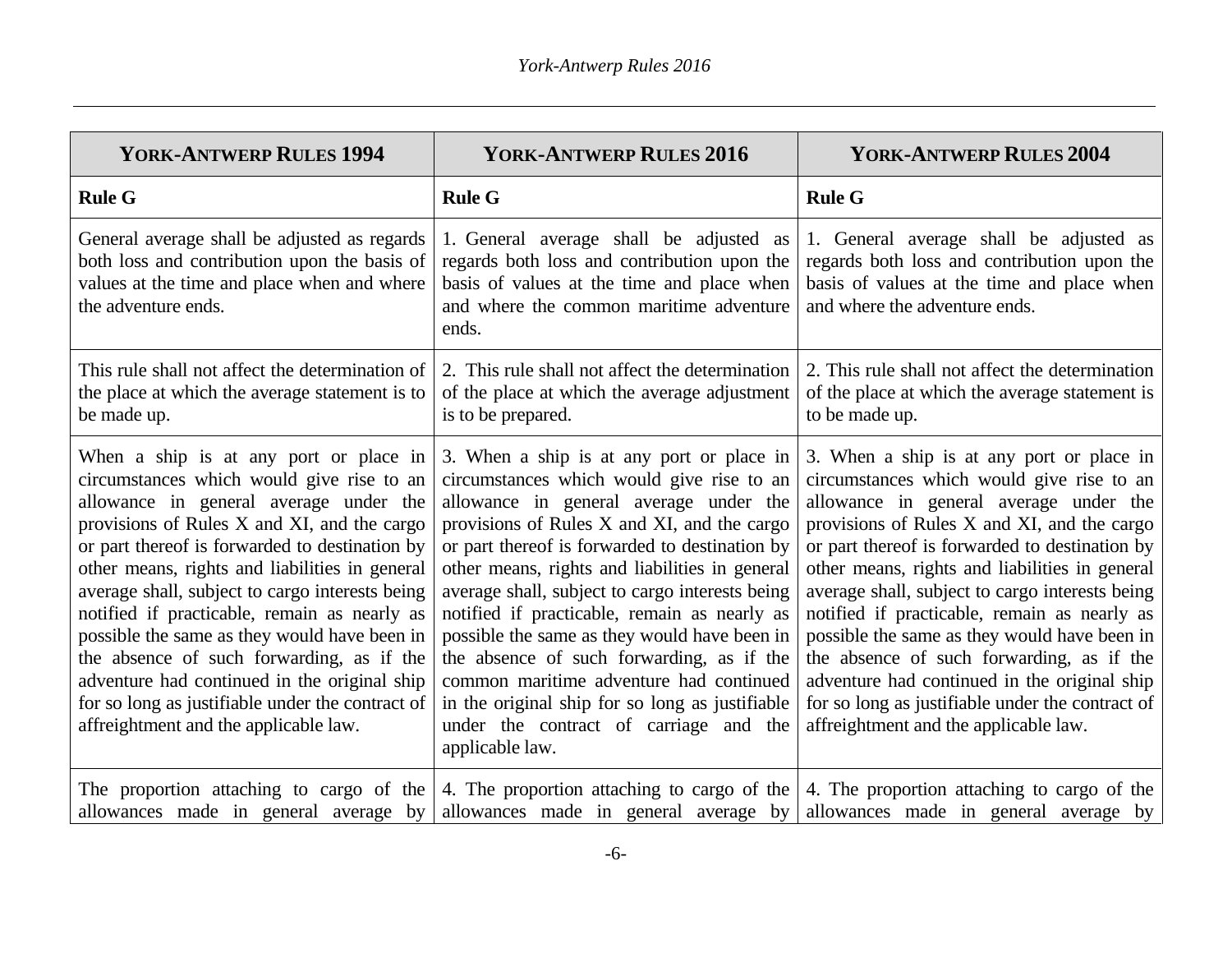| <b>YORK-ANTWERP RULES 1994</b>                                                                                                                                                              | <b>YORK-ANTWERP RULES 2016</b>                                                                                                                                                                                                                                       | <b>YORK-ANTWERP RULES 2004</b>                                                                                                                                                              |
|---------------------------------------------------------------------------------------------------------------------------------------------------------------------------------------------|----------------------------------------------------------------------------------------------------------------------------------------------------------------------------------------------------------------------------------------------------------------------|---------------------------------------------------------------------------------------------------------------------------------------------------------------------------------------------|
| reason of applying the third paragraph of this<br>Rule shall not exceed the cost which would<br>have been borne by the owners of cargo if the<br>cargo had been forwarded at their expense. | reason of applying the third paragraph of this<br>Rule shall be limited to the cost which would<br>have been borne by the owners of cargo if the<br>cargo had been forwarded at their expense.<br>This limit shall not apply to any allowances<br>made under Rule F. | reason of applying the third paragraph of this<br>Rule shall not exceed the cost which would<br>have been borne by the owners of cargo if the<br>cargo had been forwarded at their expense. |
| <b>Rule I</b> – Jettison of Cargo                                                                                                                                                           | <b>Rule I</b> – Jettison of Cargo                                                                                                                                                                                                                                    | <b>Rule I</b> – Jettison of Cargo                                                                                                                                                           |
| No jettison of cargo shall be made good as                                                                                                                                                  | No jettison of cargo shall be allowed as                                                                                                                                                                                                                             | No jettison of cargo shall be allowed as                                                                                                                                                    |
| general average, unless such cargo is carried                                                                                                                                               | general average, unless such cargo is carried                                                                                                                                                                                                                        | general average, unless such cargo is carried                                                                                                                                               |
| in accordance with the recognised custom of                                                                                                                                                 | in accordance with the recognised custom of                                                                                                                                                                                                                          | in accordance with the recognised custom of                                                                                                                                                 |
| the trade.                                                                                                                                                                                  | the trade.                                                                                                                                                                                                                                                           | the trade.                                                                                                                                                                                  |
| Rule II – Loss or Damage by Sacrifices for                                                                                                                                                  | Rule II – Loss or Damage by Sacrifices for                                                                                                                                                                                                                           | Rule II – Loss or Damage by Sacrifices for                                                                                                                                                  |
| the Common Safety                                                                                                                                                                           | the Common Safety                                                                                                                                                                                                                                                    | the Common Safety                                                                                                                                                                           |
| Loss of or damage to the property involved in                                                                                                                                               | Loss of or damage to the property involved in                                                                                                                                                                                                                        | Loss of or damage to the property involved in                                                                                                                                               |
| the common maritime adventure by or in                                                                                                                                                      | the common maritime adventure by or in                                                                                                                                                                                                                               | the common maritime adventure by or in                                                                                                                                                      |
| consequence of a sacrifice made for the                                                                                                                                                     | consequence of a sacrifice made for the                                                                                                                                                                                                                              | consequence of a sacrifice made for the                                                                                                                                                     |
| common safety, and by water which goes                                                                                                                                                      | common safety, and by water which goes                                                                                                                                                                                                                               | common safety, and by water which goes                                                                                                                                                      |
| down a ship's hatches opened or other                                                                                                                                                       | down a ship's hatches opened or other                                                                                                                                                                                                                                | down a ship's hatches opened or other                                                                                                                                                       |
| opening made for the purpose of making a                                                                                                                                                    | opening made for the purpose of making a                                                                                                                                                                                                                             | opening made for the purpose of making a                                                                                                                                                    |
| jettison for the common safety, shall be made                                                                                                                                               | jettison for the common safety, shall be                                                                                                                                                                                                                             | jettison for the common safety, shall be                                                                                                                                                    |
| good as general average.                                                                                                                                                                    | allowed as general average.                                                                                                                                                                                                                                          | allowed as general average.                                                                                                                                                                 |
| Rule $III - Extinguishing$                                                                                                                                                                  | <b>Rule III – Extinguishing</b>                                                                                                                                                                                                                                      | <b>Rule III - Extinguishing</b>                                                                                                                                                             |
| <b>Fire</b>                                                                                                                                                                                 | <b>Fire</b>                                                                                                                                                                                                                                                          | <b>Fire</b>                                                                                                                                                                                 |
| on                                                                                                                                                                                          | <b>on</b>                                                                                                                                                                                                                                                            | on                                                                                                                                                                                          |
| Shipboard                                                                                                                                                                                   | <b>Shipboard</b>                                                                                                                                                                                                                                                     | Shipboard                                                                                                                                                                                   |
|                                                                                                                                                                                             | Damage done to a ship and cargo, or either of Damage done to a ship and cargo, or either of Damage done to a ship and cargo, or either of                                                                                                                            |                                                                                                                                                                                             |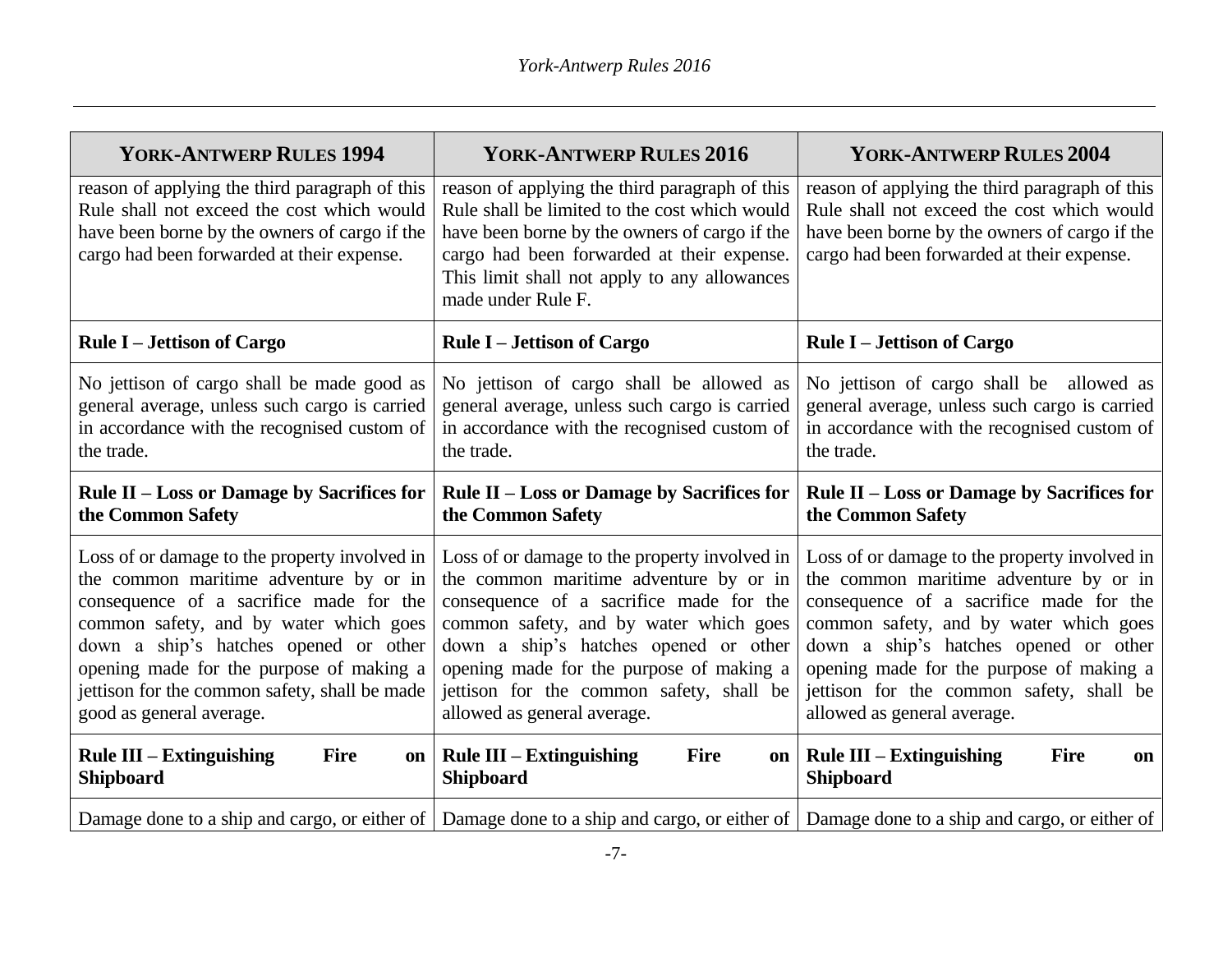| <b>YORK-ANTWERP RULES 1994</b>                                                                                                                                                                                                                                                                  | <b>YORK-ANTWERP RULES 2016</b>                                                                                                                                                                                                                                                             | <b>YORK-ANTWERP RULES 2004</b>                                                                                                                                                                                                                                                             |
|-------------------------------------------------------------------------------------------------------------------------------------------------------------------------------------------------------------------------------------------------------------------------------------------------|--------------------------------------------------------------------------------------------------------------------------------------------------------------------------------------------------------------------------------------------------------------------------------------------|--------------------------------------------------------------------------------------------------------------------------------------------------------------------------------------------------------------------------------------------------------------------------------------------|
| them, by water or otherwise, including<br>damage by beaching or scuttling a burning<br>ship, in extinguishing a fire on board the ship,<br>shall be made good as general average;<br>except that no compensation shall be made<br>for damage by smoke however caused or by<br>heat of the fire. | them, by water or otherwise, including<br>damage by beaching or scuttling a burning<br>ship, in extinguishing a fire on board the ship,<br>shall be allowed as general average; except<br>that no allowance shall be made for damage<br>by smoke however caused or by heat of the<br>fire. | them, by water or otherwise, including<br>damage by beaching or scuttling a burning<br>ship, in extinguishing a fire on board the ship,<br>shall be allowed as general average; except<br>that no allowance shall be made for damage<br>by smoke however caused or by heat of the<br>fire. |
| <b>Rule IV – Cutting Away Wreck</b>                                                                                                                                                                                                                                                             | <b>Rule IV – Cutting Away Wreck</b>                                                                                                                                                                                                                                                        | <b>Rule IV – Cutting Away Wreck</b>                                                                                                                                                                                                                                                        |
| Loss or damage sustained by cutting away<br>wreck or parts of the ship which have been<br>previously carried away or are effectively lost<br>by accident shall not be made good as<br>general average.                                                                                          | Loss or damage sustained by cutting away<br>wreck or parts of the ship which have been<br>previously carried away or are effectively lost<br>by accident shall not be allowed as general<br>average.                                                                                       | Loss or damage sustained by cutting away<br>wreck or parts of the ship which have been<br>previously carried away or are effectively lost<br>by accident shall not be allowed as general<br>average.                                                                                       |
| <b>Rule V - Voluntary Stranding</b>                                                                                                                                                                                                                                                             | <b>Rule V – Voluntary Stranding</b>                                                                                                                                                                                                                                                        | <b>Rule V – Voluntary Stranding</b>                                                                                                                                                                                                                                                        |
| When a ship is intentionally run on shore for<br>the common safety, whether or not she might<br>have been driven on shore, the consequent<br>loss or damage to the property involved in the<br>common maritime adventure shall be allowed<br>in general average.                                | When a ship is intentionally run on shore for<br>the common safety, whether or not she might<br>have been driven on shore, the consequent<br>loss or damage to the property involved in the<br>common maritime adventure shall be allowed<br>in general average.                           | When a ship is intentionally run on shore for<br>the common safety, whether or not she might<br>have been driven on shore, the consequent<br>loss or damage to the property involved in the<br>common maritime adventure shall be allowed<br>in general average.                           |
| <b>Rule VI - Salvage Remuneration</b>                                                                                                                                                                                                                                                           | <b>Rule VI - Salvage Remuneration</b>                                                                                                                                                                                                                                                      | <b>Rule VI - Salvage Remuneration</b>                                                                                                                                                                                                                                                      |
| (a) Expenditure incurred by the parties to the<br>adventure in the nature of salvage, whether<br>under contract or otherwise, shall be allowed                                                                                                                                                  | (a) Expenditure incurred by the parties to the<br>common maritime adventure in the nature of<br>salvage, whether under contract or otherwise,                                                                                                                                              | Salvage payments, including interest<br>a.<br>thereon and legal fees associated with such<br>payments, shall lie where they fall and shall                                                                                                                                                 |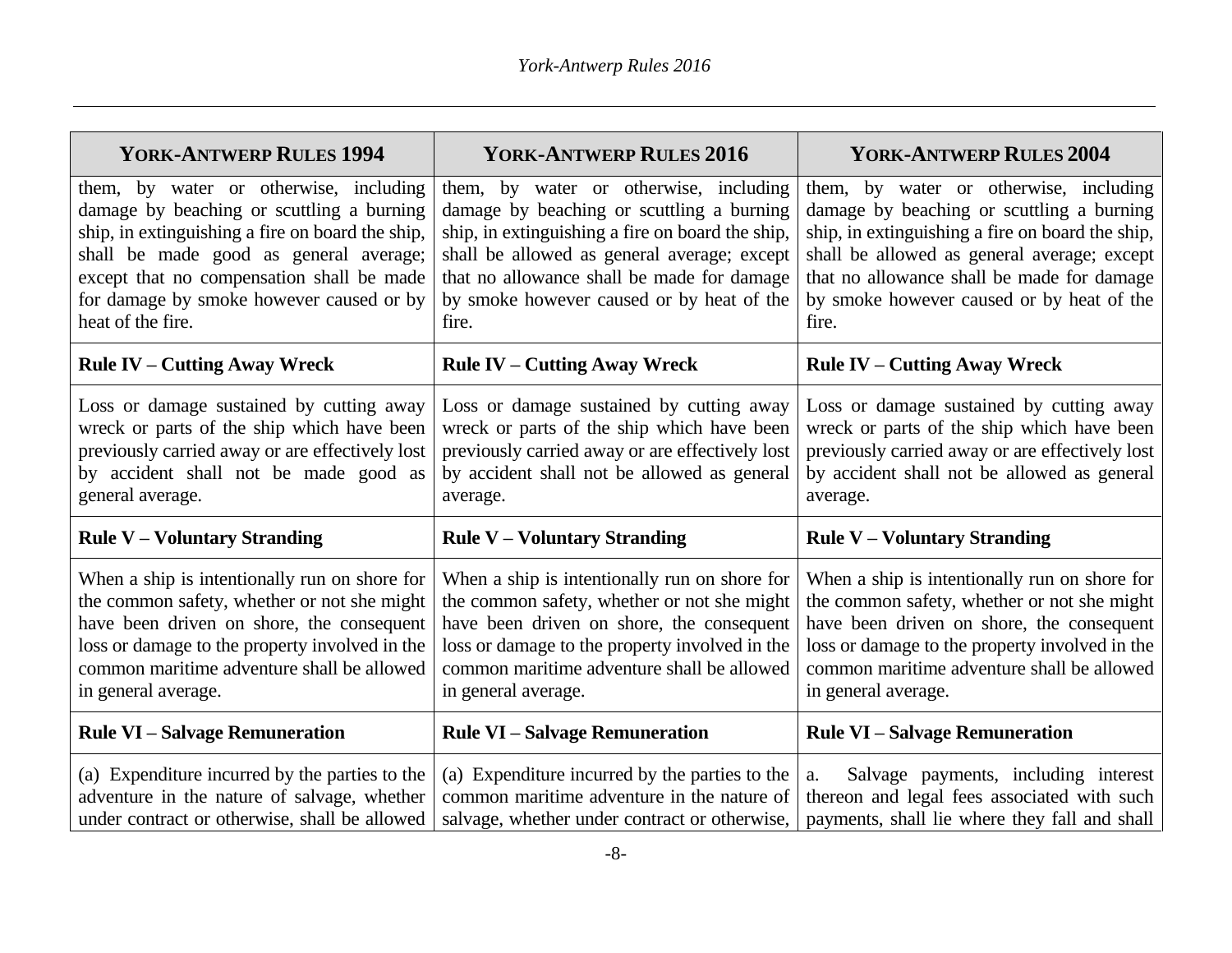| <b>YORK-ANTWERP RULES 1994</b>                                                                                                                                                     | <b>YORK-ANTWERP RULES 2016</b>                                                                                                                                                                                                                                               | <b>YORK-ANTWERP RULES 2004</b>                                                                                                                                                                                                                                                                                                                                                                                                                                                                                        |
|------------------------------------------------------------------------------------------------------------------------------------------------------------------------------------|------------------------------------------------------------------------------------------------------------------------------------------------------------------------------------------------------------------------------------------------------------------------------|-----------------------------------------------------------------------------------------------------------------------------------------------------------------------------------------------------------------------------------------------------------------------------------------------------------------------------------------------------------------------------------------------------------------------------------------------------------------------------------------------------------------------|
| in general average provided that the salvage<br>operations were carried out for the purpose of<br>preserving from peril the property involved in<br>the common maritime adventure. | shall be allowed in general average provided<br>that the salvage operations were carried out<br>for the purpose of preserving from peril the<br>property involved in the common maritime<br>adventure and subject to the provisions of<br>paragraphs $(b)$ , $(c)$ and $(d)$ | not be allowed in General Average, save only<br>that if one party to the salvage shall have paid<br>all or any of the proportion of salvage<br>(including interest and legal fees) due from<br>another party (calculated on the basis of<br>salved values and not General Average<br>contributory values), the unpaid contribution<br>to salvage due from that other party shall be<br>credited in the adjustment to the party that<br>has paid it, and debited to the party on whose<br>behalf the payment was made. |
|                                                                                                                                                                                    | (b) Notwithstanding (a) above, where the<br>parties to the common maritime adventure<br>have separate contractual or legal liability to<br>salvors, salvage shall only be allowed should<br>any of the following arise:                                                      |                                                                                                                                                                                                                                                                                                                                                                                                                                                                                                                       |
|                                                                                                                                                                                    | (i) there is a subsequent accident or<br>other circumstances resulting in loss or<br>damage to property during the voyage that<br>results in significant differences between<br>salved and contributory values,                                                              |                                                                                                                                                                                                                                                                                                                                                                                                                                                                                                                       |
|                                                                                                                                                                                    | (ii) there are significant general average<br>sacrifices,                                                                                                                                                                                                                    |                                                                                                                                                                                                                                                                                                                                                                                                                                                                                                                       |
|                                                                                                                                                                                    | (iii) salved values are manifestly incorrect<br>there is a significantly incorrect<br>and                                                                                                                                                                                    |                                                                                                                                                                                                                                                                                                                                                                                                                                                                                                                       |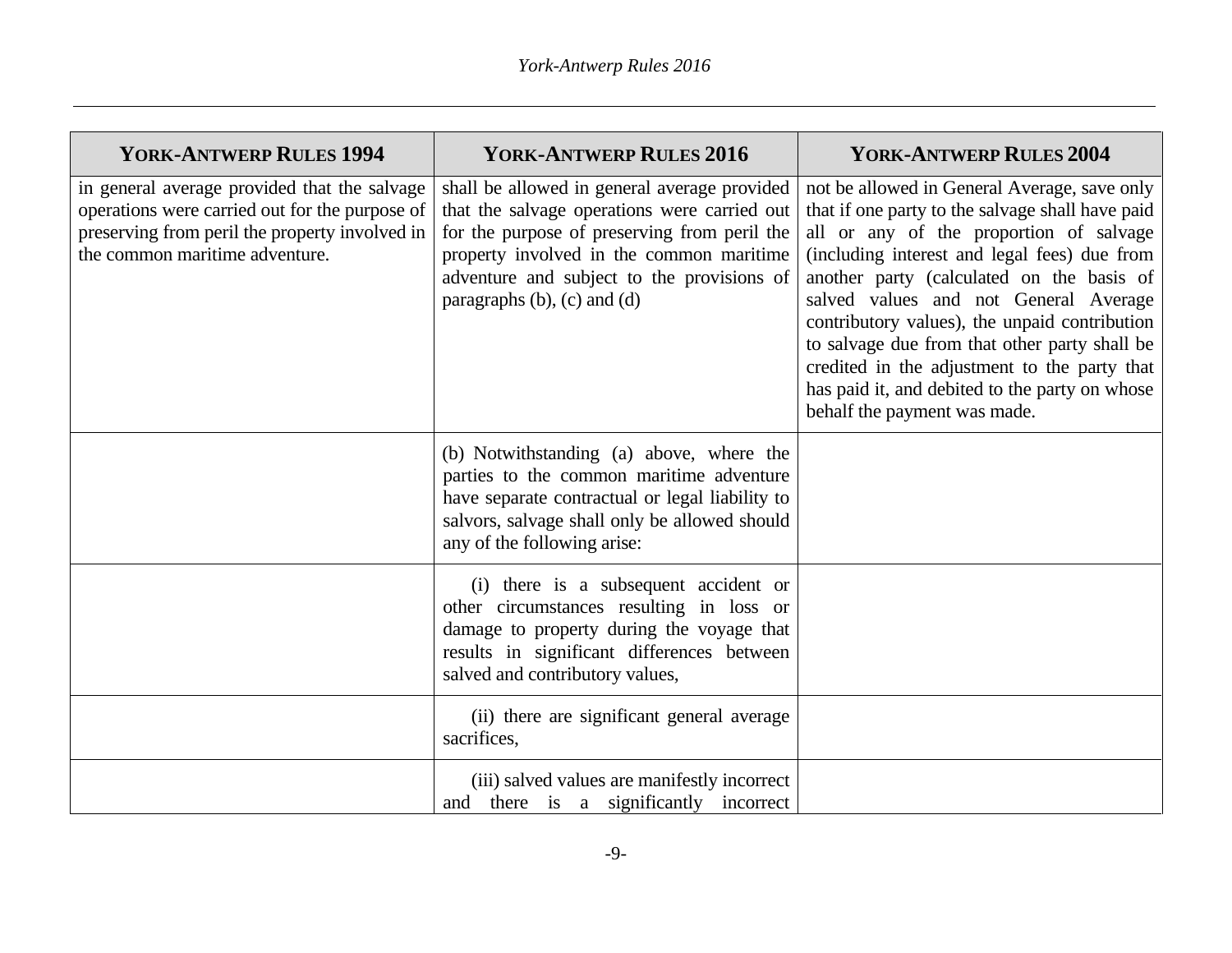| <b>YORK-ANTWERP RULES 1994</b>                                                                                                                                                                                                                                                                                                                      | <b>YORK-ANTWERP RULES 2016</b>                                                                                                                                                                                                                                                                                                                                                       | <b>YORK-ANTWERP RULES 2004</b>                                                                                                                                                                                                                                                                                                                                     |
|-----------------------------------------------------------------------------------------------------------------------------------------------------------------------------------------------------------------------------------------------------------------------------------------------------------------------------------------------------|--------------------------------------------------------------------------------------------------------------------------------------------------------------------------------------------------------------------------------------------------------------------------------------------------------------------------------------------------------------------------------------|--------------------------------------------------------------------------------------------------------------------------------------------------------------------------------------------------------------------------------------------------------------------------------------------------------------------------------------------------------------------|
|                                                                                                                                                                                                                                                                                                                                                     | apportionment of salvage expenses,                                                                                                                                                                                                                                                                                                                                                   |                                                                                                                                                                                                                                                                                                                                                                    |
|                                                                                                                                                                                                                                                                                                                                                     | (iv) any of the parties to the salvage has<br>paid a significant proportion of salvage due<br>from another party,                                                                                                                                                                                                                                                                    |                                                                                                                                                                                                                                                                                                                                                                    |
|                                                                                                                                                                                                                                                                                                                                                     | (v) a significant proportion of the parties<br>satisfied the salvage claim on<br>have<br>substantially different terms, no regard being<br>had to interest, currency correction or legal<br>costs of either the salvor or the contributing<br>interest.                                                                                                                              |                                                                                                                                                                                                                                                                                                                                                                    |
| Expenditure allowed in general average shall<br>include any salvage remuneration in which<br>the skill and efforts of the salvors in<br>preventing or minimising damage to the<br>environment such as is referred to in Art. 13<br>$paragraph \t1(b)$<br>of<br>the<br>International<br>Convention on Salvage, 1989 have been<br>taken into account. | (c) Salvage expenditures referred to in<br>paragraph (a) above shall include any salvage<br>remuneration in which the skill and efforts of<br>the salvors in preventing or minimising<br>damage to the environment such as is<br>referred to in Article 13 paragraph 1(b) of the<br>International Convention on Salvage, 1989<br>have been taken into account.                       | b. Salvage payments referred to in paragraph<br>above shall include<br>any<br>salvage<br>(a)<br>remuneration in which the skill and efforts of<br>the salvors in preventing or minimising<br>damage to the environment such as is<br>referred to in Art. 13 paragraph 1(b) of the<br>International Convention on Salvage 1989<br>have been taken into account.     |
| (b) Special compensation payable to a salvor<br>by the shipowner under Art. 14 of the said<br>Convention to the extent specified in<br>paragraph 4 of that Article or under any other<br>provision similar in substance shall not be<br>allowed in general average.                                                                                 | (d) Special compensation payable to a salvor<br>by the shipowner under Article 14 of the<br>International Convention on Salvage, 1989 to<br>the extent specified in paragraph 4 of that<br>Article or under any other provision similar<br>in substance (such as SCOPIC) shall not be<br>allowed in general average and shall not be<br>considered a salvage expenditure as referred | c. Special compensation payable to a salvor<br>by the shipowner under Art. 14 of the said<br>Convention to the extent specified in<br>paragraph 4 of that Article or under any other<br>provision similar in substance (such as<br>SCOPIC) shall not be allowed in General<br>Average and shall not be considered a<br>salvage payment as referred to in paragraph |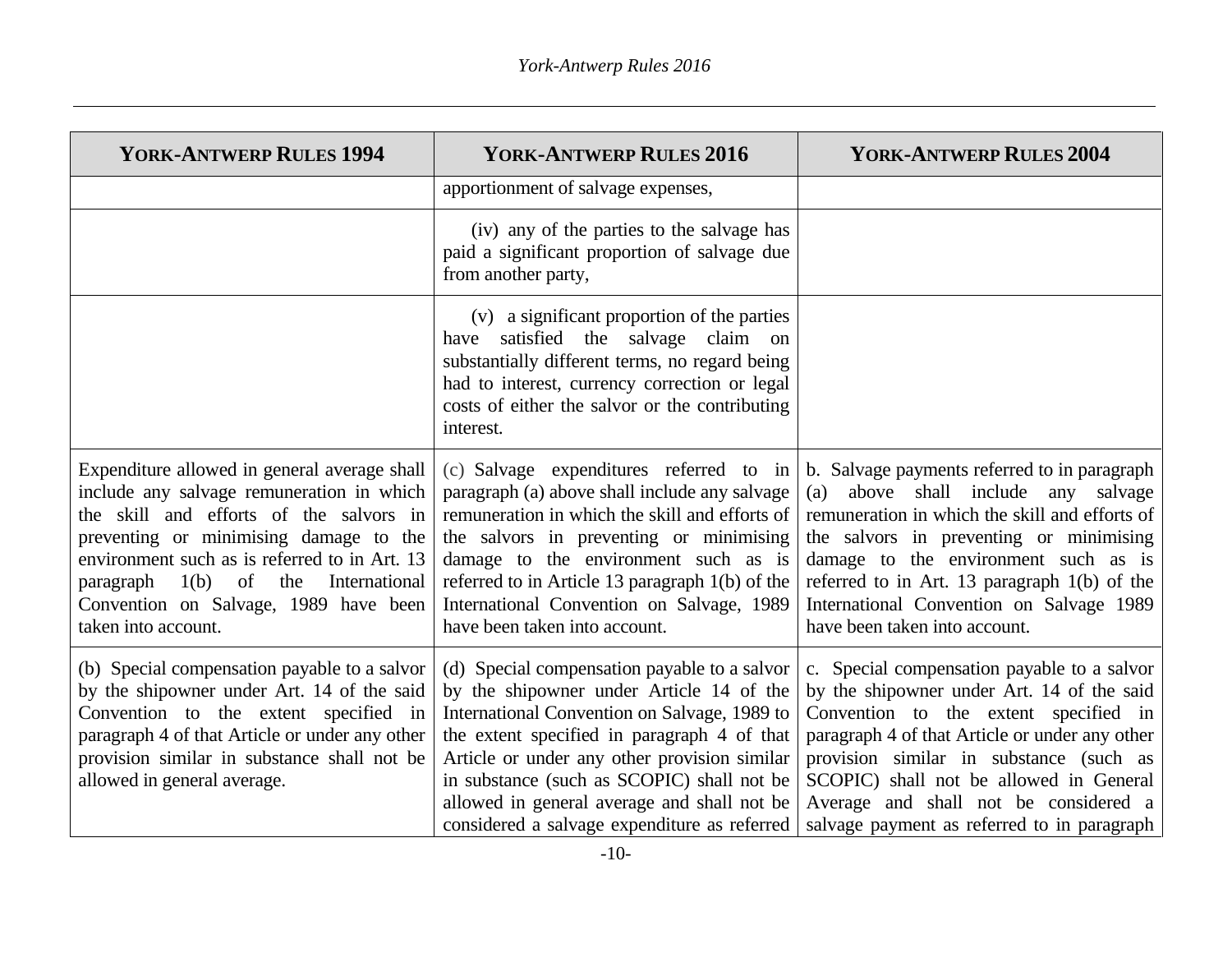| <b>YORK-ANTWERP RULES 1994</b>                                                                                                                                                                                                                                                                                                                                                                                                                                                        | <b>YORK-ANTWERP RULES 2016</b>                                                                                                                                                                                                                                                                                                                                                                                                                                                   | <b>YORK-ANTWERP RULES 2004</b>                                                                                                                                                                                                                                                                                                                                                                                                                                                   |
|---------------------------------------------------------------------------------------------------------------------------------------------------------------------------------------------------------------------------------------------------------------------------------------------------------------------------------------------------------------------------------------------------------------------------------------------------------------------------------------|----------------------------------------------------------------------------------------------------------------------------------------------------------------------------------------------------------------------------------------------------------------------------------------------------------------------------------------------------------------------------------------------------------------------------------------------------------------------------------|----------------------------------------------------------------------------------------------------------------------------------------------------------------------------------------------------------------------------------------------------------------------------------------------------------------------------------------------------------------------------------------------------------------------------------------------------------------------------------|
|                                                                                                                                                                                                                                                                                                                                                                                                                                                                                       | to in paragraph (a) of this Rule.                                                                                                                                                                                                                                                                                                                                                                                                                                                | (a) of this Rule.                                                                                                                                                                                                                                                                                                                                                                                                                                                                |
| Rule VII-Damage to Machinery and<br><b>Boilers</b>                                                                                                                                                                                                                                                                                                                                                                                                                                    | Rule VII – Damage to Machinery and<br><b>Boilers</b>                                                                                                                                                                                                                                                                                                                                                                                                                             | Rule VII-Damage to Machinery and<br><b>Boilers</b>                                                                                                                                                                                                                                                                                                                                                                                                                               |
| Damage caused to any machinery and boilers<br>of a ship which is ashore and in a position of<br>peril, in endeavouring to refloat, shall be<br>allowed in general average when shown to<br>have arisen from an actual intention to float<br>the ship for the common safety at the risk of<br>such damage; but where a ship is afloat no<br>loss or damage caused by working the<br>propelling machinery and boilers shall in any<br>circumstances be made good as general<br>average. | Damage caused to any machinery and boilers<br>of a ship which is ashore and in a position of<br>peril, in endeavouring to refloat, shall be<br>allowed in general average when shown to<br>have arisen from an actual intention to float<br>the ship for the common safety at the risk of<br>such damage; but where a ship is afloat no<br>loss or damage caused by working the<br>propelling machinery and boilers shall in any<br>circumstances be allowed as general average. | Damage caused to any machinery and boilers<br>of a ship which is ashore and in a position of<br>peril, in endeavouring to refloat, shall be<br>allowed in general average when shown to<br>have arisen from an actual intention to float<br>the ship for the common safety at the risk of<br>such damage; but where a ship is afloat no<br>loss or damage caused by working the<br>propelling machinery and boilers shall in any<br>circumstances be allowed as general average. |
| Rule VIII – Expenses Lightening a Ship<br>when Ashore, and Consequent Damage                                                                                                                                                                                                                                                                                                                                                                                                          | Rule VIII – Expenses Lightening a Ship<br>when Ashore, and Consequent Damage                                                                                                                                                                                                                                                                                                                                                                                                     | Rule VIII - Expenses Lightening a Ship<br>when Ashore, and Consequent Damage                                                                                                                                                                                                                                                                                                                                                                                                     |
| When a ship is ashore and cargo and ship's<br>fuel and stores or any of them are discharged<br>as a general average act, the extra cost of<br>lightening, lighter hire and reshipping (if<br>incurred), and any loss or damage to the<br>property involved in the common maritime<br>adventure in consequence thereof, shall be<br>admitted as general average.                                                                                                                       | When a ship is ashore and cargo and ship's<br>fuel and stores or any of them are discharged<br>as a general average act, the extra cost of<br>lightening, lighter hire and reshipping (if<br>incurred), and any loss or damage to the<br>property involved in the common maritime<br>adventure in consequence thereof, shall be<br>allowed as general average.                                                                                                                   | When a ship is ashore and cargo and ship's<br>fuel and stores or any of them are discharged<br>as a general average act, the extra cost of<br>lightening, lighter hire and re-shipping (if<br>incurred), and any loss or damage to the<br>property involved in the common maritime<br>adventure in consequence thereof, shall be<br>allowed as general average.                                                                                                                  |
|                                                                                                                                                                                                                                                                                                                                                                                                                                                                                       | Rule IX – Cargo, Ship's Materials and Rule IX – Cargo, Ship's Materials and Rule IX – Cargo, Ship's Materials and                                                                                                                                                                                                                                                                                                                                                                |                                                                                                                                                                                                                                                                                                                                                                                                                                                                                  |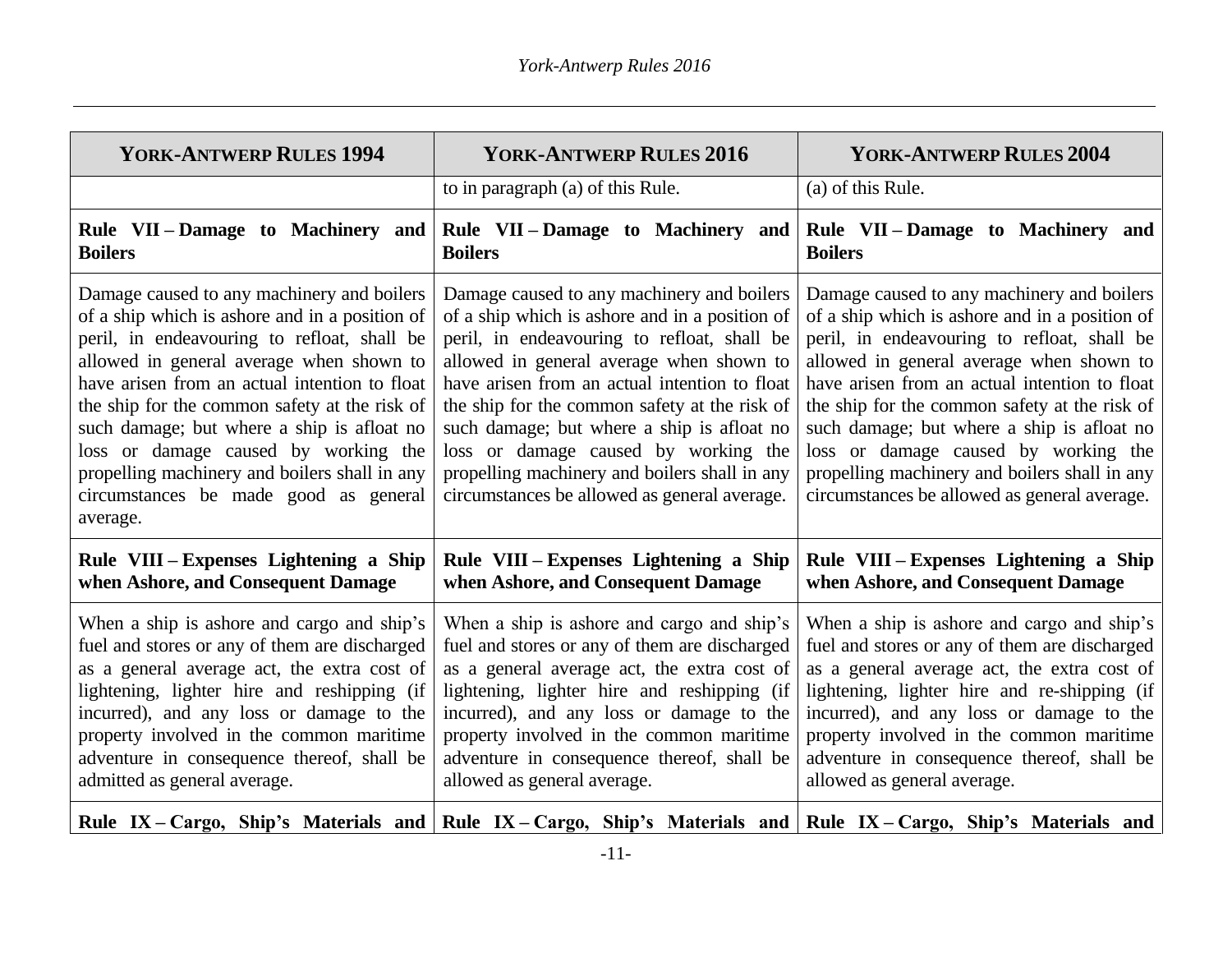| <b>YORK-ANTWERP RULES 1994</b>                   | <b>YORK-ANTWERP RULES 2016</b>                   | <b>YORK-ANTWERP RULES 2004</b>                   |
|--------------------------------------------------|--------------------------------------------------|--------------------------------------------------|
| <b>Stores Used for Fuel</b>                      | <b>Stores Used for Fuel</b>                      | <b>Stores Used for Fuel</b>                      |
| Cargo, ship's materials and stores, or any of    | Cargo, ship's materials and stores, or any of    | Cargo, ship's materials and stores, or any of    |
| them, necessarily used for fuel for the          | them, necessarily used for fuel for the          | them, necessarily used for fuel for the          |
| common safety at a time of peril shall be        | common safety at a time of peril shall be        | common safety at a time of peril, shall be       |
| admitted as general average, but when such       | allowed as general average, but when such an     | allowed as general average, but when such an     |
| an allowance is made for the cost of ship's      | allowance is made for the cost of ship's         | allowance is made for the cost of ship's         |
| materials and stores the general average shall   | materials and stores the general average shall   | materials and stores the general average shall   |
| be credited with the estimated cost of the fuel  | be credited with the estimated cost of the fuel  | be credited with the estimated cost of the fuel  |
| which would otherwise have been consumed         | which would otherwise have been consumed         | which would otherwise have been consumed         |
| in prosecuting the intended voyage.              | in prosecuting the intended voyage.              | in prosecuting the intended voyage.              |
| Rule X – Expenses at Port of Refuge, etc.        | Rule X – Expenses at Port of Refuge, etc.        | Rule X – Expenses at Port of Refuge, etc.        |
| (a) When a ship shall have entered a port or     | (a) (i) When a ship shall have entered a port    | a. (i) When a ship shall have entered a port or  |
| place of refuge or shall have returned to her    | or place of refuge or shall have returned to     | place of refuge or shall have returned to her    |
| port or place of loading in consequence of       | her port or place of loading in consequence of   | port or place of loading in consequence of       |
| accident, sacrifice or other extraordinary       | accident, sacrifice or other extraordinary       | accident, sacrifice or other extraordinary       |
| circumstances which render that necessary        | circumstances which render that necessary        | circumstances which render that necessary        |
| for the common safety, the expenses of           | for the common safety, the expenses of           | for the common safety, the expenses of           |
| entering such port or place shall be admitted    | entering such port or place shall be allowed     | entering such port or place shall be allowed     |
| as general average; and when she shall have      | as general average; and when she shall have      | as general average; and when she shall have      |
| sailed thence with her original cargo, or a part | sailed thence with her original cargo, or a part | sailed thence with her original cargo, or a part |
| of it, the corresponding expenses of leaving     | of it, the corresponding expenses of leaving     | of it, the corresponding expenses of leaving     |
| such port or place consequent upon such          | such port or place consequent upon such          | such port or place consequent upon such          |
| entry or return shall likewise be admitted as    | entry or return shall likewise be allowed as     | entry or return shall likewise be allowed as     |
| general average.                                 | general average.                                 | general average.                                 |
| When a ship is at any port or place of refuge    | (ii) When a ship is at any port or place of      | (ii) When a ship is at any port or place of      |
| and is necessarily removed to another port or    | refuge and is necessarily removed to another     | refuge and is necessarily removed to another     |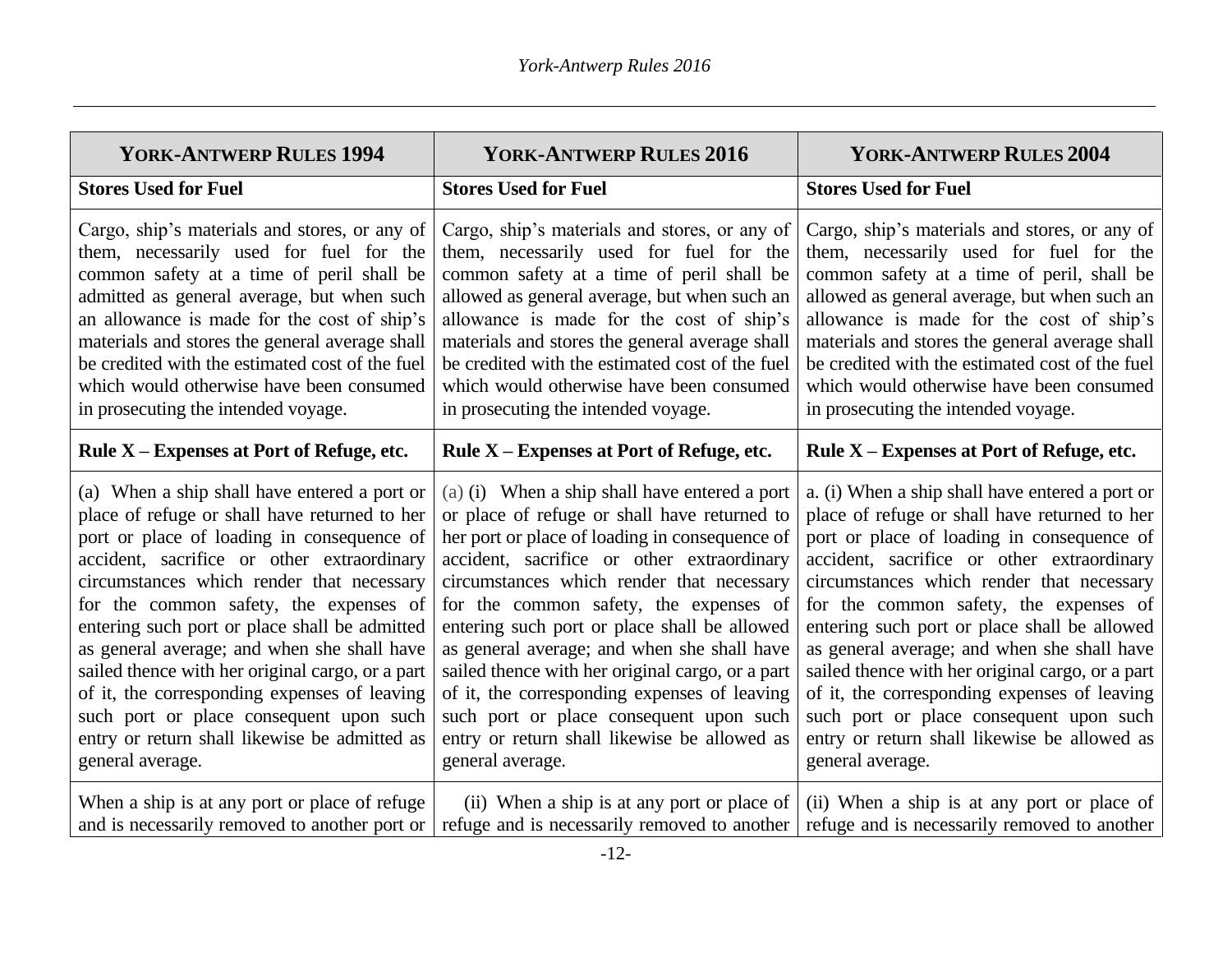| <b>YORK-ANTWERP RULES 1994</b>                                                                                                                                                                                                                                                                                                                                                                                                                                                                                                                                                                                                                                     | <b>YORK-ANTWERP RULES 2016</b>                                                                                                                                                                                                                                                                                                                                                                                                                                                                                                                                                                                                                                     | <b>YORK-ANTWERP RULES 2004</b>                                                                                                                                                                                                                                                                                                                                                                                                                                                                                                                                                                                                                                    |
|--------------------------------------------------------------------------------------------------------------------------------------------------------------------------------------------------------------------------------------------------------------------------------------------------------------------------------------------------------------------------------------------------------------------------------------------------------------------------------------------------------------------------------------------------------------------------------------------------------------------------------------------------------------------|--------------------------------------------------------------------------------------------------------------------------------------------------------------------------------------------------------------------------------------------------------------------------------------------------------------------------------------------------------------------------------------------------------------------------------------------------------------------------------------------------------------------------------------------------------------------------------------------------------------------------------------------------------------------|-------------------------------------------------------------------------------------------------------------------------------------------------------------------------------------------------------------------------------------------------------------------------------------------------------------------------------------------------------------------------------------------------------------------------------------------------------------------------------------------------------------------------------------------------------------------------------------------------------------------------------------------------------------------|
| place because repairs cannot be carried out in<br>the first port or place, the provisions of this<br>Rule shall be applied to the second port or<br>place as if it were a port or place of refuge<br>and the cost of such removal including<br>temporary repairs and towage shall be<br>admitted as general average. The provisions<br>of Rule XI shall be applied to the<br>prolongation of the voyage occasioned by<br>such removal.                                                                                                                                                                                                                             | port or place because repairs cannot be<br>carried out in the first port or place, the<br>provisions of this Rule shall be applied to the<br>second port or place as if it were a port or<br>place of refuge and the cost of such removal<br>including temporary repairs and towage shall<br>be allowed as general average.<br>The<br>provisions of Rule XI shall be applied to the<br>prolongation of the voyage occasioned by<br>such removal.                                                                                                                                                                                                                   | port or place of refuge because repairs cannot<br>be carried out in the first port or place, the<br>provisions of this Rule shall be applied to the<br>second port or place of refuge as if it were a<br>port or place of refuge and the cost of such<br>removal including temporary repairs and<br>towage shall be allowed as general average.<br>The provisions of Rule XI shall be applied to<br>the prolongation of the voyage occasioned by<br>such removal.                                                                                                                                                                                                 |
| The cost of handling on board or<br>(b)<br>discharging cargo, fuel or stores whether at a<br>port or place of loading, call or refuge, shall<br>be admitted as general average, when the<br>handling or discharge was necessary for the<br>common safety or to enable damage to the<br>ship caused by sacrifice or accident to be<br>repaired, if the repairs were necessary for the<br>safe prosecution of the voyage, except in<br>cases where the damage to the ship is<br>discovered at a port or place of loading or call<br>without any accident or other extraordinary<br>circumstances connected with such damage<br>having taken place during the voyage. | (b) (i) The cost of handling on board or<br>discharging cargo, fuel or stores, whether at a<br>port or place of loading, call or refuge, shall<br>be allowed as general average when the<br>handling or discharge was necessary for the<br>common safety or to enable damage to the<br>ship caused by sacrifice or accident to be<br>repaired, if the repairs were necessary for the<br>safe prosecution of the voyage, except in<br>cases where the damage to the ship is<br>discovered at a port or place of loading or call<br>without any accident or other extraordinary<br>circumstances connected with such damage<br>having taken place during the voyage. | b. (i) The cost of handling on board or<br>discharging cargo, fuel or stores whether at a<br>port or place of loading, call or refuge, shall<br>be allowed as general average, when the<br>handling or discharge was necessary for the<br>common safety or to enable damage to the<br>ship caused by sacrifice or accident to be<br>repaired, if the repairs were necessary for the<br>safe prosecution of the voyage, except in<br>cases where the damage to the ship is<br>discovered at a port or place of loading or call<br>without any accident or other extraordinary<br>circumstances connected with such damage<br>having taken place during the voyage. |
| The cost of handling on board or discharging<br>cargo, fuel or stores shall not be admissible as<br>general average when incurred solely for the                                                                                                                                                                                                                                                                                                                                                                                                                                                                                                                   | (ii) The cost of handling on board or<br>discharging cargo, fuel or stores shall not be<br>allowable as general average when incurred                                                                                                                                                                                                                                                                                                                                                                                                                                                                                                                              | (ii) The cost of handling on board or<br>discharging cargo, fuel or stores shall not be<br>allowable as general average when incurred                                                                                                                                                                                                                                                                                                                                                                                                                                                                                                                             |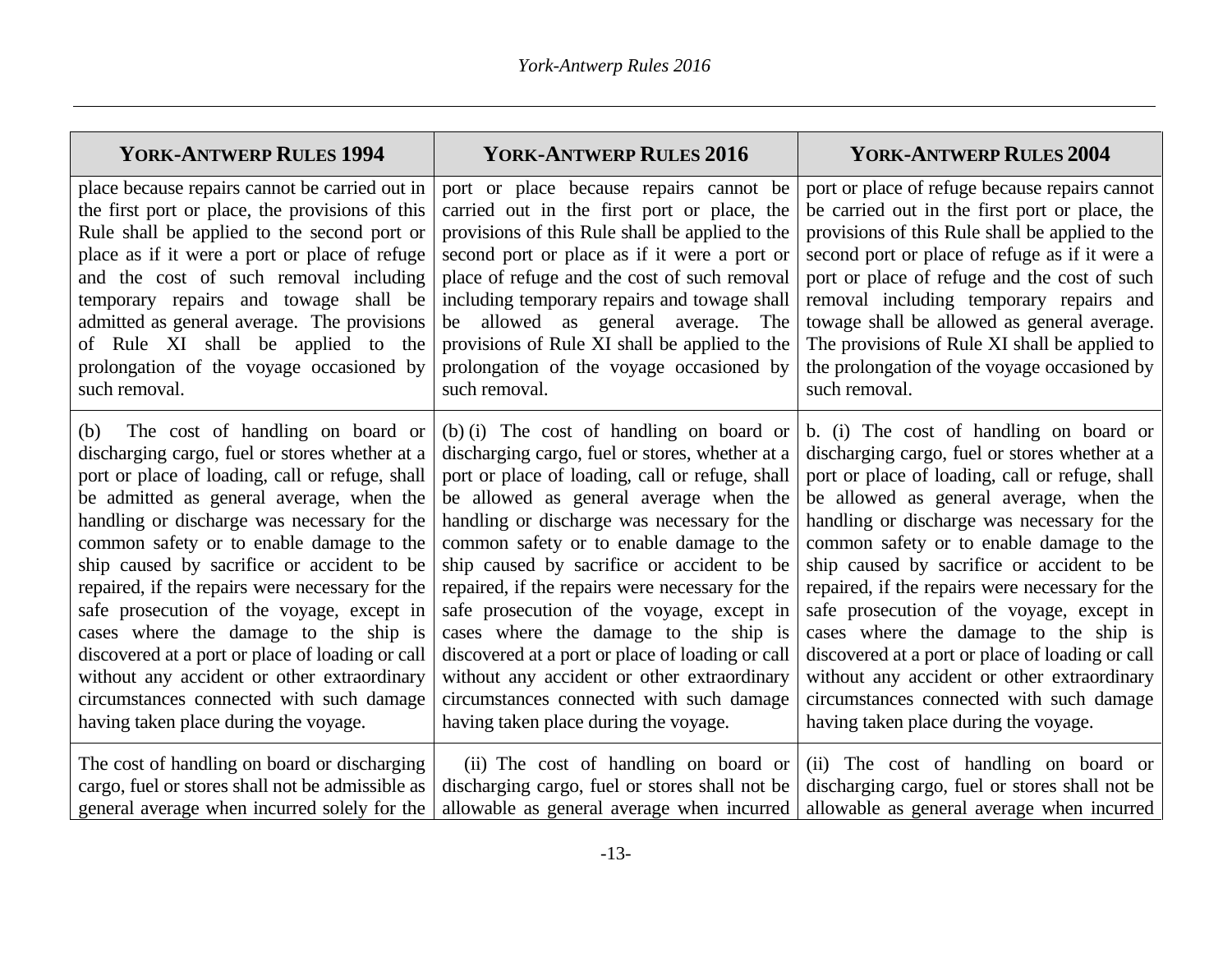| <b>YORK-ANTWERP RULES 1994</b>                                                                                                                                                                                                                                                                                                                                                                                                  | <b>YORK-ANTWERP RULES 2016</b>                                                                                                                                                                                                                                                                                                                                                                                        | <b>YORK-ANTWERP RULES 2004</b>                                                                                                                                                                                                                                                                                                                                                                                            |
|---------------------------------------------------------------------------------------------------------------------------------------------------------------------------------------------------------------------------------------------------------------------------------------------------------------------------------------------------------------------------------------------------------------------------------|-----------------------------------------------------------------------------------------------------------------------------------------------------------------------------------------------------------------------------------------------------------------------------------------------------------------------------------------------------------------------------------------------------------------------|---------------------------------------------------------------------------------------------------------------------------------------------------------------------------------------------------------------------------------------------------------------------------------------------------------------------------------------------------------------------------------------------------------------------------|
| purpose of restowage due to shifting during<br>the voyage, unless such restowage is<br>necessary for the common safety.                                                                                                                                                                                                                                                                                                         | solely for the purpose of restowage due to<br>shifting during the voyage, unless such<br>restowage is necessary for the common<br>safety.                                                                                                                                                                                                                                                                             | solely for the purpose of restowage due to<br>shifting during the voyage, unless such<br>restowage is necessary for the common<br>safety.                                                                                                                                                                                                                                                                                 |
| Whenever the cost of handling or<br>(c)<br>discharging cargo, fuel or stores is admissible<br>as general average, the costs of storage,<br>including insurance if reasonably incurred,<br>reloading and stowing of such cargo, fuel or<br>stores shall likewise be admitted as general<br>average. The provisions of Rule XI shall be<br>applied to the extra period of detention<br>occasioned by such reloading or restowing. | (c) Whenever the cost of handling or<br>discharging cargo, fuel or stores is allowable<br>as general average, the costs of storage,<br>including insurance if reasonably incurred,<br>reloading and stowing of such cargo, fuel or<br>stores shall likewise be allowed as general<br>average. The provisions of Rule XI shall<br>apply to the extra period of detention<br>occasioned by such reloading or restowing. | c. Whenever the cost of handling or<br>discharging cargo, fuel or stores is allowable<br>as general average, the costs of storage,<br>including insurance if reasonably incurred,<br>reloading and stowing of such cargo, fuel or<br>stores shall likewise be allowed as general<br>average. The provisions of Rule XI shall be<br>applied to the extra period of detention<br>occasioned by such reloading or restowing. |
| But when the ship is condemned or does not<br>proceed on her original voyage, storage<br>expenses shall be admitted as general average<br>only up to the date of the ship's<br>condemnation or of the abandonment of the<br>voyage or up to the date of completion of<br>discharge of cargo if the condemnation or<br>abandonment takes place before that date.                                                                 | (d) When the ship is condemned or does not<br>proceed on her original voyage, storage<br>expenses shall be allowed as general average<br>only up to the date of the ship's<br>condemnation or of the abandonment of the<br>voyage or up to the date of completion of<br>discharge of cargo if the condemnation or<br>abandonment takes place before that date.                                                        | But when the ship is condemned or does not<br>proceed on her original voyage, storage<br>expenses shall be allowed as general average<br>only up to the date of the ship's<br>condemnation or of the abandonment of the<br>voyage or up to the date of completion of<br>discharge of cargo if the condemnation or<br>abandonment takes place before that date.                                                            |
| Rule XI-Wages and Maintenance of<br><b>Crew and Other Expenses Bearing up for</b><br>and in a Port of Refuge, etc.                                                                                                                                                                                                                                                                                                              | Rule XI - Wages and Maintenance of<br>Crew and Other Expenses Putting in to<br>and at a Port of Refuge, etc.                                                                                                                                                                                                                                                                                                          | Rule XI – Wages and Maintenance of<br>Crew and Other Expenses Putting in to<br>and at a Port of Refuge, etc.                                                                                                                                                                                                                                                                                                              |
| (a) Wages and maintenance of master,<br>officers and crew reasonably incurred and                                                                                                                                                                                                                                                                                                                                               | (a) Wages and maintenance of master,<br>officers and crew reasonably incurred and                                                                                                                                                                                                                                                                                                                                     | Wages and maintenance of master,<br>a.<br>officers and crew reasonably incurred and                                                                                                                                                                                                                                                                                                                                       |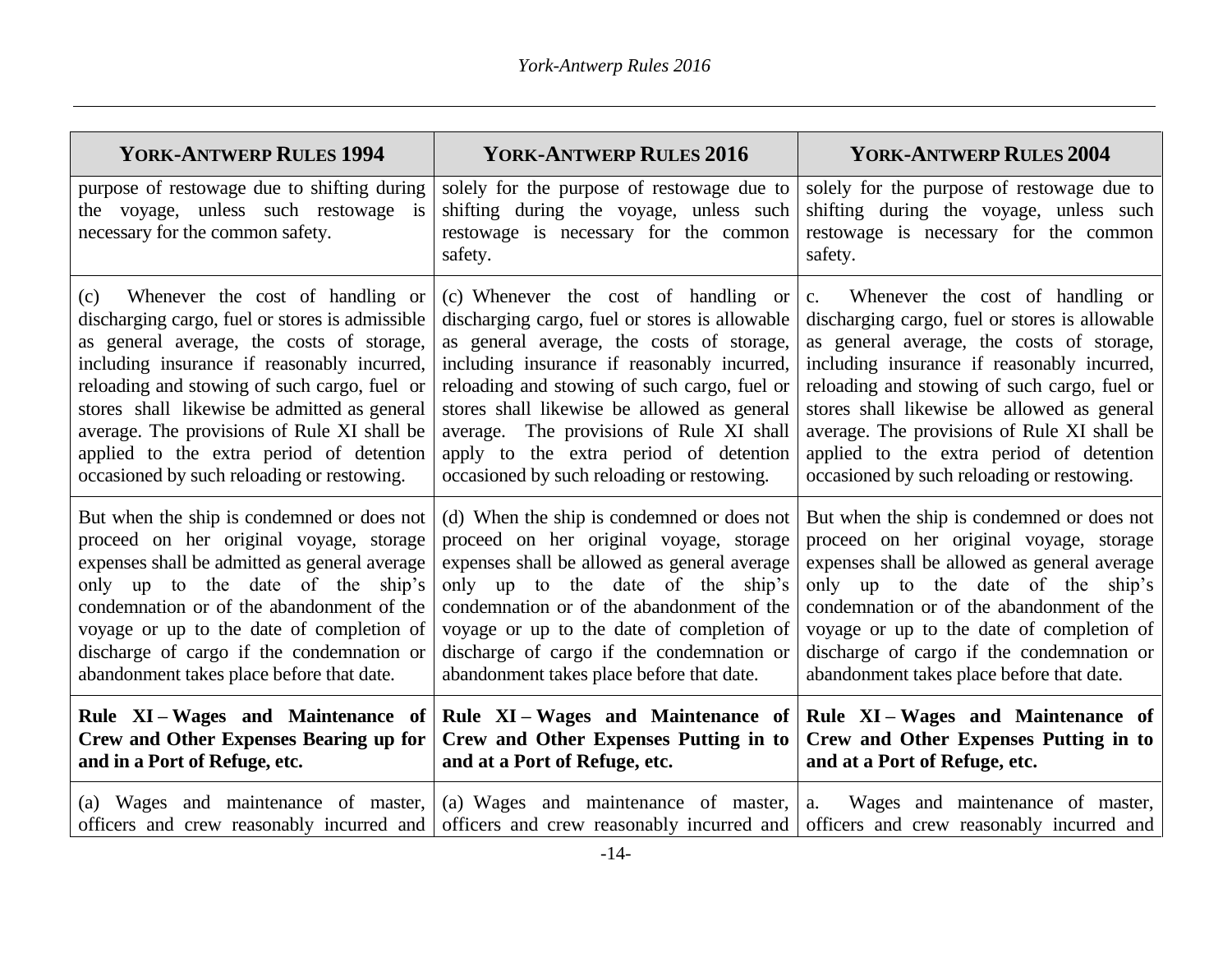| <b>YORK-ANTWERP RULES 1994</b>                                                                                                                                                                                                                                                                                                                                                                                                                                                                                                                                                                                                 | <b>YORK-ANTWERP RULES 2016</b>                                                                                                                                                                                                                                                                                                                                                                                                                                                                                                                                                                    | <b>YORK-ANTWERP RULES 2004</b>                                                                                                                                                                                                                                                                                                                                                                                                                                                                                                                                                                                                           |
|--------------------------------------------------------------------------------------------------------------------------------------------------------------------------------------------------------------------------------------------------------------------------------------------------------------------------------------------------------------------------------------------------------------------------------------------------------------------------------------------------------------------------------------------------------------------------------------------------------------------------------|---------------------------------------------------------------------------------------------------------------------------------------------------------------------------------------------------------------------------------------------------------------------------------------------------------------------------------------------------------------------------------------------------------------------------------------------------------------------------------------------------------------------------------------------------------------------------------------------------|------------------------------------------------------------------------------------------------------------------------------------------------------------------------------------------------------------------------------------------------------------------------------------------------------------------------------------------------------------------------------------------------------------------------------------------------------------------------------------------------------------------------------------------------------------------------------------------------------------------------------------------|
| fuel and stores consumed during<br>the<br>prolongation of the voyage occasioned by a<br>ship entering a port or place of refuge or<br>returning to her port or place of loading shall<br>be admitted as general average when the<br>expenses of entering such port or place are<br>allowable in general average in accordance<br>with Rule $X(a)$ .                                                                                                                                                                                                                                                                            | and stores consumed during<br>fuel<br>the<br>prolongation of the voyage occasioned by a<br>ship entering a port or place of refuge or<br>returning to her port or place of loading<br>shall be allowed as general average when<br>the expenses of entering such port or place<br>allowable in general average in<br>are<br>accordance with Rule $X(a)$ .                                                                                                                                                                                                                                          | fuel and stores consumed during the<br>prolongation of the voyage occasioned by a<br>ship entering a port or place of refuge or<br>returning to her port or place of loading shall<br>be allowed as general average when the<br>expenses of entering such port or place are<br>allowable in general average in accordance<br>with Rule $X(a)$ .                                                                                                                                                                                                                                                                                          |
|                                                                                                                                                                                                                                                                                                                                                                                                                                                                                                                                                                                                                                |                                                                                                                                                                                                                                                                                                                                                                                                                                                                                                                                                                                                   | b. For the purpose of this and the other Rules<br>wages shall include all payments made to or<br>for the benefit of the master, officers and<br>crew, whether such payments be imposed by<br>law upon the shipowners or be made under<br>the terms of articles of employment.                                                                                                                                                                                                                                                                                                                                                            |
| (b) When a ship shall have entered or been<br>detained in any port or place in consequence<br>of accident, sacrifice or other extraordinary<br>circumstances which render that necessary<br>for the common safety, or to enable damage<br>to the ship caused by sacrifice or accident to<br>if<br>be repaired,<br>the<br>repairs<br>were<br>necessary for the safe prosecution of the<br>voyage, the wages and maintenance of the<br>master, officers and crew reasonably incurred<br>during the extra period of detention in such<br>port or place until the ship shall or should<br>have been made ready to proceed upon her | (b) (i) When a ship shall have entered or<br>been detained in any port or place in<br>consequence of accident, sacrifice or other<br>extra-ordinary circumstances which render<br>that entry or detention necessary for the<br>common safety, or to enable damage to the<br>ship caused by sacrifice or accident to be<br>repaired, if the repairs were necessary for<br>the safe prosecution of the voyage, the<br>wages and maintenance of the master,<br>officers and crew reasonably incurred<br>during the extra period of detention in such<br>port or place until the ship shall or should | c. (i) When a ship shall have entered or been<br>detained in any port or place in consequence<br>of accident, sacrifice or other extraordinary<br>circumstances which render that necessary<br>for the common safety, or to enable damage<br>to the ship caused by sacrifice or accident to<br>be repaired, if the repairs were necessary for<br>the safe prosecution of the voyage, fuel and<br>stores consumed during the extra period of<br>detention in such port or place until the ship<br>shall or should have been made ready to<br>proceed upon her voyage, shall be allowed in<br>general average, except such fuel and stores |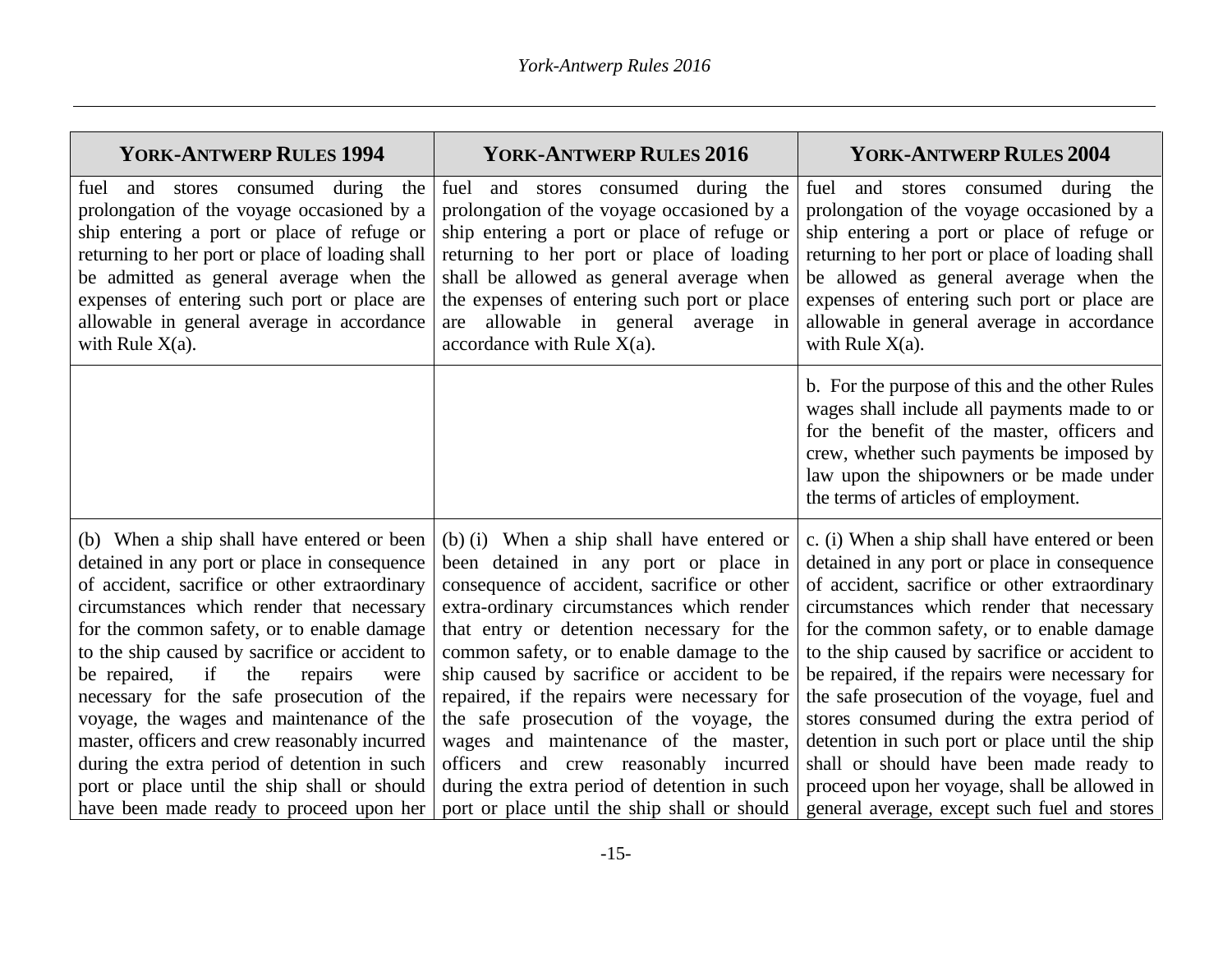| <b>YORK-ANTWERP RULES 1994</b>                                                                                                                                                                                                                                                                                                                                                                                                                                                                                                                                 | <b>YORK-ANTWERP RULES 2016</b>                                                                                                                                                                                                                                                                                                                                                                                                                                                                                                                                                | <b>YORK-ANTWERP RULES 2004</b>                                                                                                                                                                                                                                                                                                                                                                                                                                                                             |
|----------------------------------------------------------------------------------------------------------------------------------------------------------------------------------------------------------------------------------------------------------------------------------------------------------------------------------------------------------------------------------------------------------------------------------------------------------------------------------------------------------------------------------------------------------------|-------------------------------------------------------------------------------------------------------------------------------------------------------------------------------------------------------------------------------------------------------------------------------------------------------------------------------------------------------------------------------------------------------------------------------------------------------------------------------------------------------------------------------------------------------------------------------|------------------------------------------------------------------------------------------------------------------------------------------------------------------------------------------------------------------------------------------------------------------------------------------------------------------------------------------------------------------------------------------------------------------------------------------------------------------------------------------------------------|
| voyage, shall be admitted in general average.                                                                                                                                                                                                                                                                                                                                                                                                                                                                                                                  | have been made ready to proceed upon her<br>voyage, shall be allowed in general average.                                                                                                                                                                                                                                                                                                                                                                                                                                                                                      | as are consumed in effecting repairs not<br>allowable in general average.                                                                                                                                                                                                                                                                                                                                                                                                                                  |
| Fuel and stores consumed during the extra<br>period of detention shall be admitted as<br>general average, except such fuel and stores<br>as are consumed in effecting repairs not<br>allowable in general average.                                                                                                                                                                                                                                                                                                                                             | (ii) Fuel and stores consumed during the<br>extra period of detention shall be allowed as<br>general average, except such fuel and stores<br>as are consumed in effecting repairs not<br>allowable in general average.                                                                                                                                                                                                                                                                                                                                                        |                                                                                                                                                                                                                                                                                                                                                                                                                                                                                                            |
| Port charges incurred during the extra period<br>of detention shall likewise be admitted as<br>general average except such charges as are<br>incurred solely by reason of repairs not<br>allowable in general average.                                                                                                                                                                                                                                                                                                                                         | (iii) Port charges incurred during the<br>extra period of detention shall likewise be<br>allowed as general average except such<br>charges as are incurred solely by reason of<br>repairs not allowable in general average.                                                                                                                                                                                                                                                                                                                                                   | (ii) Port charges incurred during the extra<br>period of detention shall likewise be allowed<br>as general average except such charges as are<br>incurred solely by reason of repairs not<br>allowable in general average.                                                                                                                                                                                                                                                                                 |
| Provided that when damage to the ship is<br>discovered at a port or place of loading or call<br>without any accident or other extraordinary<br>circumstances connected with such damage<br>having taken place during the voyage, then<br>the wages and maintenance of master,<br>officers and crew and fuel and stores<br>consumed and port charges incurred during<br>the extra detention for repairs to damages so<br>discovered shall not be admissible as general<br>average, even if the repairs are necessary for<br>the safe prosecution of the voyage. | (iv) Provided that when damage to the<br>ship is discovered at a port or place of<br>loading or call without any accident or other<br>extraordinary circumstance connected with<br>such damage having taken place during the<br>voyage, then the wages and maintenance of<br>master, officers and crew and fuel and<br>stores consumed and port charges incurred<br>during the extra detention for repairs to<br>damages so discovered shall not be<br>allowable as general average, even if the<br>repairs<br>are necessary for<br>the<br>safe<br>prosecution of the voyage. | (iii) Provided that when damage to the ship<br>is discovered at a port or place of loading or<br>without any accident or<br>other<br>call<br>extraordinary circumstance connected with<br>such damage having taken place during the<br>voyage, then fuel and stores consumed and<br>port charges incurred during the extra<br>detention for repairs to damages so<br>discovered shall not be allowable as general<br>average, even if the repairs are necessary for<br>the safe prosecution of the voyage. |
| When the ship is condemned or does not                                                                                                                                                                                                                                                                                                                                                                                                                                                                                                                         |                                                                                                                                                                                                                                                                                                                                                                                                                                                                                                                                                                               | (v) When the ship is condemned or does $\vert$ (iv) When the ship is condemned or does not                                                                                                                                                                                                                                                                                                                                                                                                                 |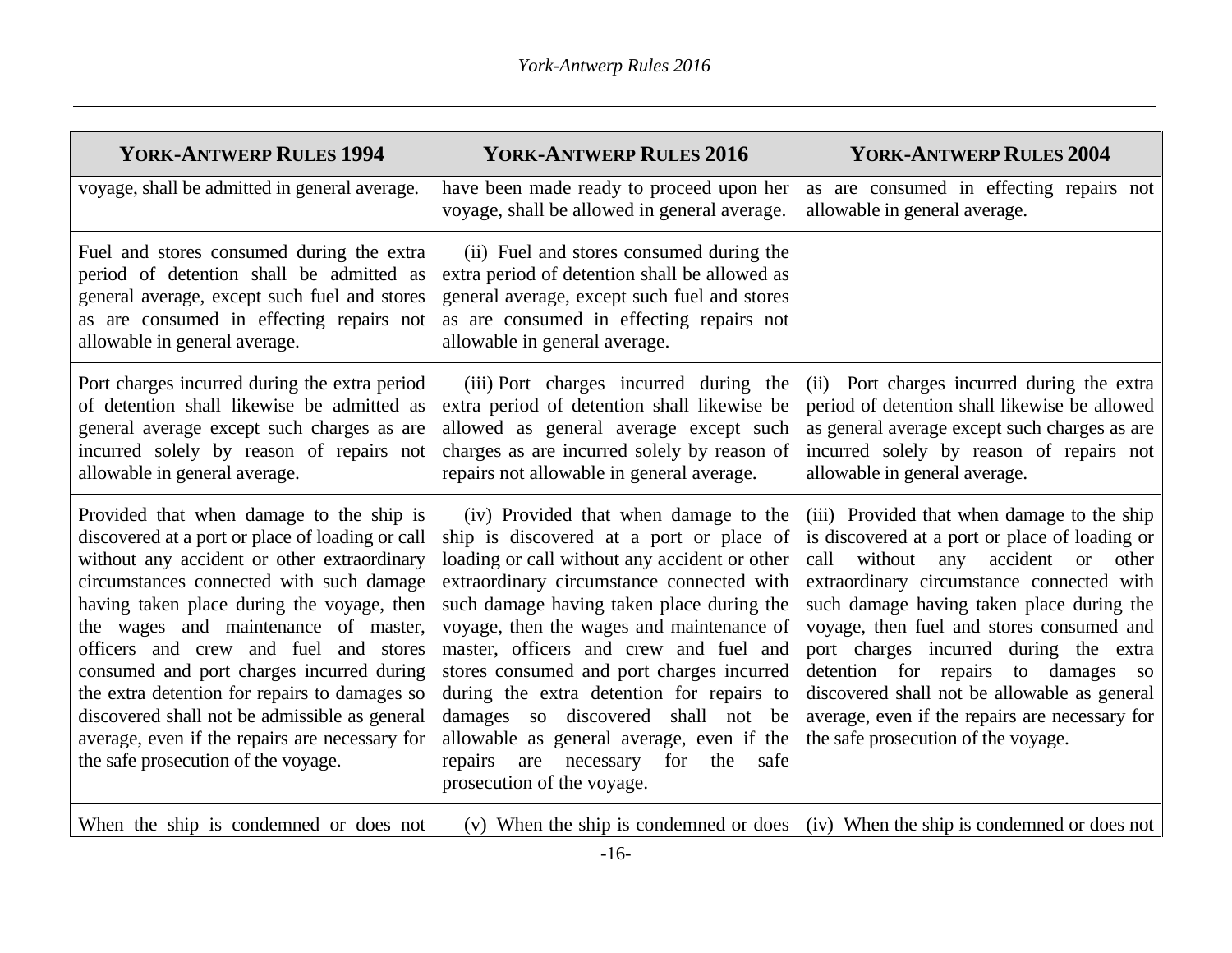| <b>YORK-ANTWERP RULES 1994</b>                                                                                                                                                                                                                                                                                                                                                                                  | <b>YORK-ANTWERP RULES 2016</b>                                                                                                                                                                                                                                                                                                                                                                                        | <b>YORK-ANTWERP RULES 2004</b>                                                                                                                                                                                                                                                                                                               |
|-----------------------------------------------------------------------------------------------------------------------------------------------------------------------------------------------------------------------------------------------------------------------------------------------------------------------------------------------------------------------------------------------------------------|-----------------------------------------------------------------------------------------------------------------------------------------------------------------------------------------------------------------------------------------------------------------------------------------------------------------------------------------------------------------------------------------------------------------------|----------------------------------------------------------------------------------------------------------------------------------------------------------------------------------------------------------------------------------------------------------------------------------------------------------------------------------------------|
| proceed on her original voyage, the wages<br>and maintenance of the master, officers and<br>crew and fuel and stores consumed and port<br>charges shall be admitted as general average<br>only up to the date of the ship's<br>condemnation or of the abandonment of the<br>voyage or up to the date of completion of<br>discharge of cargo if the condemnation or<br>abandonment takes place before that date. | not proceed on her original voyage, the<br>wages and maintenance of the master,<br>officers and crew and fuel and stores<br>consumed and port charges shall be allowed<br>as general average only up to the date of the<br>ship's condemnation or of the abandonment<br>of the voyage or up to the date of<br>completion of discharge of cargo if the<br>condemnation or abandonment takes place<br>before that date. | proceed on her original voyage, fuel and<br>stores consumed and port charges shall be<br>allowed as general average only up to the<br>date of the ship's condemnation or of the<br>abandonment of the voyage or up to the date<br>of completion of discharge of cargo if the<br>condemnation or abandonment takes place<br>before that date. |
| (c) For the purpose of this and the other<br>Rules wages shall include all payments made<br>to or for the benefit of the master, officers<br>and crew, whether such payments be<br>imposed by law upon the shipowners or be<br>made under the terms of articles of<br>employment.                                                                                                                               | (c) (i) For the purpose of these Rules<br>wages shall include all payments made to or<br>for the benefit of the master, officers and<br>crew, whether such payments be imposed<br>by law upon the shipowners or be made<br>under the terms of articles of employment.                                                                                                                                                 |                                                                                                                                                                                                                                                                                                                                              |
|                                                                                                                                                                                                                                                                                                                                                                                                                 | (ii) For the purpose of these Rules, port<br>charges shall include all customary or<br>additional expenses incurred for the<br>common safety or to enable a vessel to enter<br>or remain at a port of refuge or call in the<br>circumstances outlined in Rule $XI(b)(i)$ .                                                                                                                                            |                                                                                                                                                                                                                                                                                                                                              |
| (d) The cost of measures undertaken to<br>minimise damage to the<br>prevent or<br>environment shall be allowed in general<br>average when incurred in any or all of the                                                                                                                                                                                                                                         | (d) The cost of measures undertaken to<br>prevent or minimise damage to<br>the<br>environment shall be allowed in general<br>average when incurred in any or all of the                                                                                                                                                                                                                                               | The cost of measures undertaken to<br>d.<br>prevent or minimise damage<br>to<br>the<br>environment shall be allowed in general<br>average when incurred in any or all of the                                                                                                                                                                 |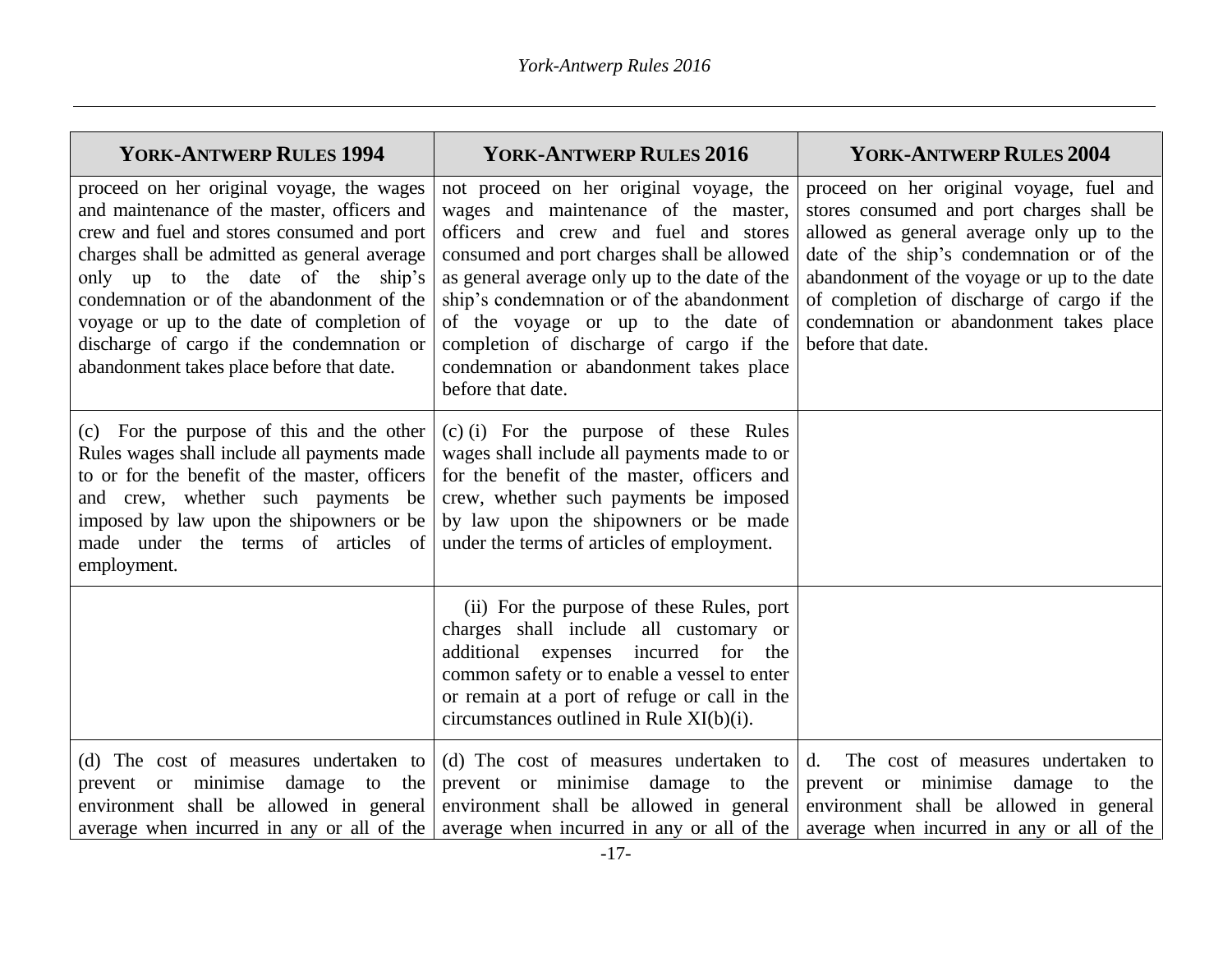| <b>YORK-ANTWERP RULES 1994</b>                                                                                                                                                                                                                                                                                                                                              | <b>YORK-ANTWERP RULES 2016</b>                                                                                                                                                                                                                                                                                                                                                         | <b>YORK-ANTWERP RULES 2004</b>                                                                                                                                                                                                                                                                                                                                               |
|-----------------------------------------------------------------------------------------------------------------------------------------------------------------------------------------------------------------------------------------------------------------------------------------------------------------------------------------------------------------------------|----------------------------------------------------------------------------------------------------------------------------------------------------------------------------------------------------------------------------------------------------------------------------------------------------------------------------------------------------------------------------------------|------------------------------------------------------------------------------------------------------------------------------------------------------------------------------------------------------------------------------------------------------------------------------------------------------------------------------------------------------------------------------|
| following circumstances:                                                                                                                                                                                                                                                                                                                                                    | following circumstances:                                                                                                                                                                                                                                                                                                                                                               | following circumstances:                                                                                                                                                                                                                                                                                                                                                     |
| as part of an operation performed for<br>(i)<br>the common safety which, had it been<br>undertaken by a party outside the common<br>maritime adventure, would have entitled such<br>party to a salvage reward;                                                                                                                                                              | (i) as part of an operation performed for<br>the common safety which, had it been<br>undertaken by a party outside the common<br>maritime adventure, would have entitled<br>such party to a salvage reward;                                                                                                                                                                            | (i) as part of an operation performed for the<br>safety which, had it been<br>common<br>undertaken by a party outside the common<br>maritime adventure, would have entitled such<br>party to a salvage reward;                                                                                                                                                               |
| (ii) as a condition of entry into or departure<br>from any port or place in the circumstances<br>prescribed in Rule $X(a)$ ;                                                                                                                                                                                                                                                | (ii) as a condition of entry into or<br>departure from any port or place in the<br>circumstances prescribed in Rule $X(a)$ ;                                                                                                                                                                                                                                                           | (ii) as a condition of entry into or departure<br>from any port or place in the circumstances<br>prescribed in Rule $X(a)$ ;                                                                                                                                                                                                                                                 |
| (iii) as a condition of remaining at any port<br>or place in the circumstances prescribed in<br>Rule XI(b) provided that when there is an<br>actual escape or release of pollutant<br>substances the cost of any additional<br>measures required on that account to prevent<br>or minimise pollution or environmental<br>damage shall not be allowed as general<br>average; | (iii) as a condition of remaining at any<br>place in the circumstances<br>port or<br>prescribed in Rule XI(b), provided that<br>when there is an actual escape or release of<br>pollutant substances, the cost of any<br>additional measures required<br>on<br>that<br>account to prevent or minimise pollution or<br>environmental damage shall not be allowed<br>as general average; | (iii) as a condition of remaining at any port<br>or place in the circumstances prescribed in<br>Rule XI(c), provided that when there is an<br>actual escape or release of pollutant<br>substances the cost of any additional<br>measures required on that account to prevent<br>or minimise pollution or environmental<br>damage shall not be allowed as general<br>average; |
| necessarily in connection with the<br>(iv)<br>discharging, storing or reloading of cargo<br>whenever the cost of those operations is<br>admissible as general average.                                                                                                                                                                                                      | (iv) necessarily in connection with the<br>handling on board, discharging, storing or<br>reloading of cargo, fuel or stores whenever<br>the cost of those operations is allowable as<br>general average.                                                                                                                                                                               | necessarily in connection with the<br>(iv)<br>discharging, storing or reloading of cargo<br>whenever the cost of those operations is<br>allowable as general average.                                                                                                                                                                                                        |
| <b>Rule</b><br>$XII$ – Damage<br>Cargo<br>to                                                                                                                                                                                                                                                                                                                                | $\mathbf{in} \mid \mathbf{Rule}$<br>$XII$ – Damage<br>Cargo<br>to                                                                                                                                                                                                                                                                                                                      | $\mathbf{in} \mid \mathbf{Rule}$<br>$XII$ – Damage<br>Cargo<br>to<br>in                                                                                                                                                                                                                                                                                                      |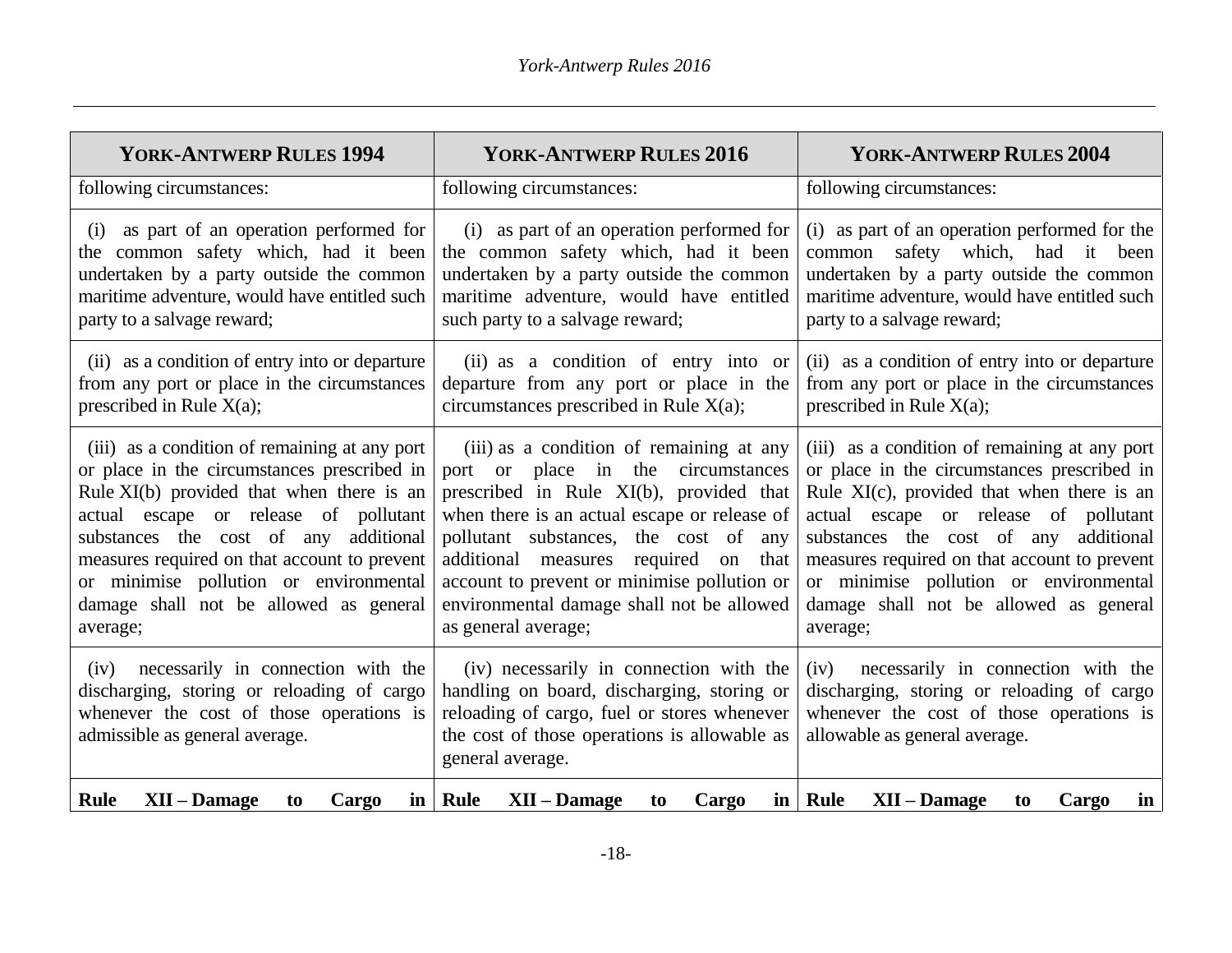| <b>YORK-ANTWERP RULES 1994</b>                                                                                                                                                                                                                                                                                                                                                                                                                                                                                                                                                                                                                                                                                                    | <b>YORK-ANTWERP RULES 2016</b>                                                                                                                                                                                                                                                                                                                                                                                                                                                                                                                                                                                                                                                                                               | <b>YORK-ANTWERP RULES 2004</b>                                                                                                                                                                                                                                                                                                                                                                                                                                                                                                                                                                                                                                                                                                          |
|-----------------------------------------------------------------------------------------------------------------------------------------------------------------------------------------------------------------------------------------------------------------------------------------------------------------------------------------------------------------------------------------------------------------------------------------------------------------------------------------------------------------------------------------------------------------------------------------------------------------------------------------------------------------------------------------------------------------------------------|------------------------------------------------------------------------------------------------------------------------------------------------------------------------------------------------------------------------------------------------------------------------------------------------------------------------------------------------------------------------------------------------------------------------------------------------------------------------------------------------------------------------------------------------------------------------------------------------------------------------------------------------------------------------------------------------------------------------------|-----------------------------------------------------------------------------------------------------------------------------------------------------------------------------------------------------------------------------------------------------------------------------------------------------------------------------------------------------------------------------------------------------------------------------------------------------------------------------------------------------------------------------------------------------------------------------------------------------------------------------------------------------------------------------------------------------------------------------------------|
| Discharging, etc.                                                                                                                                                                                                                                                                                                                                                                                                                                                                                                                                                                                                                                                                                                                 | Discharging, etc.                                                                                                                                                                                                                                                                                                                                                                                                                                                                                                                                                                                                                                                                                                            | Discharging, etc.                                                                                                                                                                                                                                                                                                                                                                                                                                                                                                                                                                                                                                                                                                                       |
| Damage to or loss of cargo, fuel or stores<br>sustained in consequence of their handling,<br>discharging, storing, reloading and stowing<br>shall be made good as general average, when<br>and only when the cost of those measures<br>respectively is admitted as general average.                                                                                                                                                                                                                                                                                                                                                                                                                                               | Damage to or loss of cargo, fuel or stores<br>sustained in consequence of their handling,<br>discharging, storing, reloading and stowing<br>shall be allowed as general average, when<br>and only when the cost of those measures<br>respectively is allowed as general average.                                                                                                                                                                                                                                                                                                                                                                                                                                             | Damage to or loss of cargo, fuel or stores<br>sustained in consequence of their handling,<br>discharging, storing, reloading and stowing<br>shall be allowed as general average, when<br>and only when the cost of those measures<br>respectively is allowed as general average.                                                                                                                                                                                                                                                                                                                                                                                                                                                        |
| Rule XIII – Deductions from Cost of<br><b>Repairs</b>                                                                                                                                                                                                                                                                                                                                                                                                                                                                                                                                                                                                                                                                             | Rule XIII-Deductions from Cost of<br><b>Repairs</b>                                                                                                                                                                                                                                                                                                                                                                                                                                                                                                                                                                                                                                                                          | Rule XIII-Deductions from Cost of<br><b>Repairs</b>                                                                                                                                                                                                                                                                                                                                                                                                                                                                                                                                                                                                                                                                                     |
| Repairs to be allowed in general average<br>shall not be subject to deductions in respect<br>of "new for old" where old material or parts<br>are replaced by new unless the ship is over<br>fifteen years old in which case there shall be<br>a deduction of one third. The deductions<br>shall be regulated by the age of the ship from<br>the 31st December of the year of completion<br>of construction to the date of the general<br>average act, except for insulation, life and<br>similar<br>boats.<br>communications<br>and<br>navigational<br>and<br>equipment,<br>apparatus<br>and boilers for<br>which<br>machinery<br>the<br>deductions shall be regulated by the age of<br>the particular parts to which they apply. | (a) Repairs to be allowed in general<br>average shall not be subject to deductions in<br>respect of "new for old" where old material<br>or parts are replaced by new unless the ship<br>is over fifteen years old in which case there<br>shall be a deduction of one third. The<br>deductions shall be regulated by the age of<br>the ship from the 31st December of the year<br>of completion of construction to the date of<br>the general average<br>act, except for<br>life<br>insulation.<br>and<br>similar<br>boats,<br>communications and navigational apparatus<br>and equipment, machinery and boilers for<br>which the deductions shall be regulated by<br>the age of the particular parts to which they<br>apply. | a. Repairs to be allowed in general average<br>shall not be subject to deductions in respect<br>of "new for old" where old material or parts<br>are replaced by new unless the ship is over<br>fifteen years old in which case there shall be<br>a deduction of one third. The deductions<br>shall be regulated by the age of the ship from<br>the 31st December of the year of completion<br>of construction to the date of the general<br>average act, except for insulation, life and<br>similar<br>boats,<br>communications<br>and<br>navigational<br>and<br>apparatus<br>equipment,<br>and<br>boilers for<br>machinery<br>which<br>the<br>deductions shall be regulated by the age of<br>the particular parts to which they apply. |
|                                                                                                                                                                                                                                                                                                                                                                                                                                                                                                                                                                                                                                                                                                                                   | The deductions shall be made only from the $(6)$ The deductions shall be made only from $ b$ . The deductions shall be made only from                                                                                                                                                                                                                                                                                                                                                                                                                                                                                                                                                                                        |                                                                                                                                                                                                                                                                                                                                                                                                                                                                                                                                                                                                                                                                                                                                         |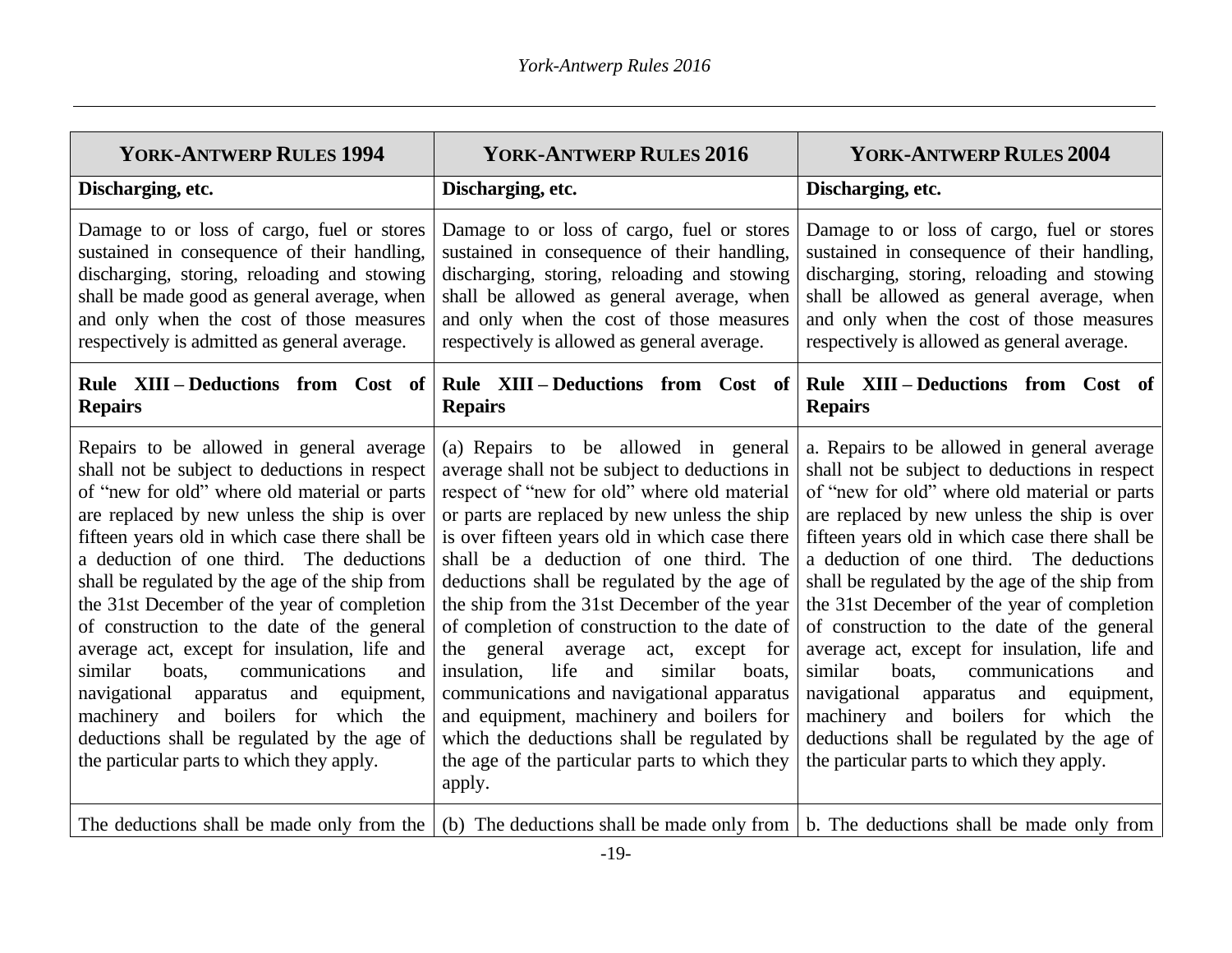| <b>YORK-ANTWERP RULES 1994</b>                                                                                                                                                                                                                                                         | <b>YORK-ANTWERP RULES 2016</b>                                                                                                                                                                                                                                                            | <b>YORK-ANTWERP RULES 2004</b>                                                                                                                                                                                                                                                            |
|----------------------------------------------------------------------------------------------------------------------------------------------------------------------------------------------------------------------------------------------------------------------------------------|-------------------------------------------------------------------------------------------------------------------------------------------------------------------------------------------------------------------------------------------------------------------------------------------|-------------------------------------------------------------------------------------------------------------------------------------------------------------------------------------------------------------------------------------------------------------------------------------------|
| cost of the new material or parts when<br>finished and ready to be installed in the ship.                                                                                                                                                                                              | the cost of the new material or parts when<br>finished and ready to be installed in the<br>ship. No deduction shall be made in respect<br>of provisions, stores, anchors and chain<br>cables. Drydock and slipway dues and costs<br>of shifting the ship shall be allowed in full.        | the cost of the new material or parts when<br>finished and ready to be installed in the ship.<br>No deduction shall be made in respect of<br>provisions, stores, anchors and chain cables.<br>Drydock and slipway dues and costs of<br>shifting the ship shall be allowed in full.        |
| No deduction shall be made in respect of<br>provisions, stores, anchors and chain cables.                                                                                                                                                                                              |                                                                                                                                                                                                                                                                                           |                                                                                                                                                                                                                                                                                           |
| Drydock and slipway dues and costs of<br>shifting the ship shall be allowed in full.                                                                                                                                                                                                   |                                                                                                                                                                                                                                                                                           |                                                                                                                                                                                                                                                                                           |
| The costs of cleaning, painting or coating of<br>bottom shall not be allowed in general<br>average unless the bottom has been painted<br>or coated within the twelve months preceding<br>the date of the general average act in which<br>case one half of such costs shall be allowed. | (c) The costs of cleaning, painting or<br>coating of bottom shall not be allowed in<br>general average unless the bottom has been<br>painted or coated within the 24 months<br>preceding the date of the general average act<br>in which case one half of such costs shall be<br>allowed. | c. The costs of cleaning, painting or coating<br>of bottom shall not be allowed in general<br>average unless the bottom has been painted<br>or coated within the twelve months preceding<br>the date of the general average act in which<br>case one half of such costs shall be allowed. |
| <b>Rule XIV - Temporary Repairs</b>                                                                                                                                                                                                                                                    | <b>Rule XIV - Temporary Repairs</b>                                                                                                                                                                                                                                                       | <b>Rule XIV - Temporary Repairs</b>                                                                                                                                                                                                                                                       |
| Where temporary repairs are effected to a<br>ship at a port of loading, call or refuge, for<br>the common safety, or of damage caused by<br>general average sacrifice, the cost of such<br>repairs shall be admitted as general average.                                               | (a) Where temporary repairs are effected to<br>a ship at a port of loading, call or refuge, for<br>the common safety, or of damage caused by<br>general average sacrifice, the cost of such<br>repairs shall be allowed as general average.                                               | a. Where temporary repairs are effected to a<br>ship at a port of loading, call or refuge, for<br>the common safety, or of damage caused by<br>general average sacrifice, the cost of such<br>repairs shall be allowed as general average.                                                |
| Where<br>temporary repairs of accidental                                                                                                                                                                                                                                               | (b) Where temporary repairs of accidental                                                                                                                                                                                                                                                 | b. Where temporary repairs of accidental                                                                                                                                                                                                                                                  |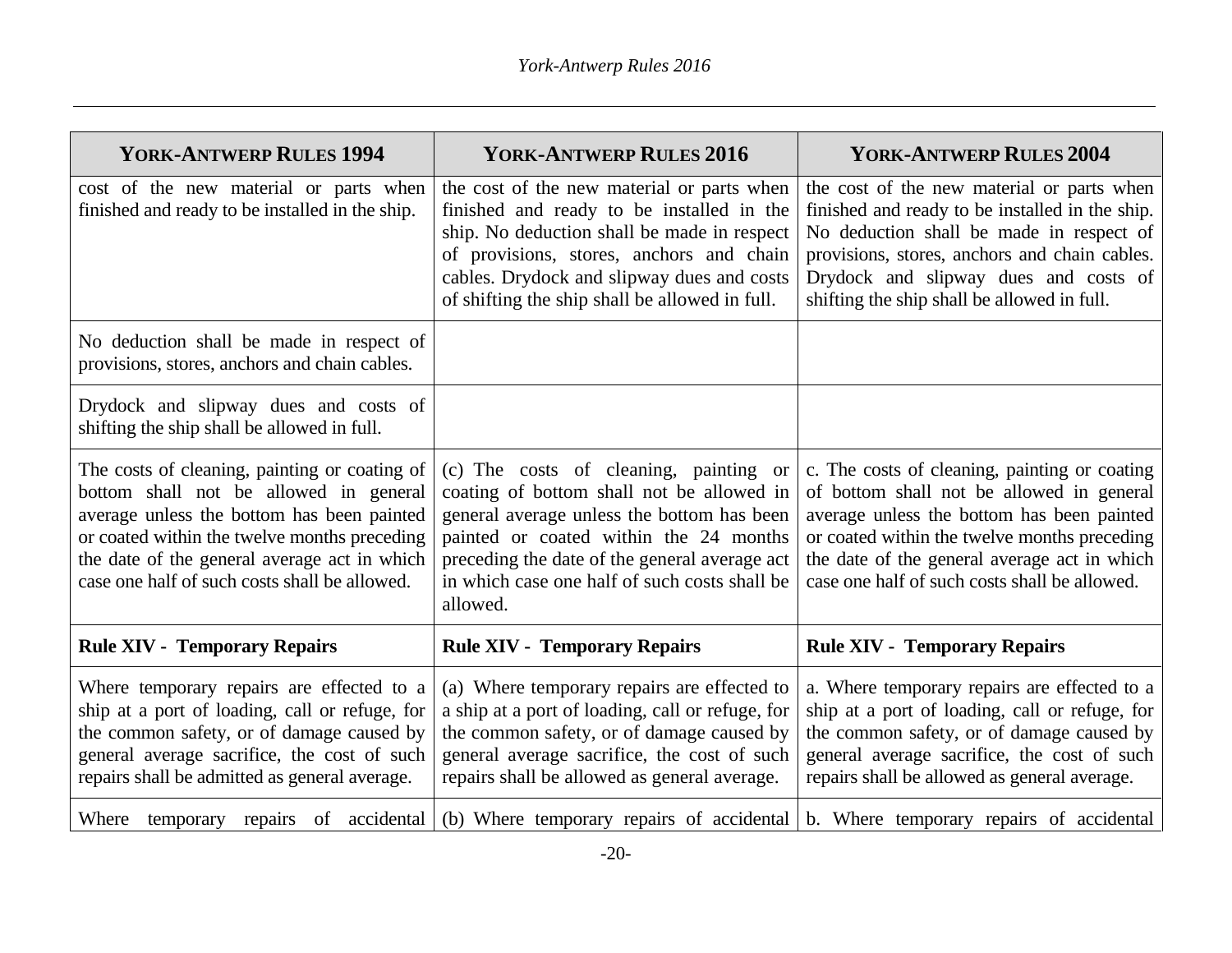| <b>YORK-ANTWERP RULES 1994</b>                                                                                                                                                                                                                                                                                                                                     | <b>YORK-ANTWERP RULES 2016</b>                                                                                                                                                                                                                                                                                                                                                                   | <b>YORK-ANTWERP RULES 2004</b>                                                                                                                                                                                                                                                                                                                                                                                                                                                                                                                                                                                                                                                                                                                                                                                                                                                                                                                                |
|--------------------------------------------------------------------------------------------------------------------------------------------------------------------------------------------------------------------------------------------------------------------------------------------------------------------------------------------------------------------|--------------------------------------------------------------------------------------------------------------------------------------------------------------------------------------------------------------------------------------------------------------------------------------------------------------------------------------------------------------------------------------------------|---------------------------------------------------------------------------------------------------------------------------------------------------------------------------------------------------------------------------------------------------------------------------------------------------------------------------------------------------------------------------------------------------------------------------------------------------------------------------------------------------------------------------------------------------------------------------------------------------------------------------------------------------------------------------------------------------------------------------------------------------------------------------------------------------------------------------------------------------------------------------------------------------------------------------------------------------------------|
| damage are effected in order to enable the<br>adventure to be completed, the cost of such<br>repairs shall be admitted as general average<br>without regard to the saving, if any, to other<br>interests, but only up to the saving in expense<br>which would have been incurred and allowed<br>in general average if such repairs had not<br>been effected there. | damage are effected in order to enable the<br>maritime<br>adventure<br>common<br>to<br>be<br>completed, the cost of such repairs shall be<br>allowed as general average without regard to<br>the saving, if any, to other interests, but only<br>up to the saving in expense which would<br>have been incurred and allowed in general<br>average if such repairs had not been effected<br>there. | damage are effected in order to enable the<br>adventure to be completed, the cost of such<br>repairs shall be allowed as general average<br>without regard to the saving, if any, to other<br>interests, but only up to the saving in expense<br>which would have been incurred and allowed<br>in general average if such repairs had not<br>been effected there. Provided that, for the<br>purposes of this paragraph only, the cost of<br>temporary repairs falling for consideration<br>shall be limited to the extent that the cost of<br>temporary repairs effected at the port of<br>loading, call or refuge, together with either<br>the cost of permanent repairs eventually<br>effected or, if unrepaired at the time of the<br>adjustment, the reasonable depreciation in the<br>value of the vessel at the completion of the<br>voyage, exceeds the cost of permanent<br>repairs had they been effected at the port of<br>loading, call or refuge. |
| No deductions "new for old" shall be made<br>from the cost of temporary repairs allowable<br>as general average.                                                                                                                                                                                                                                                   | (c) No deductions "new for old" shall be<br>made from the cost of temporary repairs<br>allowable as general average.                                                                                                                                                                                                                                                                             | c. No deductions "new for old" shall be made<br>from the cost of temporary repairs allowable<br>as general average.                                                                                                                                                                                                                                                                                                                                                                                                                                                                                                                                                                                                                                                                                                                                                                                                                                           |
| <b>Rule XV – Loss of Freight</b>                                                                                                                                                                                                                                                                                                                                   | <b>Rule XV – Loss of Freight</b>                                                                                                                                                                                                                                                                                                                                                                 | <b>Rule XV – Loss of Freight</b>                                                                                                                                                                                                                                                                                                                                                                                                                                                                                                                                                                                                                                                                                                                                                                                                                                                                                                                              |
| Loss of freight arising from damage to or loss<br>of cargo shall be made good as general<br>average, either when caused by a general                                                                                                                                                                                                                               | Loss of freight arising from damage to or loss<br>of cargo shall be allowed as general average,<br>either when caused by a general average act,                                                                                                                                                                                                                                                  | Loss of freight arising from damage to or loss<br>of cargo shall be allowed as general average,<br>either when caused by a general average act,                                                                                                                                                                                                                                                                                                                                                                                                                                                                                                                                                                                                                                                                                                                                                                                                               |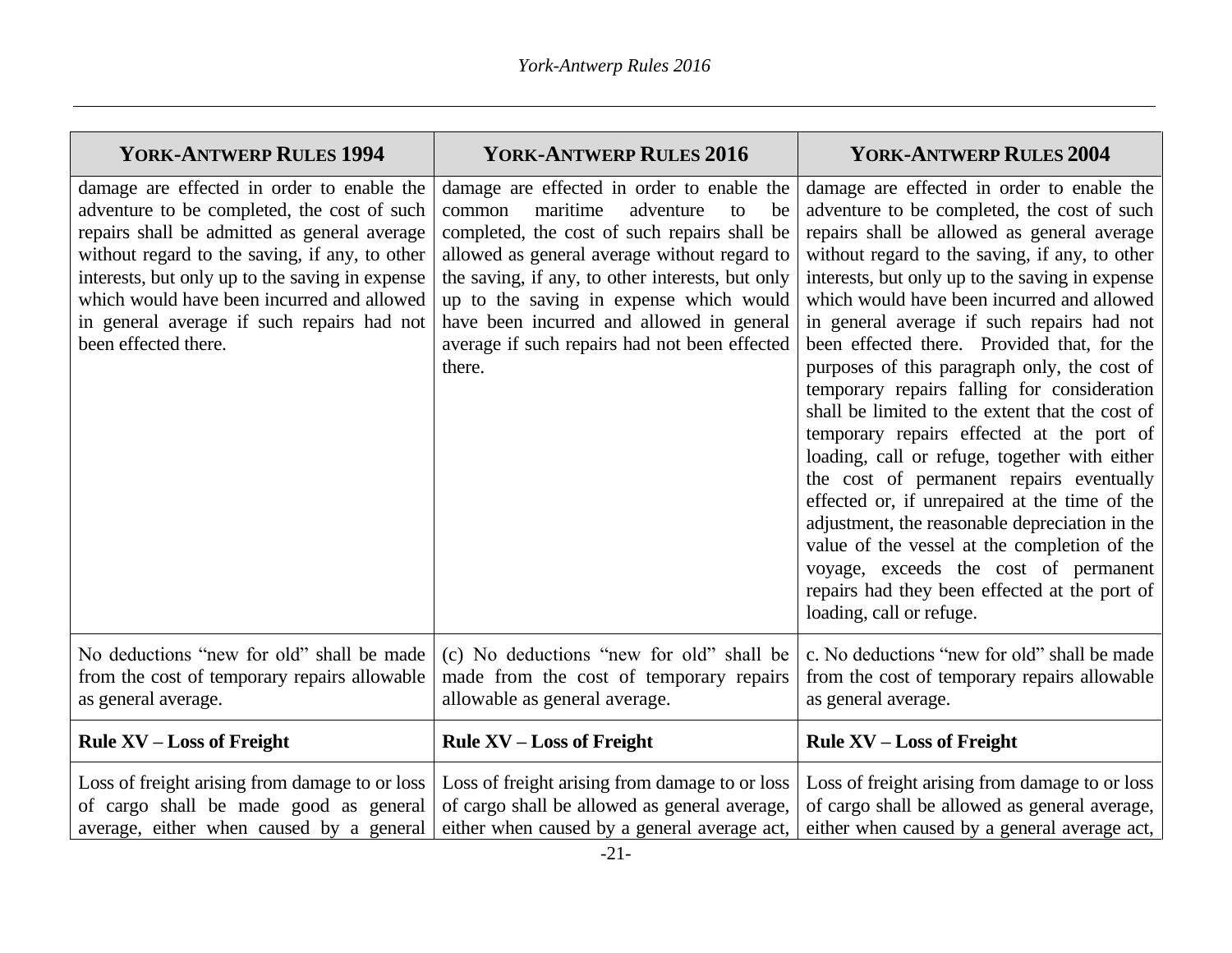| <b>YORK-ANTWERP RULES 1994</b>                                                                                                                                                                                                                                                                                                                                                                                                                                                                                    | <b>YORK-ANTWERP RULES 2016</b>                                                                                                                                                                                                                                                                                                                                                                                                                                                                                                                                                                                                                                                                                                      | <b>YORK-ANTWERP RULES 2004</b>                                                                                                                                                                                                                                                                                                                                                                                                                                                                                     |
|-------------------------------------------------------------------------------------------------------------------------------------------------------------------------------------------------------------------------------------------------------------------------------------------------------------------------------------------------------------------------------------------------------------------------------------------------------------------------------------------------------------------|-------------------------------------------------------------------------------------------------------------------------------------------------------------------------------------------------------------------------------------------------------------------------------------------------------------------------------------------------------------------------------------------------------------------------------------------------------------------------------------------------------------------------------------------------------------------------------------------------------------------------------------------------------------------------------------------------------------------------------------|--------------------------------------------------------------------------------------------------------------------------------------------------------------------------------------------------------------------------------------------------------------------------------------------------------------------------------------------------------------------------------------------------------------------------------------------------------------------------------------------------------------------|
| average act, or when the damage to or loss of                                                                                                                                                                                                                                                                                                                                                                                                                                                                     | or when the damage to or loss of cargo is so                                                                                                                                                                                                                                                                                                                                                                                                                                                                                                                                                                                                                                                                                        | or when the damage to or loss of cargo is so                                                                                                                                                                                                                                                                                                                                                                                                                                                                       |
| cargo is so made good.                                                                                                                                                                                                                                                                                                                                                                                                                                                                                            | allowed.                                                                                                                                                                                                                                                                                                                                                                                                                                                                                                                                                                                                                                                                                                                            | allowed.                                                                                                                                                                                                                                                                                                                                                                                                                                                                                                           |
| Deductions shall be made from the amount of                                                                                                                                                                                                                                                                                                                                                                                                                                                                       | Deduction shall be made from the amount of                                                                                                                                                                                                                                                                                                                                                                                                                                                                                                                                                                                                                                                                                          | Deduction shall be made from the amount of                                                                                                                                                                                                                                                                                                                                                                                                                                                                         |
| gross freight lost, of the charges which the                                                                                                                                                                                                                                                                                                                                                                                                                                                                      | gross freight lost, of the charges which the                                                                                                                                                                                                                                                                                                                                                                                                                                                                                                                                                                                                                                                                                        | gross freight lost, of the charges which the                                                                                                                                                                                                                                                                                                                                                                                                                                                                       |
| owner thereof would have incurred to earn                                                                                                                                                                                                                                                                                                                                                                                                                                                                         | owner thereof would have incurred to earn                                                                                                                                                                                                                                                                                                                                                                                                                                                                                                                                                                                                                                                                                           | owner thereof would have incurred to earn                                                                                                                                                                                                                                                                                                                                                                                                                                                                          |
| such freight, but has, in consequence of the                                                                                                                                                                                                                                                                                                                                                                                                                                                                      | such freight, but has, in consequence of the                                                                                                                                                                                                                                                                                                                                                                                                                                                                                                                                                                                                                                                                                        | such freight, but has, in consequence of the                                                                                                                                                                                                                                                                                                                                                                                                                                                                       |
| sacrifice, not incurred.                                                                                                                                                                                                                                                                                                                                                                                                                                                                                          | sacrifice, not incurred.                                                                                                                                                                                                                                                                                                                                                                                                                                                                                                                                                                                                                                                                                                            | sacrifice, not incurred.                                                                                                                                                                                                                                                                                                                                                                                                                                                                                           |
| Rule XVI – Amount to be Made Good for                                                                                                                                                                                                                                                                                                                                                                                                                                                                             | Rule XVI – Amount to be Allowed for                                                                                                                                                                                                                                                                                                                                                                                                                                                                                                                                                                                                                                                                                                 | Rule XVI - Amount to be Allowed for                                                                                                                                                                                                                                                                                                                                                                                                                                                                                |
| <b>Cargo Lost or Damaged by Sacrifice</b>                                                                                                                                                                                                                                                                                                                                                                                                                                                                         | <b>Cargo Lost or Damaged by Sacrifice</b>                                                                                                                                                                                                                                                                                                                                                                                                                                                                                                                                                                                                                                                                                           | <b>Cargo Lost or Damaged by Sacrifice</b>                                                                                                                                                                                                                                                                                                                                                                                                                                                                          |
| The amount to be made good as general<br>average for damage to or loss of cargo<br>sacrificed shall be the loss which has been<br>sustained thereby based on the value at the<br>time of discharge, ascertained from the<br>commercial invoice rendered to the receiver<br>or if there is no such invoice from the<br>shipped value. The value at the time of<br>discharge shall include the cost of insurance<br>and freight except insofar as such freight is at<br>the risk of interests other than the cargo. | (a) (i) The amount to be allowed as general<br>average for damage to or loss of cargo<br>sacrificed shall be the loss which has been<br>sustained thereby based on the value at the<br>time of discharge, ascertained from the<br>commercial invoice rendered to the receiver<br>or if there is no such invoice from the shipped<br>value. Such commercial invoice may be<br>deemed by the average adjuster to reflect the<br>value at the time of discharge irrespective of<br>the place of final delivery under the contract<br>of carriage.<br>(ii) The value at the time of discharge<br>shall include the cost of insurance and freight<br>except insofar as such freight is at the risk of<br>interests other than the cargo. | a. The amount to be allowed as general<br>average for damage to or loss of cargo<br>sacrificed shall be the loss which has been<br>sustained thereby based on the value at the<br>time of discharge, ascertained from the<br>commercial invoice rendered to the receiver<br>or if there is no such invoice from the shipped<br>value. The value at the time of discharge<br>shall include the cost of insurance and freight<br>except insofar as such freight is at the risk of<br>interests other than the cargo. |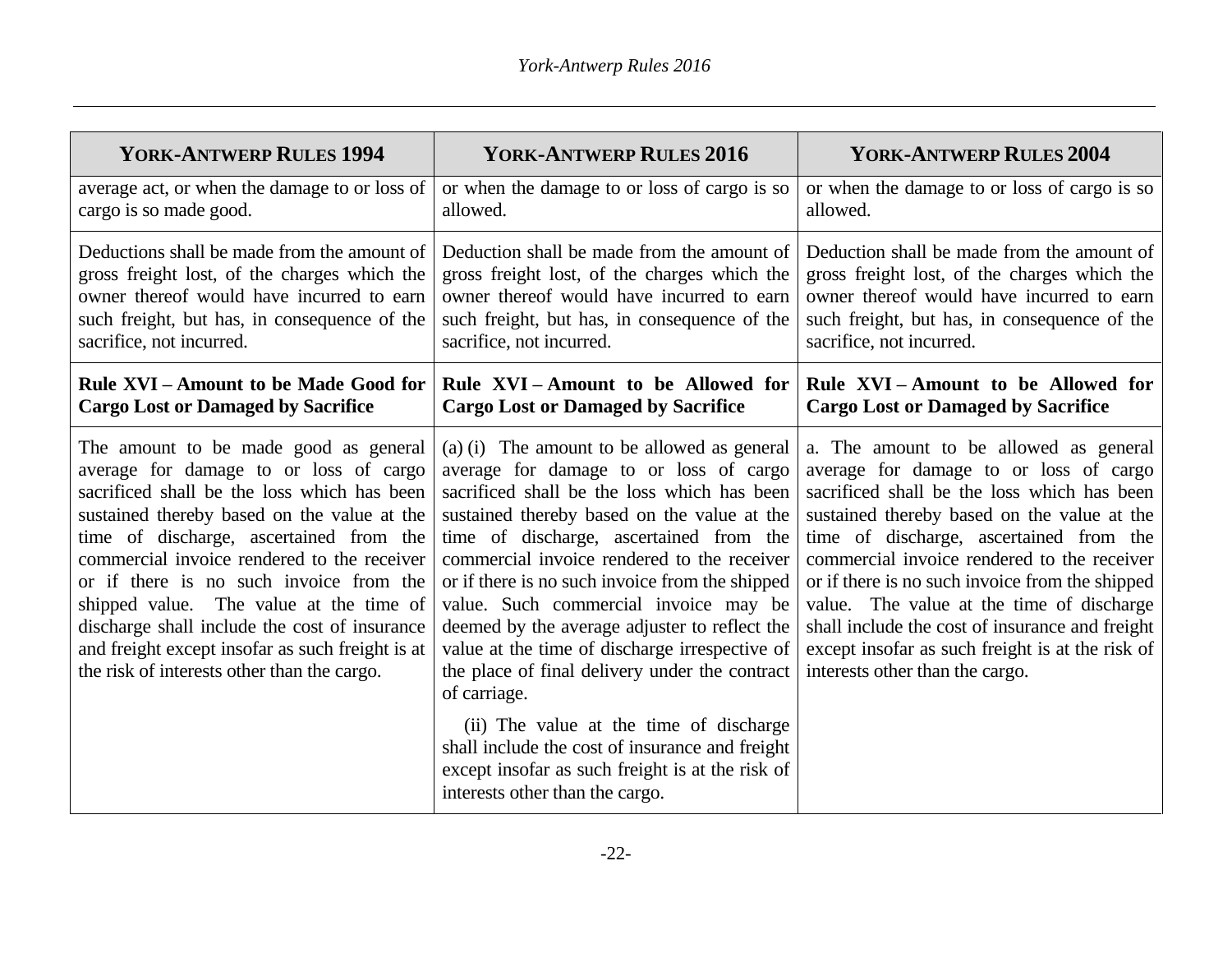| <b>YORK-ANTWERP RULES 1994</b>                                                                                                                                                                                                                                                                                                                              | <b>YORK-ANTWERP RULES 2016</b>                                                                                                                                                                                                                                                                                                                                                                                                                                                                                                                                                             | <b>YORK-ANTWERP RULES 2004</b>                                                                                                                                                                                                                                                                                                                                     |
|-------------------------------------------------------------------------------------------------------------------------------------------------------------------------------------------------------------------------------------------------------------------------------------------------------------------------------------------------------------|--------------------------------------------------------------------------------------------------------------------------------------------------------------------------------------------------------------------------------------------------------------------------------------------------------------------------------------------------------------------------------------------------------------------------------------------------------------------------------------------------------------------------------------------------------------------------------------------|--------------------------------------------------------------------------------------------------------------------------------------------------------------------------------------------------------------------------------------------------------------------------------------------------------------------------------------------------------------------|
| When cargo so damaged is sold and the<br>amount of the damage has not been otherwise<br>agreed, the loss to be made good in general<br>average shall be the difference between the<br>net proceeds of sale and the net sound value<br>as computed in the first paragraph of this<br>Rule.                                                                   | (b) When cargo so damaged is sold and the<br>amount of the damage has not been otherwise<br>agreed, the loss to be allowed in general<br>average shall be the difference between the<br>net proceeds of sale and the net sound value<br>as computed in the first paragraph of this<br>Rule.                                                                                                                                                                                                                                                                                                | b. When cargo so damaged is sold and the<br>amount of the damage has not been otherwise<br>agreed, the loss to be allowed in general<br>average shall be the difference between the<br>net proceeds of sale and the net sound value<br>as computed in the first paragraph of this<br>Rule.                                                                         |
| <b>Rule XVII - Contributory Values</b>                                                                                                                                                                                                                                                                                                                      | <b>Rule XVII - Contributory Values</b>                                                                                                                                                                                                                                                                                                                                                                                                                                                                                                                                                     | <b>Rule XVII - Contributory Values</b>                                                                                                                                                                                                                                                                                                                             |
| The contribution to a general average shall be<br>made upon the actual net values of the<br>property at the termination of the adventure<br>except that the value of cargo shall be the<br>value at the time of discharge, ascertained<br>from the commercial invoice rendered to the<br>receiver or if there is no such invoice from<br>the shipped value. | (a) (i) The contribution to a general<br>average shall be made upon the actual net<br>values of the property at the termination of<br>the common maritime adventure except that<br>the value of cargo shall be the value at the<br>time of discharge, ascertained from the<br>commercial invoice rendered to the receiver<br>or if there is no such invoice from the<br>shipped value. Such commercial invoice<br>may be deemed by the average adjuster to<br>reflect the value at the time of discharge<br>irrespective of the place of final delivery<br>under the contract of carriage. | a. (i) The contribution to a general average<br>shall be made upon the actual net values of<br>the property at the termination of the<br>adventure except that the value of cargo shall<br>be the value at the time of discharge,<br>ascertained from the commercial invoice<br>rendered to the receiver or if there is no such<br>invoice from the shipped value. |
| The value of the cargo shall include the cost<br>of insurance and freight unless and insofar as<br>such freight is at the risk of interests other<br>than cargo, deducting therefrom any loss or<br>damage suffered by the cargo prior to or at                                                                                                             | (ii) The value of the cargo shall include<br>the cost of insurance and freight unless and<br>insofar as such freight is at the risk of<br>interests other than the cargo, deducting<br>therefrom any loss or damage suffered by                                                                                                                                                                                                                                                                                                                                                            | (ii) The value of the cargo shall include the<br>cost of insurance and freight unless and<br>insofar as such freight is at the risk of<br>interests other than the cargo, deducting<br>therefrom any loss or damage suffered by the                                                                                                                                |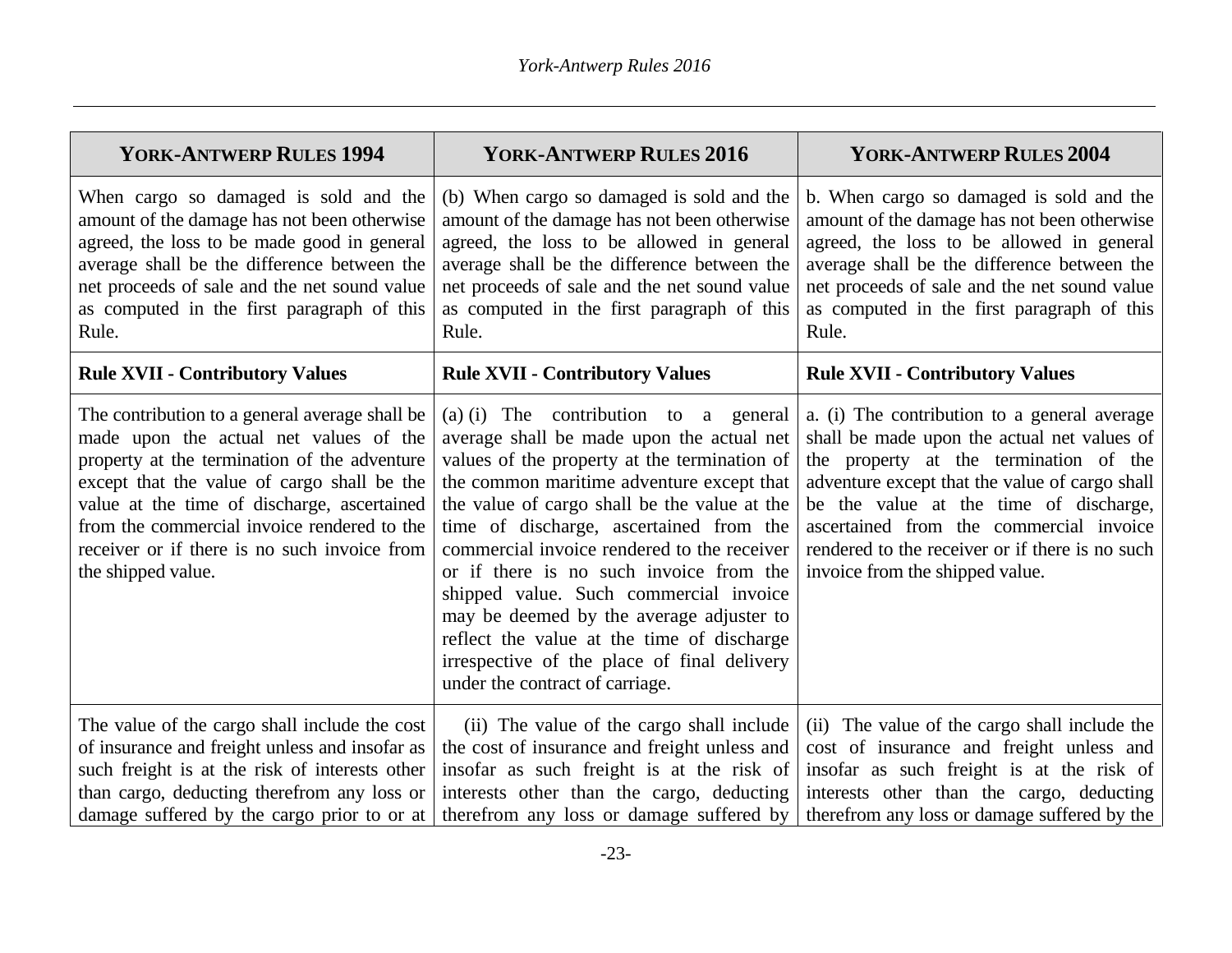| <b>YORK-ANTWERP RULES 1994</b>                                                                                                                                                                                                                                                                                                                                                                                                                                                                                                                                                                                                                                                                                      | <b>YORK-ANTWERP RULES 2016</b>                                                                                                                                                                                                                                                                                                                                                                                                                                                                                                                                                                                                                                                                 | <b>YORK-ANTWERP RULES 2004</b>                                                                                                                                                                                                                                                                                                                                                                                                                                                                                                                                                                                                                                                                                    |
|---------------------------------------------------------------------------------------------------------------------------------------------------------------------------------------------------------------------------------------------------------------------------------------------------------------------------------------------------------------------------------------------------------------------------------------------------------------------------------------------------------------------------------------------------------------------------------------------------------------------------------------------------------------------------------------------------------------------|------------------------------------------------------------------------------------------------------------------------------------------------------------------------------------------------------------------------------------------------------------------------------------------------------------------------------------------------------------------------------------------------------------------------------------------------------------------------------------------------------------------------------------------------------------------------------------------------------------------------------------------------------------------------------------------------|-------------------------------------------------------------------------------------------------------------------------------------------------------------------------------------------------------------------------------------------------------------------------------------------------------------------------------------------------------------------------------------------------------------------------------------------------------------------------------------------------------------------------------------------------------------------------------------------------------------------------------------------------------------------------------------------------------------------|
| the time of discharge.                                                                                                                                                                                                                                                                                                                                                                                                                                                                                                                                                                                                                                                                                              | the cargo prior to or at the time of<br>discharge. Any cargo may be excluded from<br>contributing to general average should the<br>average adjuster consider that the cost of<br>including it in the adjustment would be<br>likely to be disproportionate to its eventual<br>contribution.                                                                                                                                                                                                                                                                                                                                                                                                     | cargo prior to or at the time of discharge.                                                                                                                                                                                                                                                                                                                                                                                                                                                                                                                                                                                                                                                                       |
| The value of the ship shall be assessed<br>without taking into account the beneficial or<br>detrimental effect of any demise or time<br>charterparty to which the ship may be<br>committed.                                                                                                                                                                                                                                                                                                                                                                                                                                                                                                                         | (iii) The value of the ship shall be<br>assessed without taking into account the<br>beneficial or detrimental effect of any<br>demise or time charterparty to which the<br>ship may be committed.                                                                                                                                                                                                                                                                                                                                                                                                                                                                                              | (iii) The value of the ship shall be assessed<br>without taking into account the beneficial or<br>detrimental effect of any demise or time<br>charterparty to which the ship may be<br>committed.                                                                                                                                                                                                                                                                                                                                                                                                                                                                                                                 |
| To these values shall be added the amount<br>made good as general average for property<br>sacrificed, if not already included, deduction<br>being made from the freight and passage<br>money at risk of such charges and crew's<br>wages as would not have been incurred in<br>earning the freight had the ship and cargo<br>been totally lost at the date of the general<br>average act and have not been allowed as<br>general average; deduction being also made<br>from the value of the property of all extra<br>incurred<br>charges<br>in<br>respect<br>thereof<br>subsequently to the general average act,<br>except such charges as are allowed in general<br>average or fall upon the ship by virtue of an | (b) To these values shall be added the<br>amount allowed as general average for<br>property sacrificed, if not already included,<br>deduction being made from the freight and<br>passage money at risk of such charges and<br>crew's wages as would not have been<br>incurred in earning the freight had the ship<br>and cargo been totally lost at the date of the<br>general average act and have not been<br>allowed as general average; deduction being<br>also made from the value of the property of<br>all extra charges incurred in respect thereof<br>subsequently to the general average act,<br>except such charges as are allowed in<br>general average. Where payment for salvage | b. To these values shall be added the amount<br>allowed as general average for property<br>sacrificed, if not already included, deduction<br>being made from the freight and passage<br>money at risk of such charges and crew's<br>wages as would not have been incurred in<br>earning the freight had the ship and cargo<br>been totally lost at the date of the general<br>average act and have not been allowed as<br>general average; deduction being also made<br>from the value of the property of all extra<br>incurred in<br>charges<br>respect<br>thereof<br>subsequently to the general average act,<br>except such charges as are allowed in general<br>average or fall upon the ship by virtue of an |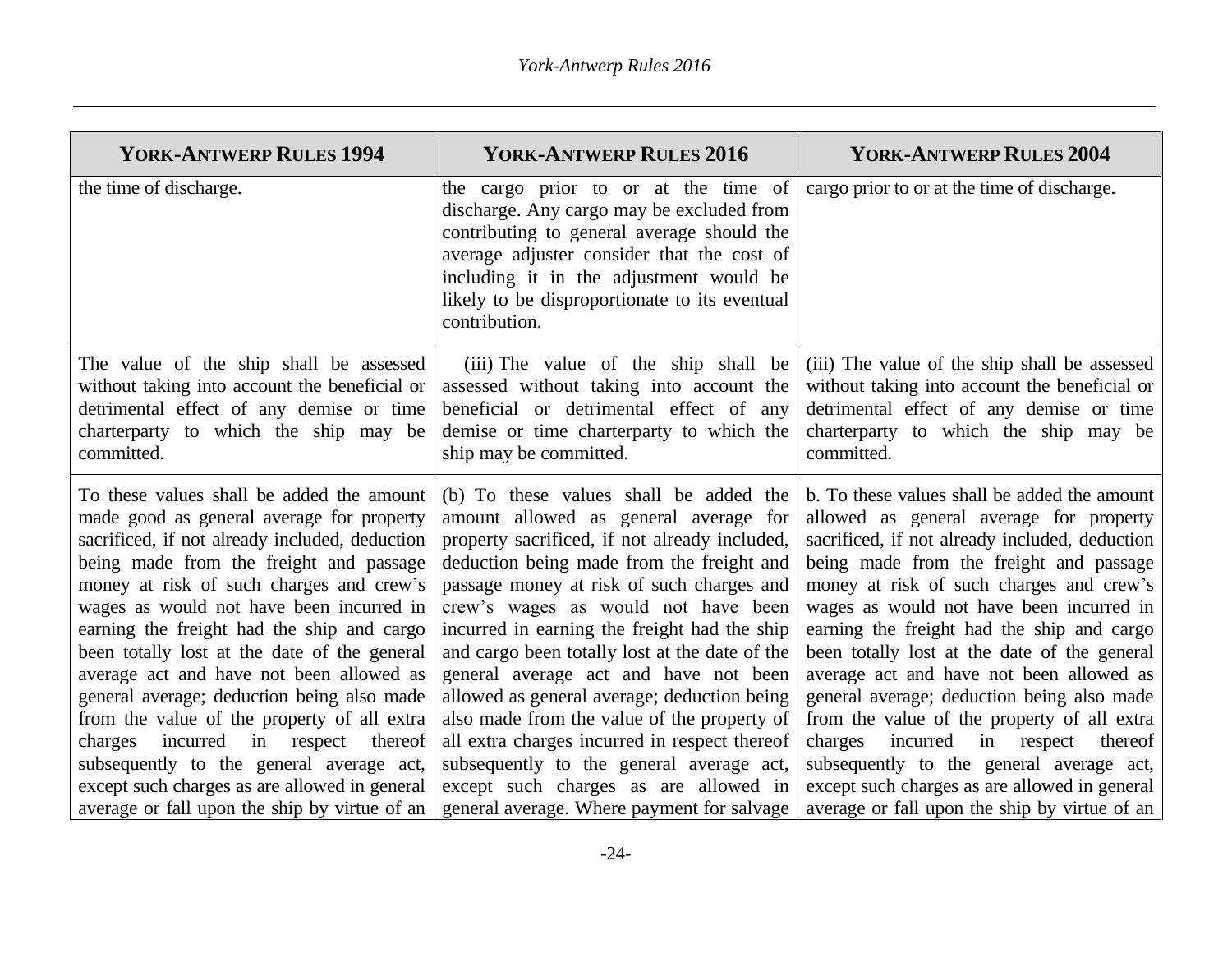| <b>YORK-ANTWERP RULES 1994</b>                                                                                                                                                                                                                                                                                                                                               | <b>YORK-ANTWERP RULES 2016</b>                                                                                                                                                                                                                                                                                                                                                         | <b>YORK-ANTWERP RULES 2004</b>                                                                                                                                                                                                                                                                                                                                                  |
|------------------------------------------------------------------------------------------------------------------------------------------------------------------------------------------------------------------------------------------------------------------------------------------------------------------------------------------------------------------------------|----------------------------------------------------------------------------------------------------------------------------------------------------------------------------------------------------------------------------------------------------------------------------------------------------------------------------------------------------------------------------------------|---------------------------------------------------------------------------------------------------------------------------------------------------------------------------------------------------------------------------------------------------------------------------------------------------------------------------------------------------------------------------------|
| award for special compensation under Art. 14<br>of the International Convention on Salvage,<br>1989 or under any other provision similar in<br>substance.                                                                                                                                                                                                                    | services has not been allowed as general<br>average by reason of paragraph (b) of Rule<br>VI, deductions in respect of payment for<br>salvage services shall be limited to the<br>amount paid to the salvors including interest<br>and salvors' costs.                                                                                                                                 | award for special compensation under Art. 14<br>of the International Convention on Salvage,<br>1989 or under any other provision similar in<br>substance.                                                                                                                                                                                                                       |
| In the circumstances envisaged in the third<br>paragraph of Rule G, the cargo and other<br>property shall contribute on the basis of its<br>value upon delivery at original destination<br>unless sold or otherwise disposed of short of<br>that destination, and the ship shall contribute<br>upon its actual net value at the time of<br>completion of discharge of cargo. | (c) In the circumstances envisaged in the<br>third paragraph of Rule G, the cargo and<br>other property shall contribute on the basis<br>of its value upon delivery at original<br>destination unless<br>sold or otherwise<br>disposed of short of that destination, and the<br>ship shall contribute upon its actual net<br>value at the time of completion of discharge<br>of cargo. | c. In the circumstances envisaged in the third<br>paragraph of Rule G, the cargo and other<br>property shall contribute on the basis of its<br>value upon delivery at original destination<br>unless sold or otherwise disposed of short of<br>that destination, and the ship shall contribute<br>upon its actual net value at the time of<br>completion of discharge of cargo. |
| Where cargo is sold short of destination,<br>however, it shall contribute upon the actual<br>net proceeds of sale, with the addition of any<br>amount made good as general average.                                                                                                                                                                                          | (d) Where cargo is sold short of destination,<br>however, it shall contribute upon the actual<br>net proceeds of sale, with the addition of<br>any amount allowed as general average.                                                                                                                                                                                                  | d. Where cargo is sold short of destination,<br>however, it shall contribute upon the actual<br>net proceeds of sale, with the addition of any<br>amount allowed as general average.                                                                                                                                                                                            |
| Mails, passengers' luggage, personal effects<br>and accompanied private motor vehicles shall<br>not contribute in general average.                                                                                                                                                                                                                                           | (e) Mails,<br>passengers'<br>luggage<br>and<br>accompanied<br>effects<br>personal<br>and<br>accompanied private motor vehicles shall<br>not contribute to general average.                                                                                                                                                                                                             | e. Mails, passengers' luggage, personal<br>effects and accompanied private motor<br>vehicles shall not contribute to general<br>average.                                                                                                                                                                                                                                        |
| <b>Rule XVIII - Damage to Ship</b>                                                                                                                                                                                                                                                                                                                                           | <b>Rule XVIII – Damage to Ship</b>                                                                                                                                                                                                                                                                                                                                                     | <b>Rule XVIII – Damage to Ship</b>                                                                                                                                                                                                                                                                                                                                              |
| The amount to be allowed as general average                                                                                                                                                                                                                                                                                                                                  | The amount to be allowed as general average                                                                                                                                                                                                                                                                                                                                            | The amount to be allowed as general average                                                                                                                                                                                                                                                                                                                                     |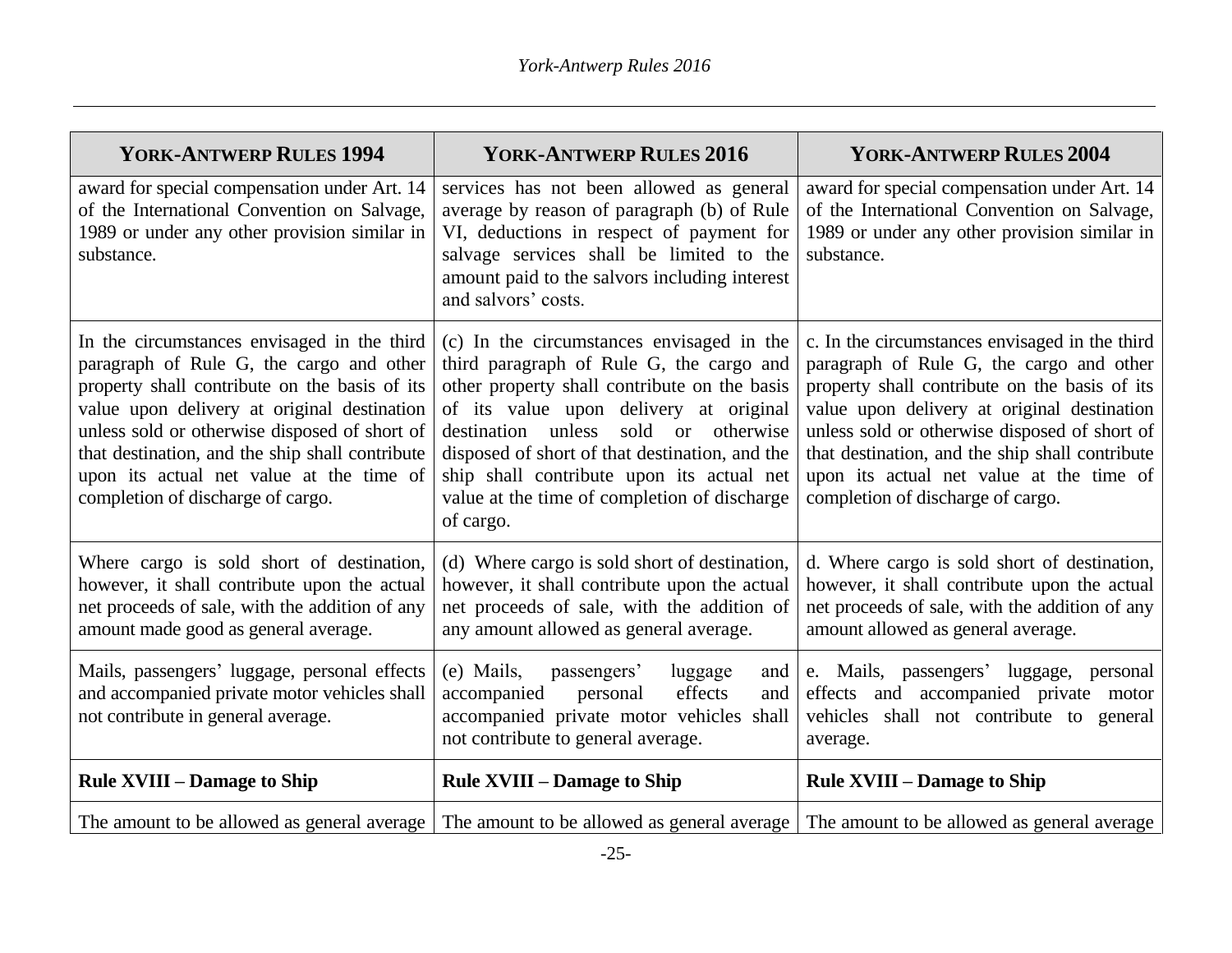| <b>YORK-ANTWERP RULES 1994</b>                | <b>YORK-ANTWERP RULES 2016</b>                                                                  | <b>YORK-ANTWERP RULES 2004</b>                |
|-----------------------------------------------|-------------------------------------------------------------------------------------------------|-----------------------------------------------|
| for damage or loss to the ship, her machinery | for damage or loss to the ship, her machinery                                                   | for damage or loss to the ship, her machinery |
| and/or gear caused by a general average act   | and/or gear caused by a general average act                                                     | and/or gear caused by a general average act   |
| shall be as follows:                          | shall be as follows:                                                                            | shall be as follows:                          |
| (a) When repaired or replaced,                | (a) When repaired or replaced,                                                                  | a. When repaired or replaced,                 |
| The actual reasonable cost of repairing or    | The actual reasonable cost of repairing or                                                      | The actual reasonable cost of repairing or    |
| replacing such damage or loss, subject to     | replacing such damage or loss, subject to                                                       | replacing such damage or loss, subject to     |
| deductions in accordance with Rule XIII;      | deductions in accordance with Rule XIII;                                                        | deductions in accordance with Rule XIII;      |
| (b) When not repaired or replaced,            | (b) When not repaired or replaced,                                                              | b. When not repaired or replaced,             |
| The reasonable depreciation arising from      | The reasonable depreciation arising from                                                        | The reasonable depreciation arising from      |
| such damage or loss, but not exceeding the    | such damage or loss, but not exceeding the                                                      | such damage or loss, but not exceeding the    |
| estimated cost of repairs. But where the ship | estimated cost of repairs. But where the ship                                                   | estimated cost of repairs. But where the ship |
| is an actual total loss or when the cost of   | is an actual total loss or when the cost of                                                     | is an actual total loss or when the cost of   |
| repairs of the damage would exceed the value  | repairs of the damage would exceed the value                                                    | repairs of the damage would exceed the value  |
| of the ship when repaired, the amount to be   | of the ship when repaired, the amount to be                                                     | of the ship when repaired, the amount to be   |
| allowed as general average shall be the       | allowed as general average shall be the                                                         | allowed as general average shall be the       |
| difference between the estimated sound value  | difference between the estimated sound value                                                    | difference between the estimated sound value  |
| of the ship after deducting therefrom the     | of the ship after deducting therefrom the                                                       | of the ship after deducting therefrom the     |
| estimated cost of repairing damage which is   | estimated cost of repairing damage which is                                                     | estimated cost of repairing damage which is   |
| not general average and the value of the ship | not general average and the value of the ship                                                   | not general average and the value of the ship |
| in her damaged state which may be measured    | in her damaged state which may be measured                                                      | in her damaged state which may be measured    |
| by the net proceeds of sale, if any.          | by the net proceeds of sale, if any.                                                            | by the net proceeds of sale, if any.          |
| Rule XIX – Undeclared or Wrongfully           | Rule XIX – Undeclared or Wrongfully                                                             | Rule XIX – Undeclared or Wrongfully           |
| <b>Declared Cargo</b>                         | <b>Declared Cargo</b>                                                                           | <b>Declared Cargo</b>                         |
|                                               | Damage or loss caused to goods loaded $\vert$ (a) Damage or loss caused to goods loaded $\vert$ | a. Damage or loss caused to goods loaded      |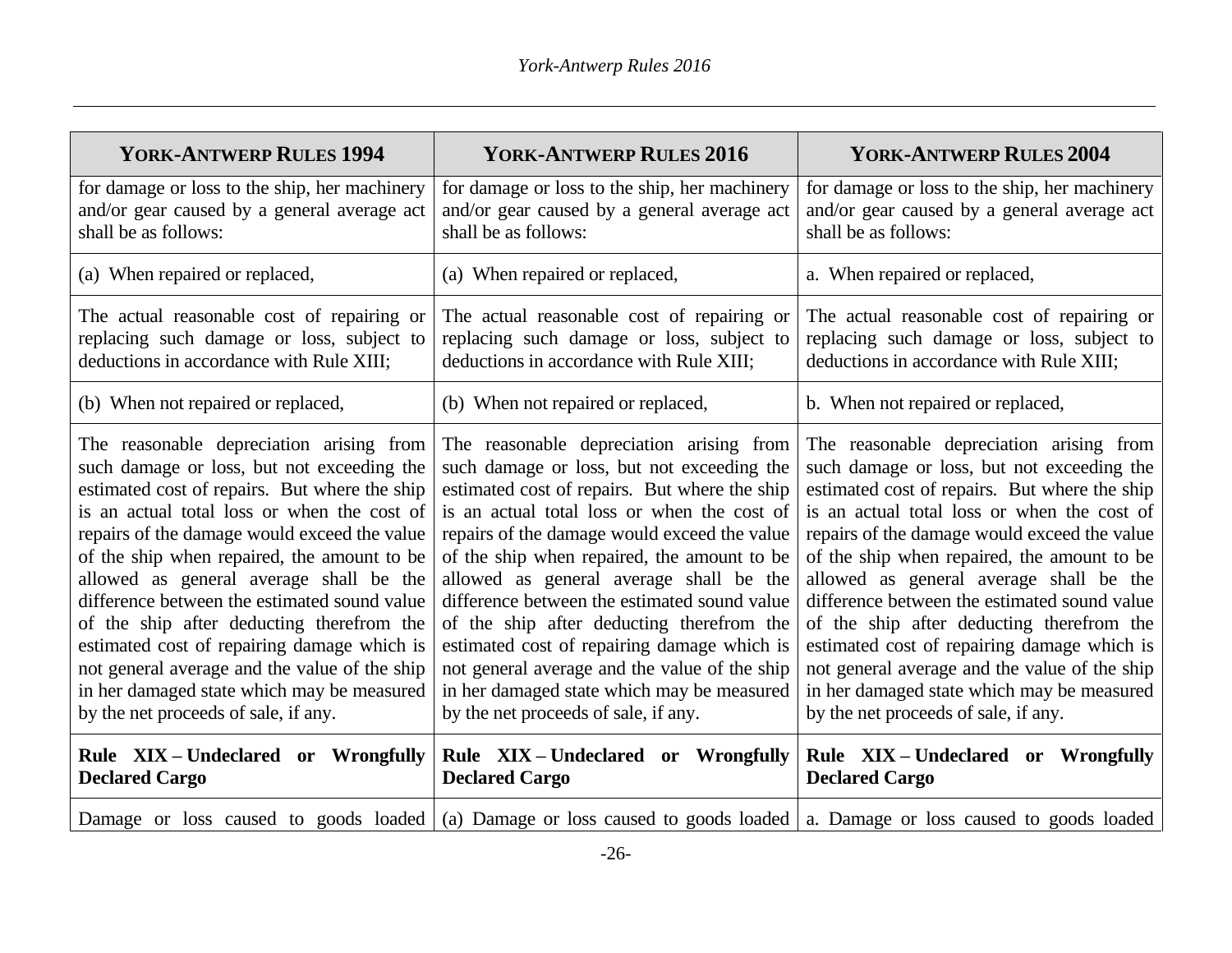| <b>YORK-ANTWERP RULES 1994</b>                                                                                                                                                                                                                         | <b>YORK-ANTWERP RULES 2016</b>                                                                                                                                                                                                                                                                         | <b>YORK-ANTWERP RULES 2004</b>                                                                                                                                                                                                                            |
|--------------------------------------------------------------------------------------------------------------------------------------------------------------------------------------------------------------------------------------------------------|--------------------------------------------------------------------------------------------------------------------------------------------------------------------------------------------------------------------------------------------------------------------------------------------------------|-----------------------------------------------------------------------------------------------------------------------------------------------------------------------------------------------------------------------------------------------------------|
| without the knowledge of the shipowner or<br>his agent or to goods wilfully misdescribed at<br>time of shipment shall not be allowed as<br>general average, but such goods shall remain<br>liable to contribute, if saved.                             | without the knowledge of the shipowner or<br>his agent or to goods wilfully misdescribed at<br>the time of shipment shall not be allowed as<br>general average, but such goods shall remain<br>liable to contribute, if saved.                                                                         | without the knowledge of the Shipowner or<br>his agent or to goods wilfully misdescribed at<br>time of shipment shall not be allowed as<br>general average, but such goods shall remain<br>liable to contribute, if saved.                                |
| Damage or loss caused to goods which have<br>been wrongfully declared on shipment at a<br>value which is lower than their real value<br>shall be contributed for at the declared value,<br>but such goods shall contribute upon their<br>actual value. | (b) Where goods have been wrongfully<br>declared at the time of shipment at a value<br>which is lower than their real value, any<br>general average loss or damage shall be<br>allowed on the basis of their declared value,<br>but such goods shall contribute on the basis<br>of their actual value. | b. Damage or loss caused to goods which<br>have been wrongfully declared on shipment<br>at a value which is lower than their real value<br>shall be contributed for at the declared value,<br>but such goods shall contribute upon their<br>actual value. |
| <b>Rule XX - Provision of Funds</b>                                                                                                                                                                                                                    | <b>Rule XX - Provision of Funds</b>                                                                                                                                                                                                                                                                    | <b>Rule XX - Provision of Funds</b>                                                                                                                                                                                                                       |
| A commission of 2 per cent. on general<br>average disbursements, other than the wages<br>and maintenance of master, officers and crew<br>and fuel and stores not replaced during the<br>voyage, shall be allowed in general average.                   |                                                                                                                                                                                                                                                                                                        |                                                                                                                                                                                                                                                           |
| The capital loss sustained by the owners of<br>goods sold for the purpose of raising funds to<br>defray general average disbursements shall<br>be allowed in general average.                                                                          | (a) The capital loss sustained by the owners<br>of goods sold for the purpose of raising funds<br>to defray general average disbursements shall<br>be allowed in general average.                                                                                                                      | (a) The capital loss sustained by the owners<br>of goods sold for the purpose of raising funds<br>to defray general average disbursements shall<br>be allowed in general average.                                                                         |
| The cost of insuring general average<br>disbursements shall also be admitted in                                                                                                                                                                        | (b) The cost of insuring general average<br>disbursements shall be allowed in general                                                                                                                                                                                                                  | $(b)$ The<br>of<br>insuring<br>cost<br>average<br>disbursements shall also be allowed in                                                                                                                                                                  |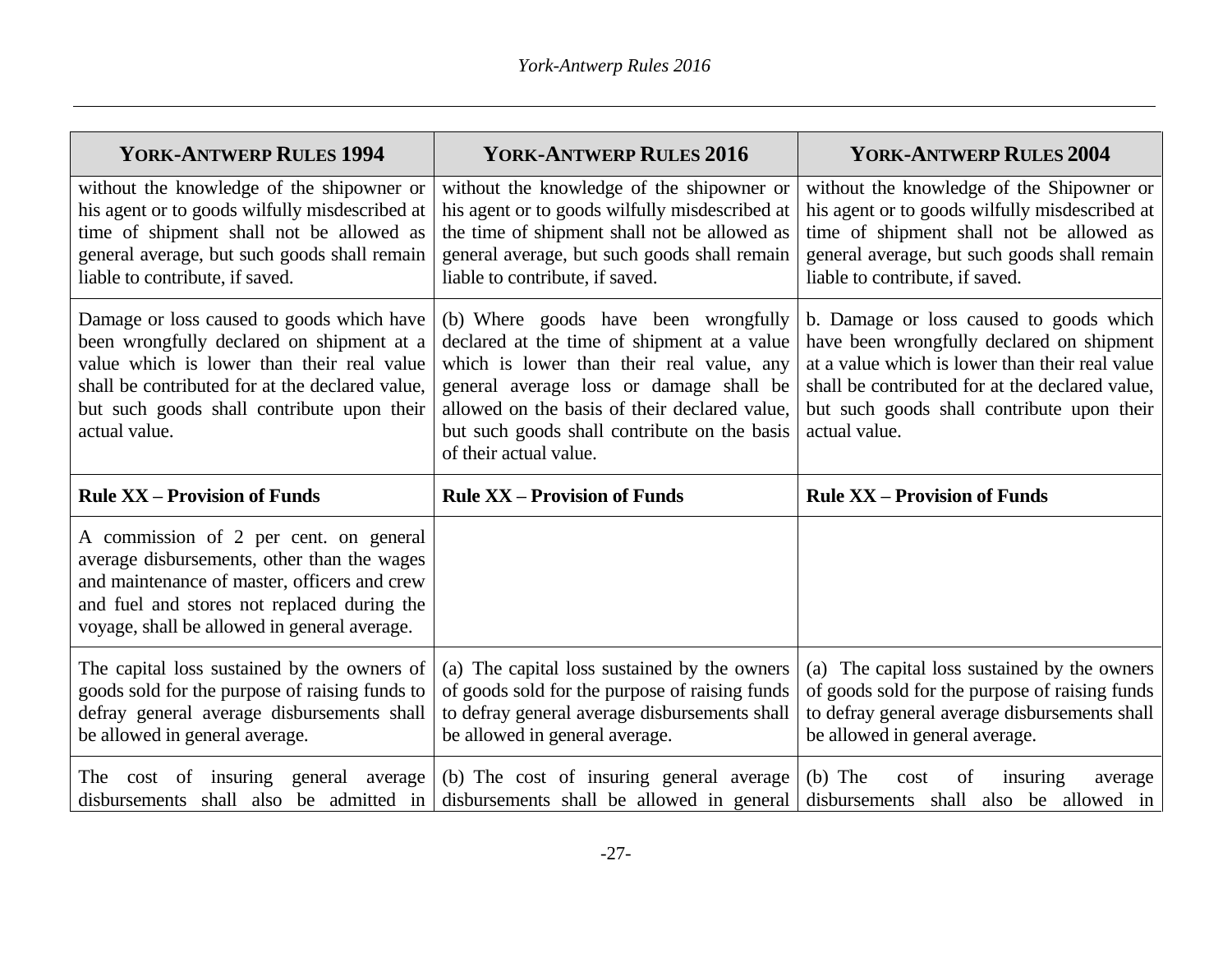| <b>YORK-ANTWERP RULES 1994</b>                                                                                                                                                                                                                                                                                                                              | <b>YORK-ANTWERP RULES 2016</b>                                                                                                                                                                                                                                                                                                                                                                                                                                        | <b>YORK-ANTWERP RULES 2004</b>                                                                                                                                                                                                                                                                                              |
|-------------------------------------------------------------------------------------------------------------------------------------------------------------------------------------------------------------------------------------------------------------------------------------------------------------------------------------------------------------|-----------------------------------------------------------------------------------------------------------------------------------------------------------------------------------------------------------------------------------------------------------------------------------------------------------------------------------------------------------------------------------------------------------------------------------------------------------------------|-----------------------------------------------------------------------------------------------------------------------------------------------------------------------------------------------------------------------------------------------------------------------------------------------------------------------------|
| general average.                                                                                                                                                                                                                                                                                                                                            | average.                                                                                                                                                                                                                                                                                                                                                                                                                                                              | general average.                                                                                                                                                                                                                                                                                                            |
| <b>Rule XXI - Interest on Losses Made Good</b><br>in General Average                                                                                                                                                                                                                                                                                        | <b>Rule XXI - Interest on Losses Allowed in</b><br><b>General Average</b>                                                                                                                                                                                                                                                                                                                                                                                             | <b>Rule XXI - Interest on Losses Allowed in</b><br><b>General Average</b>                                                                                                                                                                                                                                                   |
| Interest shall be allowed on expenditure,<br>sacrifices and allowances in general average<br>at the rate of 7 per cent. per annum, until<br>three months after the date of issue of the<br>general average adjustment, due allowance<br>being made for any payment on account by<br>the contributory interests or from the general<br>average deposit fund. | (a) Interest shall be allowed on expenditure,<br>sacrifices and allowances in general average<br>until three months after the date of issue of<br>general<br>average adjustment,<br>the<br>due<br>allowance being made for any payment on<br>account by the contributory interests or from<br>the general average deposit fund.                                                                                                                                       | a. Interest shall be allowed on expenditure,<br>sacrifices and allowances in general average<br>until three months after the date of issue of<br>average adjustment,<br>the general<br>due<br>allowance being made for any payment on<br>account by the contributory interests or from<br>the general average deposit fund. |
|                                                                                                                                                                                                                                                                                                                                                             | (b) The rate for calculating interest accruing<br>during each calendar year shall be the 12-<br>month ICE LIBOR for the currency in which<br>the adjustment is prepared as announced on<br>the first banking day of that calendar year,<br>increased by four percentage points. If the<br>adjustment is prepared in a currency for<br>which no ICE LIBOR is announced, the rate<br>shall be the 12-month US Dollar ICE<br>LIBOR, increased by four percentage points. | b. Each year the Assembly of the Comite<br>Maritime International shall decide the rate of<br>interest which shall apply. This rate shall be<br>used for calculating interest accruing during<br>the following calendar year.                                                                                               |
| <b>Rule XXII – Treatment of Cash Deposits</b>                                                                                                                                                                                                                                                                                                               | <b>Rule XXII – Treatment of Cash Deposits</b>                                                                                                                                                                                                                                                                                                                                                                                                                         | <b>Rule XXII – Treatment of Cash Deposits</b>                                                                                                                                                                                                                                                                               |
| Where cash deposits have been collected in<br>respect of cargo's liability for general<br>average, salvage or special charges such                                                                                                                                                                                                                          | (a) Where<br>cash deposits have been<br>collected in respect of general average,<br>salvage or special charges, such sums shall                                                                                                                                                                                                                                                                                                                                       | Where cash deposits have been collected in<br>respect of cargo's liability for general<br>average, salvage or special charges, such                                                                                                                                                                                         |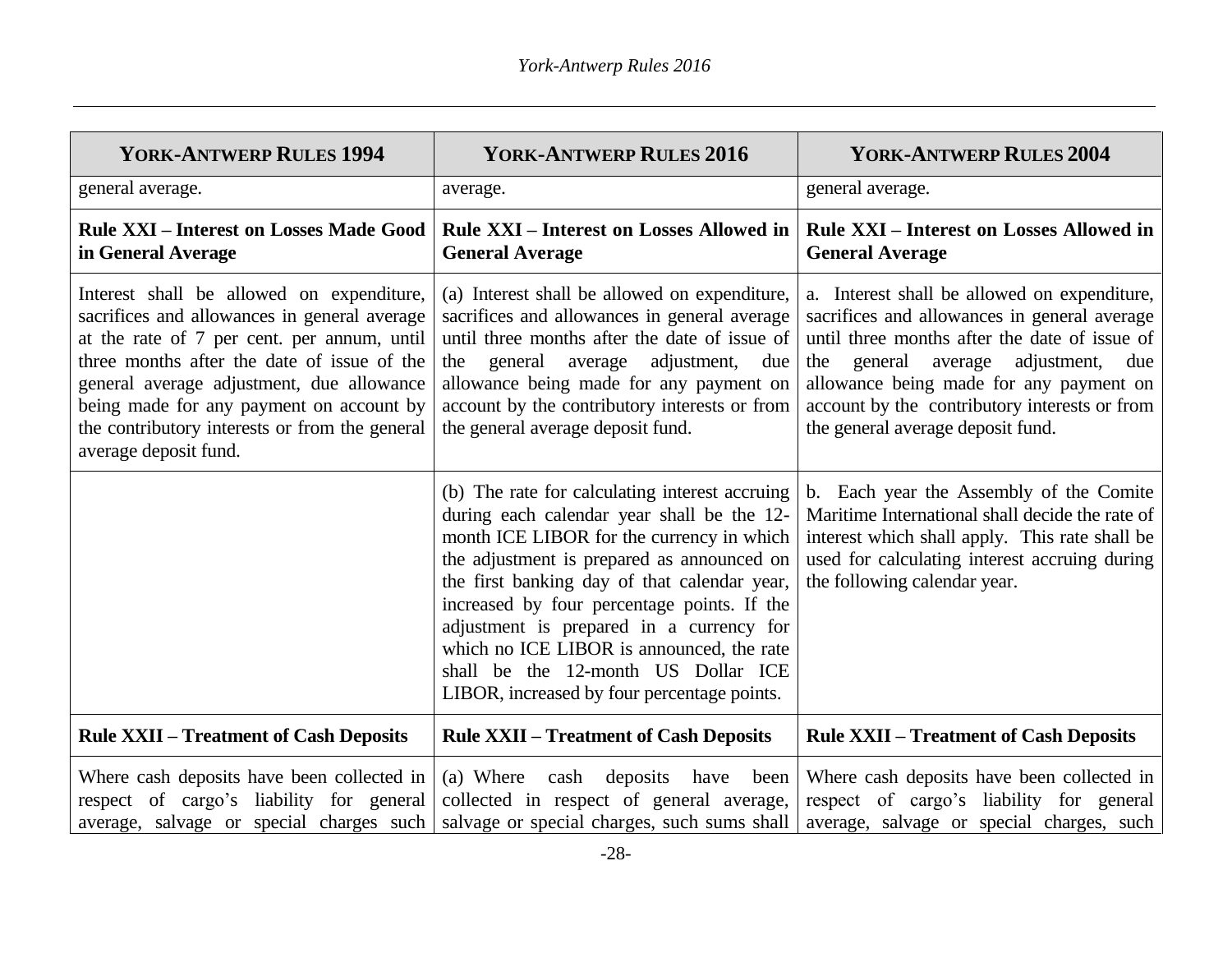| <b>YORK-ANTWERP RULES 1994</b>                                                                                                                                                                                                                                                                                                                                                                                                                                                                                                                                                                                                                                                                                                                                                 | <b>YORK-ANTWERP RULES 2016</b>                                                                                                                                                                                                                                                                                                                                                            | <b>YORK-ANTWERP RULES 2004</b>                                                                                                                                                                                                                                                                                                                                                                                                                                                                                                                                                                                                                                                                                                                                                 |
|--------------------------------------------------------------------------------------------------------------------------------------------------------------------------------------------------------------------------------------------------------------------------------------------------------------------------------------------------------------------------------------------------------------------------------------------------------------------------------------------------------------------------------------------------------------------------------------------------------------------------------------------------------------------------------------------------------------------------------------------------------------------------------|-------------------------------------------------------------------------------------------------------------------------------------------------------------------------------------------------------------------------------------------------------------------------------------------------------------------------------------------------------------------------------------------|--------------------------------------------------------------------------------------------------------------------------------------------------------------------------------------------------------------------------------------------------------------------------------------------------------------------------------------------------------------------------------------------------------------------------------------------------------------------------------------------------------------------------------------------------------------------------------------------------------------------------------------------------------------------------------------------------------------------------------------------------------------------------------|
| deposits shall be paid without any delay into<br>a special account in the joint names of a<br>representative nominated on behalf of the<br>shipowner and a representative nominated on<br>behalf of the depositors in a bank to be<br>approved by both. The sum so deposited<br>together with accrued interest, if any, shall be<br>held as security for payment to the parties<br>entitled thereto of the general average,<br>salvage or special charges payable by cargo<br>in respect of which the deposits have been<br>collected. Payments on account or refunds of<br>deposits may be made if certified to in<br>writing by the average adjuster.<br>Such<br>deposits and payments or refunds shall be<br>without prejudice to the ultimate liability of<br>the parties. | be remitted forthwith to the average adjuster<br>who shall deposit the sums into a special<br>account, earning interest where possible, in<br>the name of the average adjuster.                                                                                                                                                                                                           | deposits shall be paid without any delay into<br>a special account in the joint names of a<br>representative nominated on behalf of the<br>shipowner and a representative nominated on<br>behalf of the depositors in a bank to be<br>approved by both. The sum so deposited<br>together with accrued interest, if any, shall be<br>held as security for payment to the parties<br>entitled thereto of the general average,<br>salvage or special charges payable by cargo<br>in respect of which the deposits have been<br>collected. Payments on account or refunds of<br>deposits may be made if certified to in<br>writing by the average adjuster.<br>Such<br>deposits and payments or refunds shall be<br>without prejudice to the ultimate liability of<br>the parties. |
|                                                                                                                                                                                                                                                                                                                                                                                                                                                                                                                                                                                                                                                                                                                                                                                | (b) The special account shall be constituted<br>in accordance with the law regarding client<br>or third party funds applicable in the<br>domicile of the average adjuster. The<br>account shall be held separately from the<br>average adjuster's own funds, in trust or in<br>compliance with similar rules of law<br>providing for the administration of the funds<br>of third parties. |                                                                                                                                                                                                                                                                                                                                                                                                                                                                                                                                                                                                                                                                                                                                                                                |
|                                                                                                                                                                                                                                                                                                                                                                                                                                                                                                                                                                                                                                                                                                                                                                                | (c) The sums so deposited, together with                                                                                                                                                                                                                                                                                                                                                  |                                                                                                                                                                                                                                                                                                                                                                                                                                                                                                                                                                                                                                                                                                                                                                                |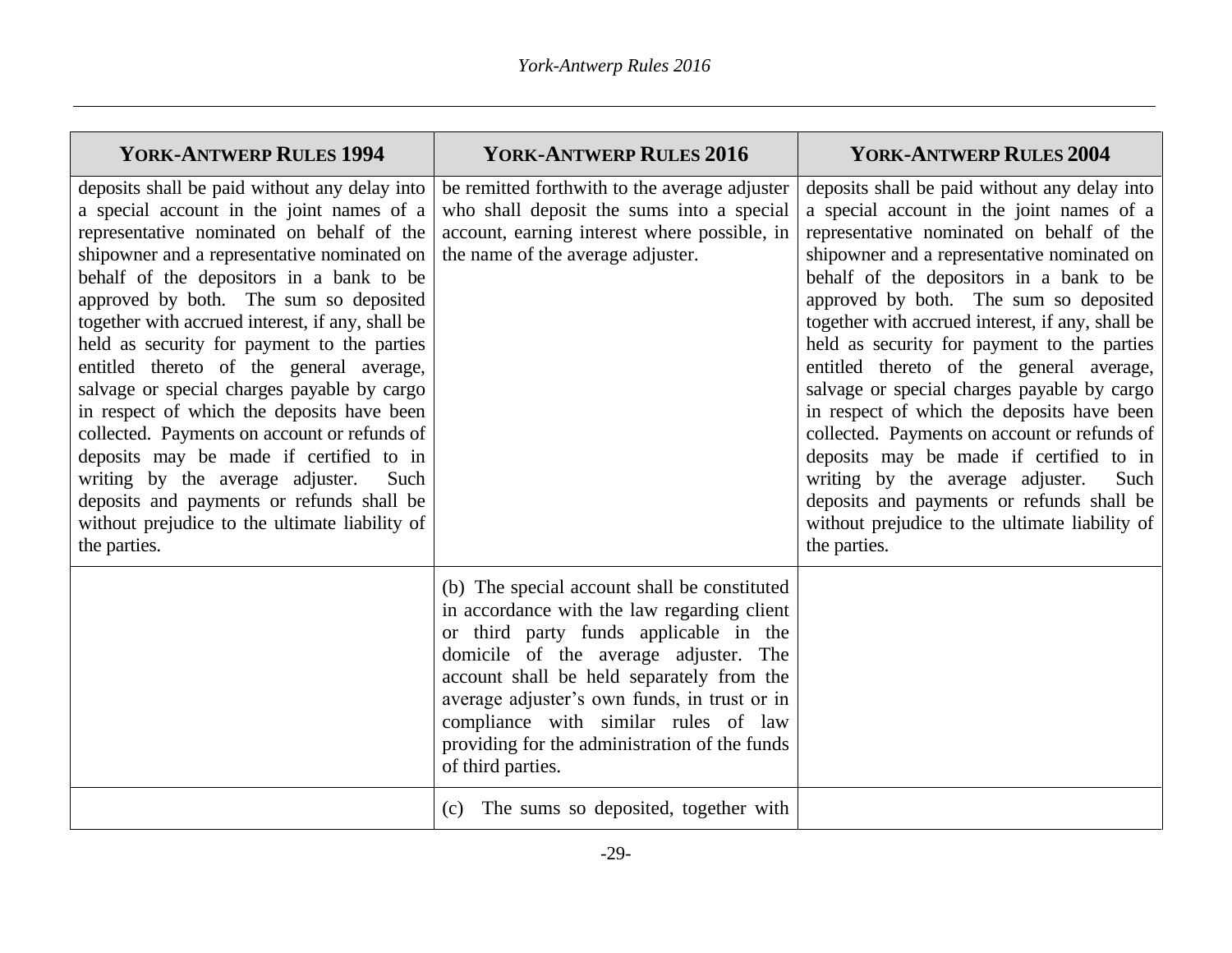| <b>YORK-ANTWERP RULES 1994</b> | <b>YORK-ANTWERP RULES 2016</b>                                                                                                                                                                                                                                                                                                                                                                                                                                                                                                                                                                                                                                             | <b>YORK-ANTWERP RULES 2004</b>                                                                                                          |
|--------------------------------|----------------------------------------------------------------------------------------------------------------------------------------------------------------------------------------------------------------------------------------------------------------------------------------------------------------------------------------------------------------------------------------------------------------------------------------------------------------------------------------------------------------------------------------------------------------------------------------------------------------------------------------------------------------------------|-----------------------------------------------------------------------------------------------------------------------------------------|
|                                | accrued interest, if any, shall be held as<br>security for payment to the parties entitled<br>thereto, of the general average, salvage or<br>special charges in respect of which the<br>deposits have been collected. Payments on<br>account or refunds of deposits may only be<br>made when such payments are certified in<br>writing by the average adjuster and notified<br>to the depositor requesting their approval.<br>Upon the receipt of the depositor's<br>approval, or in the absence of such approval<br>within a period of 90 days, the average<br>adjuster may deduct the amount of the<br>payment on account or the final contribution<br>from the deposit. |                                                                                                                                         |
|                                | (d) All deposits and payments or refunds<br>shall be without prejudice to the ultimate<br>liability of the parties.                                                                                                                                                                                                                                                                                                                                                                                                                                                                                                                                                        |                                                                                                                                         |
|                                | Rule XXIII – Time Bar for Contributing<br>to General Average                                                                                                                                                                                                                                                                                                                                                                                                                                                                                                                                                                                                               | <b>Rule XXIII – Time Bar for Contributions</b><br>to General Average                                                                    |
|                                | (a) Subject always to any mandatory rule<br>time limitation contained in any<br>on<br>applicable law:                                                                                                                                                                                                                                                                                                                                                                                                                                                                                                                                                                      | a. Subject always to any mandatory rule on<br>time limitation contained in any applicable<br>law:                                       |
|                                | (i) Any rights to general average<br>contribution including any rights to claim<br>under<br>general<br>bonds<br>average<br>and                                                                                                                                                                                                                                                                                                                                                                                                                                                                                                                                             | (i) Any rights to general average contribution<br>including any rights to claim under general<br>average bonds and guarantees, shall be |